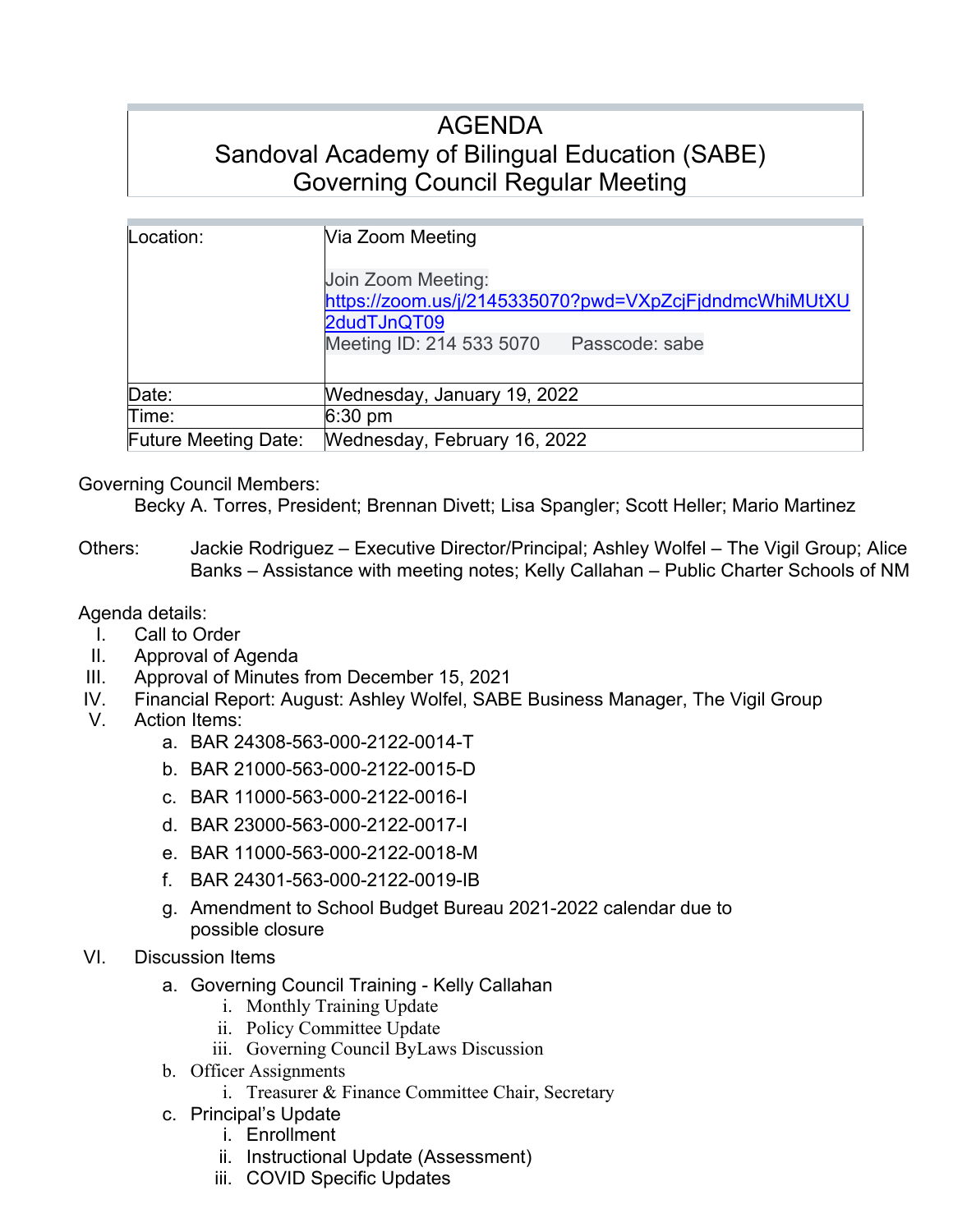- a. Changes on Toolkit
- VII. Other items<br>VIII. Public Comr
- VIII. Public Comment
- IX. Announcements<br>X. Adjourn
- Adjourn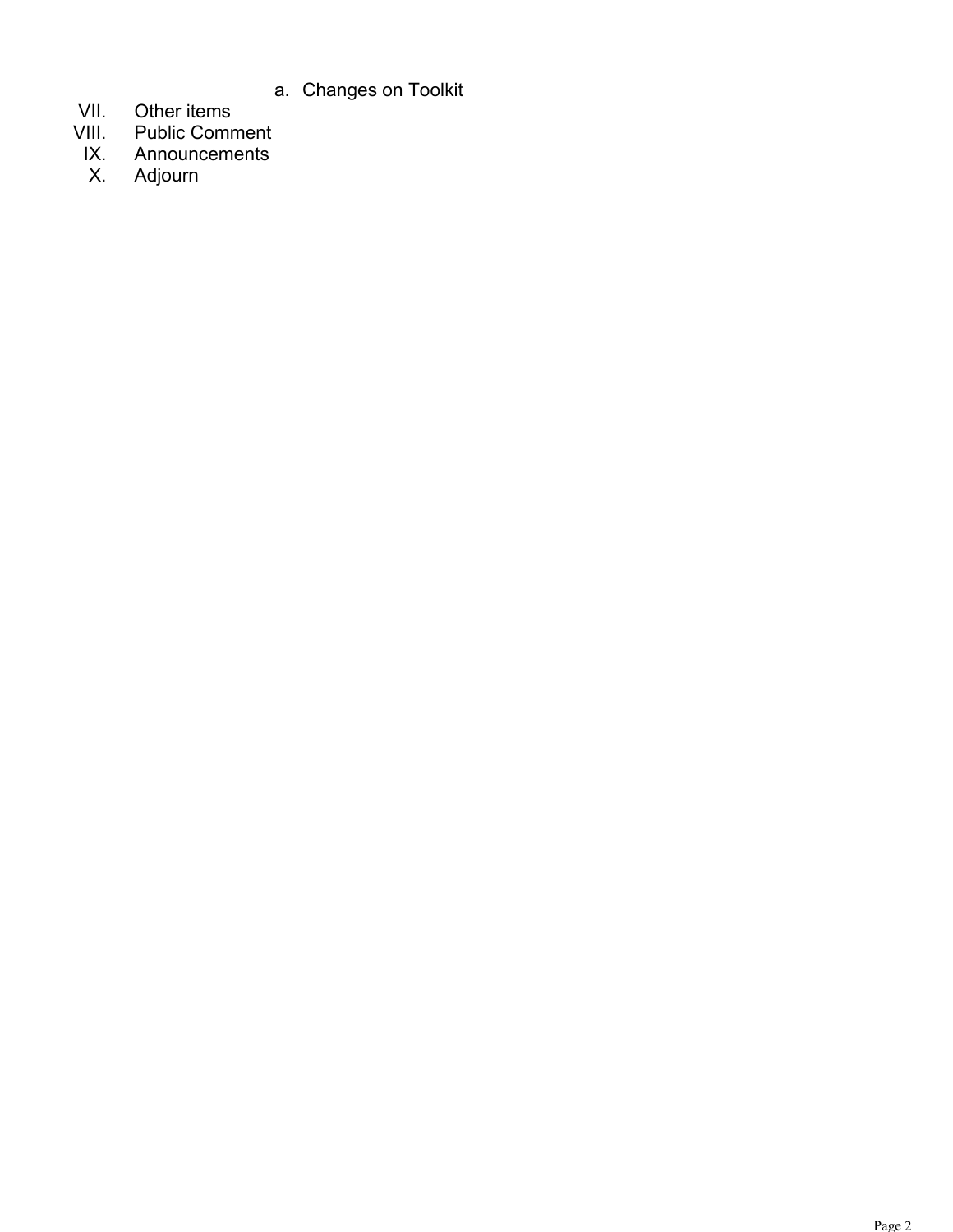# MINUTES Sandoval Academy of Bilingual Education (SABE) Governing Council Regular Meeting

| Location:                   | Via Zoom Meeting                                       |  |  |  |  |  |
|-----------------------------|--------------------------------------------------------|--|--|--|--|--|
|                             | Join Zoom Meeting:                                     |  |  |  |  |  |
|                             | https://zoom.us/j/2145335070?pwd=VXpZcjFjdndmcWhiMUtXU |  |  |  |  |  |
|                             | 2dudTJnQT09                                            |  |  |  |  |  |
|                             | Meeting ID: 214 533 5070<br>Passcode: sabe             |  |  |  |  |  |
|                             |                                                        |  |  |  |  |  |
| Date:                       | Wednesday, December 15, 2021                           |  |  |  |  |  |
| Time:                       | $6:30 \text{ pm}$                                      |  |  |  |  |  |
| <b>Future Meeting Date:</b> | Wednesday, January 19, 2022                            |  |  |  |  |  |

## **Governing Council Members:**

Becky A. Torres, President - present via Zoom Brennan Divett - absent Lisa Spangler - present via Zoom Scott Heller - present via Zoom at 6:45 PM Mario Martinez - present via Zoom

## **Others:**

Jackie Rodriguez – Director/Principal, present via Zoom Ashley Wolfel – The Vigil Group, present via Zoom Alice Banks – Assistance with meeting notes, present via Zoom Kelly Callahan – Public Charter Schools of NM, present via Zoom until 7:33 PM

## Agenda details:

- I. Call to Order **Becky called the meeting to order at 6:36 PM.**
- II. Approval of Agenda

**Scott moved and Lisa seconded the motion to approve the agenda with the Closed Session changed to follow the Discussion Items. The motion was passed unanimously.**

- III. Approval of Minutes from
	- a. November 17, 2021

**Scott moved and Lisa seconded the motion to approve the minutes of the November 17, 2021 Regular Meeting. The motion was passed unanimously.** 

- IV. Financial Report: August: Ashley Wolfel, SABE Business Manager, The Vigil Group **Ashley reviewed information from the Finance Committee meeting that was held prior to the Governing Council meeting.**
- V. Action Items:
	- a. BAR 24154-563-000-2122-0010-I **Scott moved that the increase BAR for Title II as presented by Ashley be approved, and Mario seconded. The motion was passed unanimously.**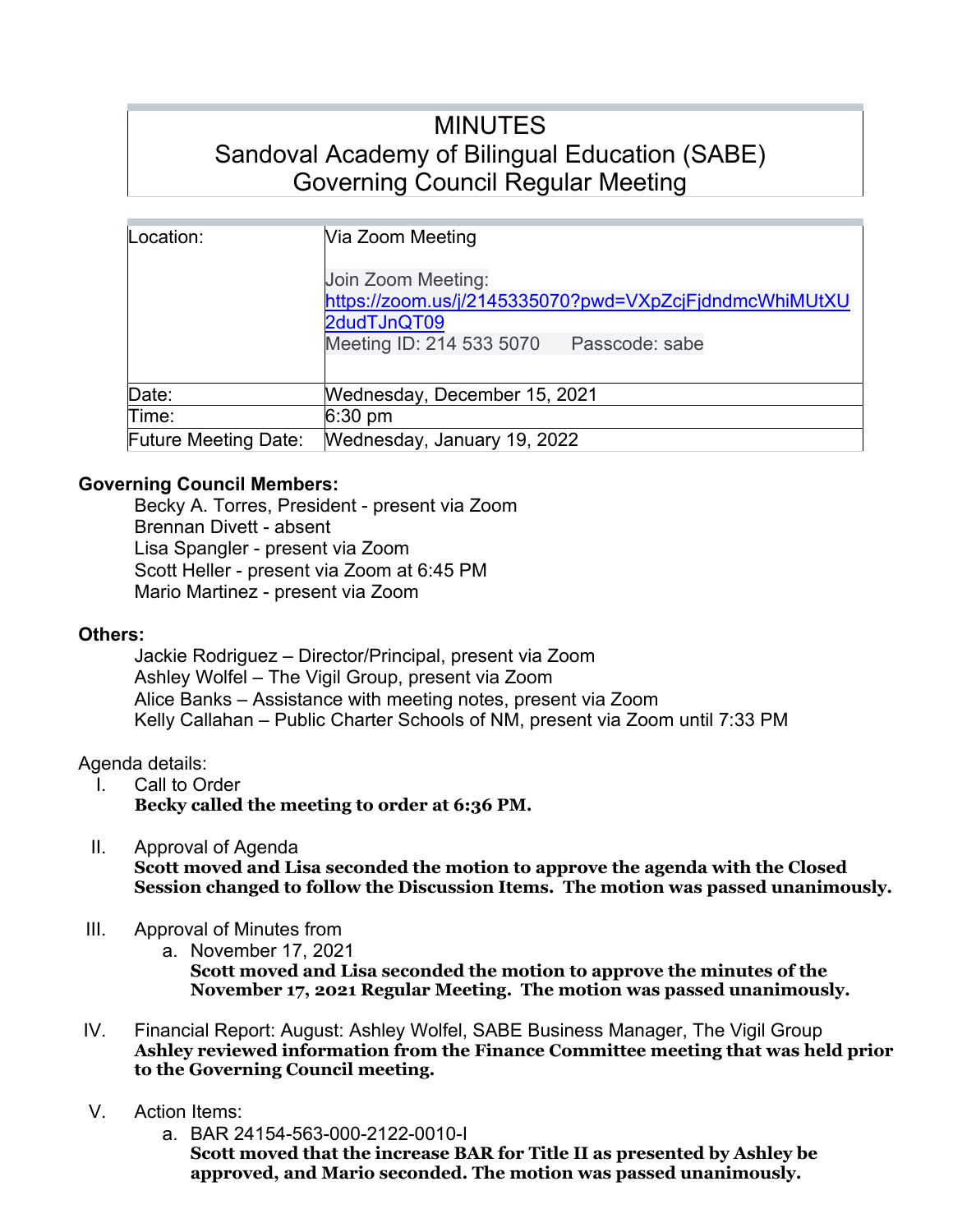- b. BAR 24330-563-0002122-0011-IB **Scott moved that the initial budget BAR as presented by Ashley be approved, and Mario seconded. The motion was passed unanimously.**
- c. BAR 11000-563-000-2122-0012-M **Scott moved that the maintenance BAR for Operational as presented by Ashley be approved, and Mario seconded. The motion was passed unanimously.**
- d. BAR 11000-563-000-2122-0013-M **Scott moved that the maintenance BAR for Operational as presented by Ashley be approved, and Mario seconded. The motion was passed unanimously.**
- e. Updated Plan for Safe Return to In-Person Instruction and Continuity of Services **Jackie shared adjustments that were made to the original plan that was required by the NMPED. The six-foot distancing requirement was changed to three feet. Families are still required to check-in using Dr. Owl, but staff does not verify this during student drop-off. There is a staff member who contacts families during the day if they have not completed the check-in.**

**Jackie reviewed all of the assertions that were included in the plan.**

**Scott moved that the Updated Plan for Safe Return to In-Person Instruction as presented by Jackie, be approved and Lisa seconded. The motion was passed unanimously.**

f. 2021-2022 Emergency Paid Sick Leave Policy per HB2 2021 (COVID) **Jackie shared that staff members are affected by this policy if they contact COVID or have to care for a child due to COVID. The policy was reviewed by our school's attorney, and Jackie presented all of the recommendations that were made. Some adjustments to staff Sick Leave balances may need to be made based on the Governing Council's action on this policy.**

**Mario moved that the Emergency Paid Sick Leave Policy as presented by Jackie be approved, and Scott seconded. The motion was passed unanimously.**

- VI. Discussion Items
	- a. Governing Council Training Kelly Callahan

**The Policy Committee will meet in January 2022. They will make recommendations for any changes, and share their findings with the entire Governing Council. The goal of the committee is to refine and improve our existing bylaws. Many schools in New Mexico are going through a similar process. Kelly reminded the Governing Council members to submit the selfevaluation form. This information will be used to create a Strategic Plan for the Governing Council moving forward.**

b. Finance Committee Membership – Mr. Martinez **Mario was recommended as a Finance Committee member because of his background in Finance. He would be replacing Scott on the committee. Jackie will discuss this with Kelly to ensure that the proper protocol is followed.**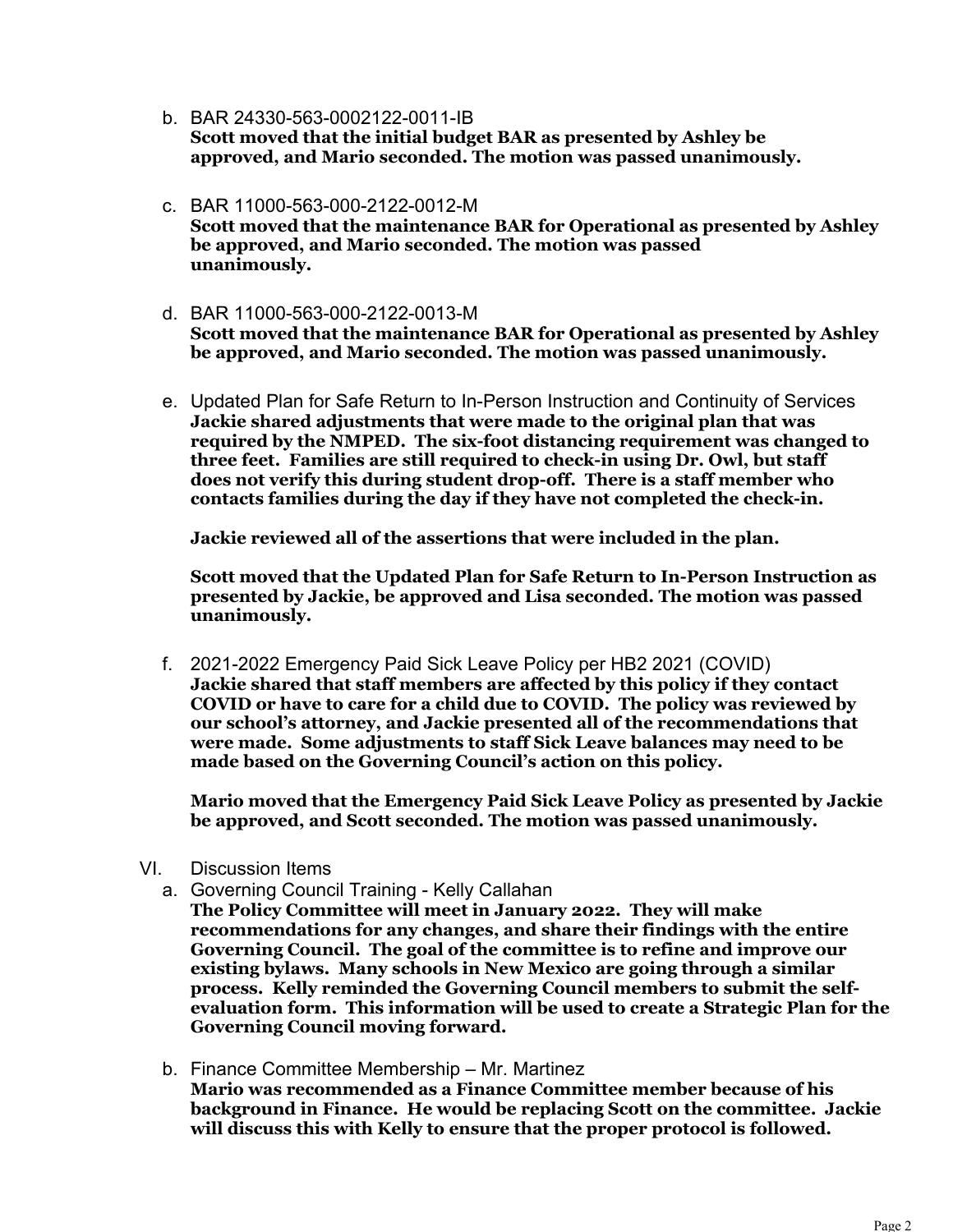- c. 2020-2021 Annual School Performance Report-NMPED Charter School Division **Jackie reviewed all of the NMPED's findings based on the assertions for the 2020- 2021 school year. She specifically addressed instances in which the school was found to be below the standard.**
- d. Principal's Update
	- i. Enrollment

**Our current enrollment is 220. Four students recently moved out of state, but we have new students who will start with us in January 2022.**

ii. Instructional Update (Assessment)

**We will be completing multiple assessments and data studies when we return in January 2022. This data will be shared with the Governing Council.**

**There are 3-4 staff members who are working as Interventionists to support our struggling students in their primary language and in Math. We have been seeing encouraging academic gains with these students.** 

- iii. COVID Specific Updates
	- a. Test-to-Stay Testing Program

**If a student or staff member is identified as a close contact, they may stay at school. They must be tested at the end of Days 1, 3, and 5. They must not have a fever during the time that they are in school. This will help keep students and staff in school.**

**Our staff is currently 100% vaccinated. Staff members are encouraged to receive the booster shot before they return to school in January 2022. Those who have not received the booster will be required to complete weekly testing.**

## VII. Closed Session

a. Discussion of personnel concern and claims

**1. Becky requested that a motion be made to move into Closed Session pursuant to the Open Meetings Act #10-15-1, Section H2. Scott made the motion and Lisa seconded. The motion was passed unanimously, and the Closed Session began at 8:11 PM.**

> **The Closed Session ended at 8:33 PM. Becky asserted that no actions were taken, and that no additional topics were discussed.**

- VIII. Other items **None**
- IX. Public Comment **None** 2.
- X. Announcements **None**
- XI. Adjourn

**Scott moved and Lisa seconded that the meeting be adjourned. The motion passed unanimously, and the meeting was adjourned at 9:07 PM.**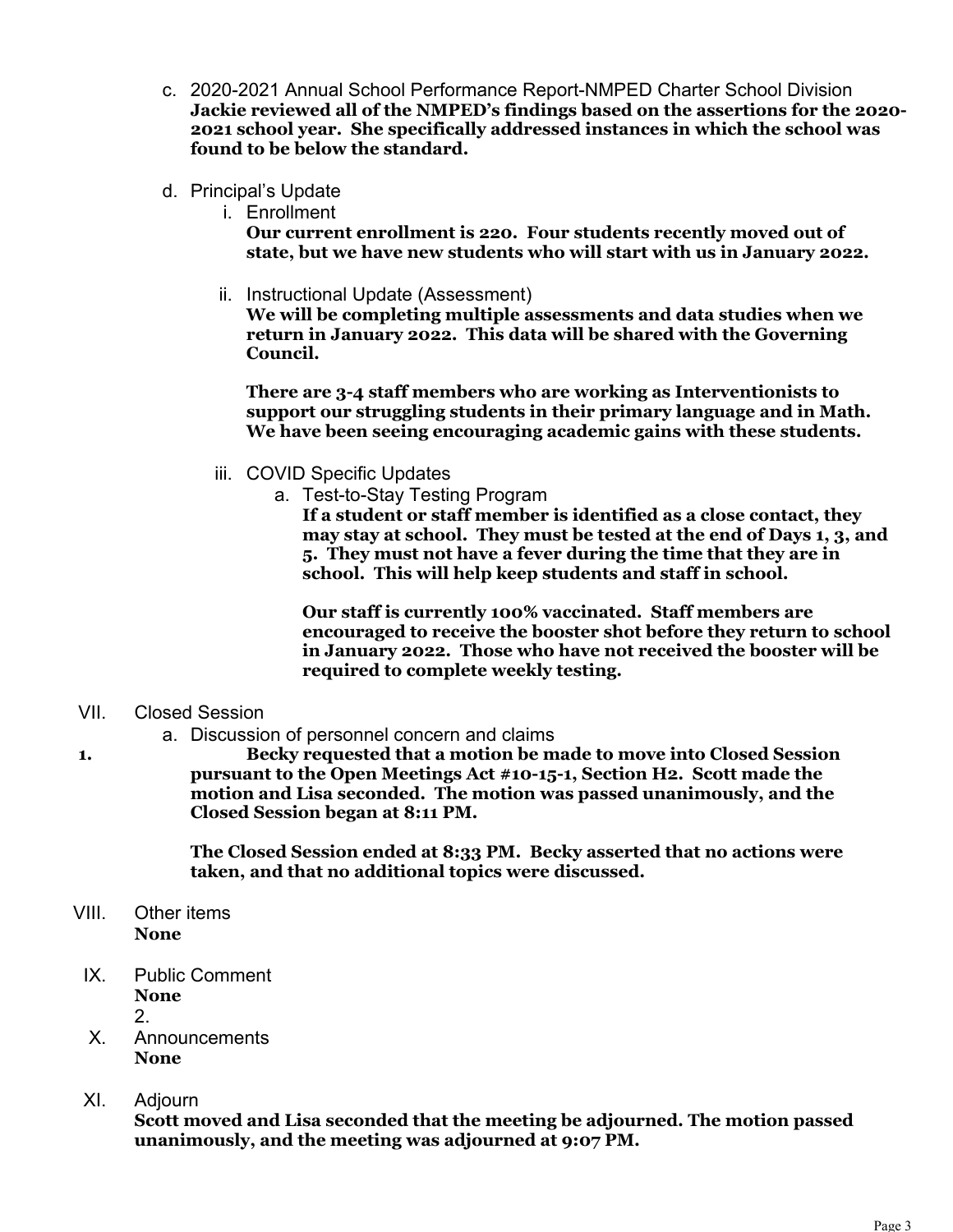#### **Sandoval Academy of Bilingual Education Fiscal Year 2022 Balance Sheet as of December 31, 2021**

| <b>Description</b>                                                   | 11000         | 14000            | 21000 Food     | 23000             | 24101 Title I | 24146-CSP   | 24154 Title II | 24189                   | 24301            | 24308           | 24312           | 24330         | 25153      | 26107 REC/      | 27109                | 31200        | 31701 SB-9  | 31703 SB-9 | Total         |
|----------------------------------------------------------------------|---------------|------------------|----------------|-------------------|---------------|-------------|----------------|-------------------------|------------------|-----------------|-----------------|---------------|------------|-----------------|----------------------|--------------|-------------|------------|---------------|
|                                                                      | Operational   | Instructional    | <b>Service</b> | <b>Activities</b> |               |             |                | <b>Title IV</b>         | <b>CARES Act</b> | <b>CRRSA</b>    | <b>Teacher</b>  | <b>ARP</b>    | Medicaid   | <b>District</b> | <b>Instructional</b> | <b>PSCOC</b> | Local       | Cash       |               |
|                                                                      |               | <b>Materials</b> |                |                   |               |             |                |                         |                  |                 | Retention       |               |            | Agent           | <b>Materials</b>     |              |             |            |               |
|                                                                      |               |                  |                |                   |               |             |                |                         |                  |                 | <b>Stipends</b> |               |            |                 | GAA                  |              |             |            |               |
| 11011 - Bank Accounts                                                | \$835,001.08  | \$4,636,36       | \$6,105.26     | \$26,883,66       | (S12.609.99)  | \$0.00      |                | (\$110.00) (\$1,750.00) | \$0.00           | (S71.235.67)    | (S4.06)         | (\$14.012.65) | \$5,485.73 | \$547.89        | \$1,401.95           | \$48,178.94  | \$71,040,72 | \$6,775.00 | \$906,334.22  |
| <b>Subtotal of Account Type: Asset</b>                               | \$835,001.08  | \$4,636.36       | \$6,105.26     | \$26,883.66       | (\$12,609.99) | \$0.00      |                | (\$110.00) (\$1,750.00) | \$0.00           | ( \$71, 235.67) | (\$4.06)        | (\$14.012.65) | \$5,485.73 | \$547.89        | \$1,401.95           | \$48,178.94  | \$71.040.72 | \$6,775.00 | \$906,334.22  |
| <b>Subtotal of Account Group: Assets</b>                             | \$835,001.08  | \$4,636.36       | \$6,105.26     | \$26,883.66       | (\$12,609.99) | \$0.00      |                | (\$110.00) (\$1,750.00) | \$0.00           | ( \$71, 235.67) | (\$4.06)        | (\$14,012.65) | \$5,485.73 | \$547.89        | \$1,401.95           | \$48,178.94  | \$71,040.72 | \$6,775.00 | \$906,334.22  |
| 23011 - Accrued Salaries and<br><b>Benefits</b>                      | \$34,991.63   | \$0.00           | \$0.00         | \$0.00            | \$0.00        | \$0.00      | \$0.00         | \$0.00                  | \$0.00           | \$0.00          | \$0.00          | \$0.00        | \$0.00     | \$0.00          | \$0.00               | \$0.00       | \$0.00      | \$0.00     | \$34,991.63   |
| 23124 - State Retirement System<br>Contributions                     | \$18,811.86   | \$0.00           | \$0.00         | \$0.00            | \$0.00        | \$0.00      | \$0.00         | \$0.00                  | \$0.00           | \$0.00          | \$0.00          | \$0.00        | \$0.00     | \$0.00          | \$0.00               | \$0.00       | \$0.00      | \$0.00     | \$18,811.86   |
| 23125 - Employee Insurance                                           | \$5,638.85    | \$0.00           | \$0.00         | \$0.00            | \$0.00        | \$0.00      | \$0.00         | \$0.00                  | \$0.00           | \$0.00          | \$0.00          | \$0.00        | \$0.00     | \$0.00          | \$0.00               | \$0.00       | \$0.00      | \$0.00     | \$5,638.85    |
| 23126 - Unemployment Insurance                                       | \$361.07      | \$0.00           | \$0.00         | \$0.00            | \$0.00        | \$0.00      | \$0.00         | \$0.00                  | \$0.00           | \$0.00          | (S4.06)         | \$0.00        | \$0.00     | \$0.00          | \$0.00               | \$0.00       | \$0.00      | \$0.00     | \$357.01      |
| 23127 - Workers' Compensation                                        | \$66.00       | \$0.00           | \$0.00         | \$0.00            | \$0.00        | \$0.00      | \$0.00         | \$0.00                  | \$0.00           | \$0.00          | \$0.00          | \$0.00        | \$0.00     | \$0.00          | \$0.00               | \$0.00       | \$0.00      | \$0.00     | \$66.00       |
| 23134 - Employer State Retirement<br>System                          | \$28,432.35   | \$0.00           | \$0.00         | \$0.00            | \$0.00        | \$0.00      | \$0.00         | \$0.00                  | \$0.00           | \$0.00          | \$0.00          | \$0.00        | \$0.00     | \$0.00          | \$0.00               | \$0.00       | \$0.00      | \$0.00     | \$28,432.35   |
| 23135 - Emplover Insurance                                           | \$9,394.41    | \$0.00           | \$0.00         | \$0.00            | \$0.00        | \$0.00      | \$0.00         | \$0.00                  | \$0.00           | \$0.00          | \$0.00          | \$0.00        | \$0.00     | \$0.00          | \$0.00               | \$0.00       | \$0.00      | \$0.00     | \$9,394.41    |
| 23137 - Emplover Workers' Comp                                       | \$75.90       | \$0.00           | \$0.00         | \$0.00            | \$0.00        | \$0.00      | \$0.00         | \$0.00                  | \$0.00           | \$0.00          | \$0.00          | \$0.00        | \$0.00     | \$0.00          | \$0.00               | \$0.00       | \$0.00      | \$0.00     | \$75.90       |
| 23141 - Fedral Income Tax                                            | \$2,995.10    | \$0.00           | \$0.00         | \$0.00            | \$0.00        | \$0.00      | \$0.00         | \$0.00                  | \$0.00           | \$0.00          | \$0.00          | \$0.00        | \$0.00     | \$0.00          | \$0.00               | \$0.00       | \$0.00      | \$0.00     | \$2,995.10    |
| 23142 - State Income Tax                                             | \$4,416.00    | \$0.00           | \$0.00         | \$0.00            | \$0.00        | \$0.00      | \$0.00         | \$0.00                  | \$0.00           | \$0.00          | \$0.00          | \$0.00        | \$0.00     | \$0.00          | \$0.00               | \$0.00       | \$0.00      | \$0.00     | \$4,416.00    |
| 23143 - Social Security - OASDI                                      | \$3,006.51    | \$0.00           | \$0.00         | \$0.00            | \$0.00        | \$0.00      | \$0.00         | \$0.00                  | \$0.00           | \$0.00          | \$0.00          | \$0.00        | \$0.00     | \$0.00          | \$0.00               | \$0.00       | \$0.00      | \$0.00     | \$3,006.51    |
| 23144 - Medicare - Hospital<br>Insurance                             | \$703.14      | \$0.00           | \$0.00         | \$0.00            | \$0.00        | \$0.00      | \$0.00         | \$0.00                  | \$0.00           | \$0.00          | \$0.00          | \$0.00        | \$0.00     | \$0.00          | \$0.00               | \$0.00       | \$0.00      | \$0.00     | \$703.14      |
| 23147 - Voluntary Deductions                                         | \$405.86      | \$0.00           | \$0.00         | \$0.00            | \$0.00        | \$0.00      | \$0.00         | \$0.00                  | \$0.00           | \$0.00          | \$0.00          | \$0.00        | \$0.00     | \$0.00          | \$0.00               | \$0.00       | \$0.00      | \$0.00     | \$405.86      |
| 23148 - Direct Deposit                                               | (\$34,991.63) | \$0.00           | \$0.00         | \$0.00            | \$0.00        | \$0.00      | \$0.00         | \$0.00                  | \$0.00           | \$0.00          | \$0.00          | \$0.00        | \$0.00     | \$0.00          | \$0.00               | \$0.00       | \$0.00      | \$0.00     | (\$34,991.63) |
| 23153 - Employer Social Security                                     | \$3,006.51    | \$0.00           | \$0.00         | \$0.00            | \$0.00        | \$0.00      | \$0.00         | \$0.00                  | \$0.00           | \$0.00          | \$0.00          | \$0.00        | \$0.00     | \$0.00          | \$0.00               | \$0.00       | \$0.00      | \$0.00     | \$3,006.51    |
| 23154 - Employer Medicare                                            | \$703.14      | \$0.00           | \$0.00         | \$0.00            | \$0.00        | \$0.00      | \$0.00         | \$0.00                  | \$0.00           | \$0.00          | \$0.00          | \$0.00        | \$0.00     | \$0.00          | \$0.00               | \$0.00       | \$0.00      | \$0.00     | \$703.14      |
| Subtotal of Account Type: Liability                                  | \$78,016.70   | \$0.00           | \$0.00         | \$0.00            | \$0.00        | \$0.00      | \$0.00         | \$0.00                  | \$0.00           | \$0.00          | (\$4.06)        | \$0.00        | \$0.00     | \$0.00          | \$0.00               | \$0.00       | \$0.00      | \$0.00     | \$78,012.64   |
| 32300 - Unreserved Fund Balance                                      | \$513,256.06  | \$4,636.36       | \$2,464.27     | \$22.174.97       | (S17.562.00)  | (S4.039.98) | (S373,00)      | \$0.00                  | (S4.621.86)      | \$0.00          | (S1.400.00)     | \$0.00        | \$3,504.26 | (\$4,989.50)    | \$1,401.95           | \$0.00       | \$60,805.18 | \$6,775.00 | \$582,031.7   |
| Net Increase/Decrease                                                | \$243,728.32  | \$0.00           | \$3,640.99     | \$4,708.69        | \$4,952.01    | \$4,039.98  |                | \$263.00 (\$1,750.00)   | \$4,621.86       | (\$71,235.67)   | \$1,400.00      | (\$14,012,65) | \$1,981.47 | \$5,537.39      | \$0.00               | \$48,178,94  | \$10,235.54 | \$0.00     | \$246,289.87  |
| Subtotal of Account Type: Fund<br><b>Balance/Retained Earnings</b>   | \$756,984.38  | \$4,636.36       | \$6,105.26     | \$26,883.66       | (\$12,609.99) | \$0.00      |                | (\$110.00) (\$1,750.00) | \$0.00           | ( \$71, 235.67) | \$0.00          | (\$14,012.65) | \$5,485.73 | \$547.89        | \$1,401.95           | \$48,178.94  | \$71,040.72 | \$6,775.00 | \$828,321.58  |
| <b>Subtotal of Account Group:</b><br><b>Liabilities/Fund Balance</b> | \$835,001.08  | \$4,636.36       | \$6,105.26     | \$26,883.66       | (\$12,609.99) | \$0.00      |                | (\$110.00) (\$1,750.00) | \$0.00           | ( \$71, 235.67) | (\$4.06)        | (\$14,012.65) | \$5,485.73 | \$547.89        | \$1,401.95           | \$48,178.94  | \$71,040.72 | \$6,775.00 | \$906,334.22  |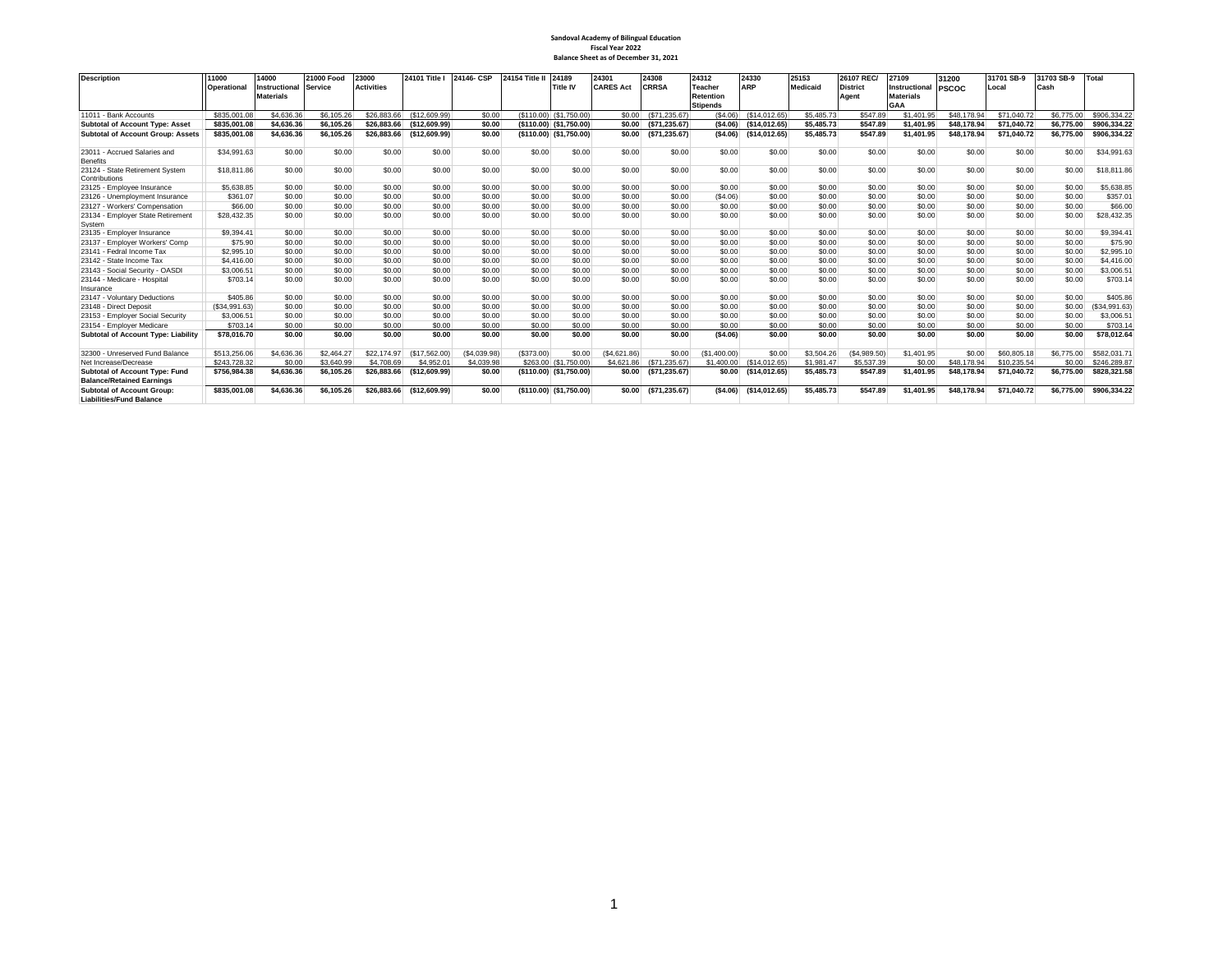## **Sandoval Academy of Bilingual Education Fiscal Year 2022 Budget Summary December 31, 2021**

**Revenues**

|                                                    |                      |      |                     |                                 |      | <b>Annualize vs</b> |      |              |      |              |
|----------------------------------------------------|----------------------|------|---------------------|---------------------------------|------|---------------------|------|--------------|------|--------------|
| <b>Fund Description</b>                            | <b>Annual Budget</b> |      | <b>Actual (YTD)</b> | <b>Annualized Budget Actual</b> |      |                     |      | <b>FY21</b>  |      | FY22-FY21    |
| Fund 11000 - Operational                           | 2,509,183.00         | \$.  | 1,260,111.95 \$     | 1,254,591.50                    | \$.  | 5,520.45            | - \$ | 983,657.00   | ß.   | 276,454.95   |
| Fund 14000 - Instructional Materials               |                      |      |                     |                                 |      |                     |      |              |      |              |
| Fund 21000 - USDA Food Reimbursement               | 60,000.00 \$         |      | 3,640.99 \$         | 30,000.00                       |      | $(26,359.01)$ \$    |      |              |      | 3,640.99     |
| <b>Student Meals</b>                               |                      |      |                     |                                 |      |                     |      |              |      |              |
| Fund 23000 - Activities                            |                      |      | 14,437.86 \$        |                                 |      | 14,437.86           | - \$ | 223.20       |      | 14,214.66    |
| Fund 24101 - Title I                               | 49,795.00            |      |                     | 24,897.50                       |      | $(24,897.50)$ \$    |      |              |      |              |
| Fund 24106 - IDEA-B                                | 42,500.00            |      |                     | 21,250.00                       |      | $(21,250.00)$ \$    |      |              |      |              |
| Fund 24154 - Title II                              | 7,432.00             |      |                     | 3,716.00                        | - 35 | $(3,716.00)$ \$     |      | 3,110.00     |      | (3, 110.00)  |
| Fund 24189 - Student Supp Academic Achievement     | 10,000.00            |      |                     | 5,000.00                        |      | $(5,000.00)$ \$     |      | 8,000.00     |      | (8,000.00)   |
| Fund 24301-CARES Act                               |                      |      |                     |                                 |      |                     |      | 18,512.30    | - SS | (18, 512.30) |
| Fund 24308 - CRRSA, ESSR II                        | 125,323.00           |      |                     | 62,661.50                       | - \$ | $(62,661.50)$ \$    |      |              |      |              |
| Fund 24312 - CRRSA Retention Stipend               |                      |      | 1,400.00 \$         |                                 |      |                     |      |              |      | 1,400.00     |
| Fund 25153 - Title XIX MEDICAID 3/21 Years         |                      |      | 1,981.47 \$         |                                 |      | 1,981.47            |      |              |      | 1,981.47     |
| Fund 26107 - REC/District Fiscal Agent             |                      |      | 5,537.39 \$         |                                 |      |                     |      |              |      | 5,537.39     |
| Fund 27107 - 2012 GOB Student Library SB-66        | 5,864.00             |      |                     | 2,932.00                        | \$.  | $(2,932.00)$ \$     |      |              |      |              |
| Fund 27109 - Instructional Materials - GAA of 2019 |                      |      |                     |                                 |      |                     |      |              |      |              |
| Fund 27201 - School Lunch Co-Pay                   |                      |      |                     |                                 |      |                     |      |              |      |              |
| Fund 27202 - Open SciEd Expansion Initiative       | 1,700.00             |      |                     | 850.00                          |      |                     |      |              |      |              |
| Fund 31200 - PSCOC Lease Reimbursement             | 158,546.00           | - \$ | 79,273.00 \$        | 79,273.00                       | ß.   |                     |      |              |      | 79,273.00    |
| Fund 31700 - Capital Improvements SB-9             |                      |      |                     |                                 |      |                     |      |              |      |              |
| Fund 31701 - SB-9 Local                            | 58,790.00            | - \$ | 10,077.40 \$        | 29,395.00                       |      | $(19,317.60)$ \$    |      | 1,151.03     |      | 8,926.37     |
| Fund 31703 - SB-9 Cash                             | 10,057.00            | \$.  |                     | 5,028.50                        | - \$ | $(5,028.50)$ \$     |      |              |      |              |
| <b>Total Revenues</b>                              | 3,039,190.00         | S    | 1,376,460.06        | 1,519,595.00                    | -SS  | $(149, 222.33)$ \$  |      | 1,014,653.53 | - 56 | 361,806.53   |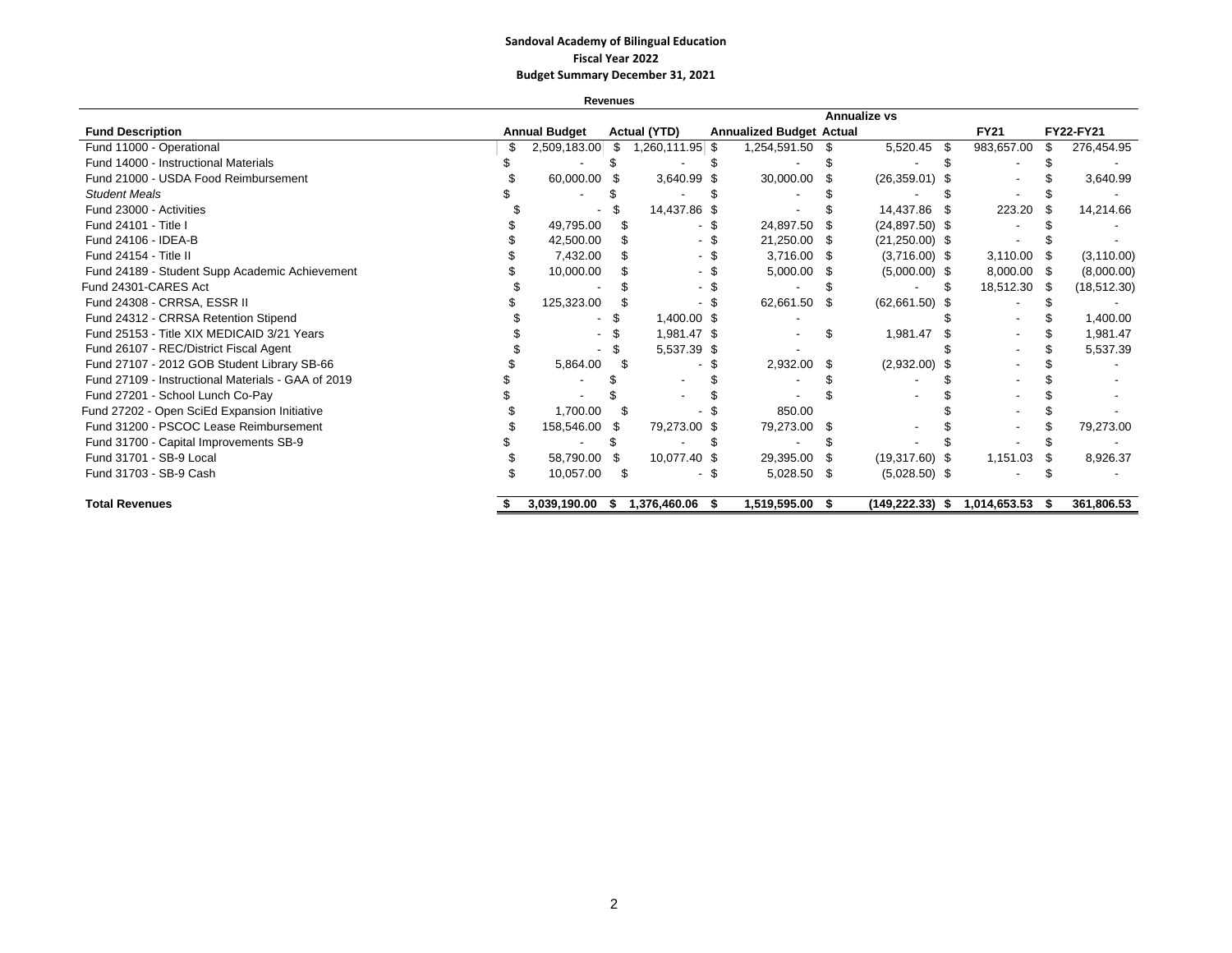## **Sandoval Academy of Bilingual Education Fiscal Year 2022 Budget Summary December 31, 2021**

**Expenditures**

|                                                      |                      |      |                     |      |                                 |      | Annualize vs       |      |               |      |              |
|------------------------------------------------------|----------------------|------|---------------------|------|---------------------------------|------|--------------------|------|---------------|------|--------------|
| <b>Fund Description</b>                              | <b>Annual Budget</b> |      | <b>Actual (YTD)</b> |      | <b>Annualized Budget Actual</b> |      |                    |      | <b>FY21</b>   |      | FY22-FY21    |
| Function 1000 - Instruction                          | 1,970,912.00 \$      |      | 531,690.77 \$       |      | 985,456.00 \$                   |      | $(453, 765.23)$ \$ |      | 413,792.57    | - \$ | 117,898.20   |
| Function 2100 - Students                             | 319,172.00 \$        |      | 102,861.91 \$       |      | 159,586.00 \$                   |      | $(56, 724.09)$ \$  |      | 35,800.24 \$  |      | 67,061.67    |
| Function 2200 - Instruction                          | 5,000.00             | S    |                     | - \$ | 2,500.00 \$                     |      | $(2,500.00)$ \$    |      | 4,420.00 \$   |      | (4,420.00)   |
| Function 2300 - General Administration               | 154,169.00 \$        |      | 84,877.01 \$        |      | 77,084.50 \$                    |      | 7,792.51 \$        |      | 75,703.83 \$  |      | 9,173.18     |
| Function 2400 - School Administration                | 119,325.00 \$        |      | 45,749.85 \$        |      | 59,662.50 \$                    |      | $(13,912.65)$ \$   |      | 57,679.35 \$  |      | (11, 929.50) |
| Function 2500 - Central Services                     | 99,813.00 \$         |      | 49,013.08 \$        |      | 49,906.50 \$                    |      | $(893.42)$ \$      |      | 47,359.74 \$  |      | 1,653.34     |
| Function 2600 - Operation & Maintenance of Plant     | 327,834.00 \$        |      | 202,437.43 \$       |      | 163,917.00 \$                   |      | 38,520.43 \$       |      | 143,663.91 \$ |      | 58,773.52    |
| Function 3100 - Food Services Operations             | 26,212.00            | -S   |                     | - \$ | 13,106.00 \$                    |      | $(13, 106.00)$ \$  |      |               |      |              |
|                                                      |                      |      |                     |      |                                 |      |                    |      |               |      |              |
| Fund 11000 - Operational                             | 3,022,437.00         | - \$ | 1,016,630.05 \$     |      | 1,511,218.50 \$                 |      | $(494, 588.45)$ \$ |      | 778,419.64    | -\$  | 238,210.41   |
| Fund 14000 - Instructional Materials                 | 4,636.00             | \$   |                     | - \$ | 2,318.00 \$                     |      | $(2,318.00)$ \$    |      | 8,056.82      | - \$ | (8,056.82)   |
| Fund 21000- Food Services Operations                 | 62,464.00            | S    |                     |      | 31,232.00                       | - 5  | $(31,232.00)$ \$   |      |               |      |              |
| Fund 23000- Activities                               | 22,175.00 \$         |      | 9,729.17 \$         |      | 11,087.50 \$                    |      | $(1,358.33)$ \$    |      |               |      | 9,729.17     |
| Fund 24101 - Title I                                 | 49,795.00 \$         |      | 12,609.99 \$        |      | 24,897.50 \$                    |      | $(12, 287.51)$ \$  |      | 4,928.00      | - \$ | 7,681.99     |
| Fund 24106 - Entitlement IDEA-B                      | 42,500.00            | \$   |                     | - \$ | 21,250.00 \$                    |      | $(21,250.00)$ \$   |      | 13,846.20 \$  |      | (13,846.20)  |
| Fund 24154 - Teacher/Principal Training & Recruiting | 7,432.00 \$          |      | 110.00 \$           |      | 3,716.00 \$                     |      | $(3,606.00)$ \$    |      | 94.00 \$      |      | 16.00        |
| Fund 24189 - Student Supp Academic Achievement       | 10,000.00 \$         |      | 1,750.00 \$         |      | $5,000.00$ \$                   |      | $(3,250.00)$ \$    |      | $8,000.00$ \$ |      | (6,250.00)   |
| Fund 24301-CARES Act                                 |                      | \$   |                     | - \$ |                                 |      |                    | \$   | 18,710.30 \$  |      | (18,710.30)  |
| Fund 24308- CRRSA                                    | 125,323.00 \$        |      | 71,235.67 \$        |      | 62,661.50                       | - \$ | 8,574.17           | - \$ |               | \$   | 71,235.67    |
| Fund 24330 - ARP                                     |                      |      | 14,012.65 \$        |      |                                 |      | 14,012.65          | S    |               |      | 14,012.65    |
| Fund 25153-Medicaid                                  |                      |      |                     |      |                                 |      |                    |      |               |      |              |
| Fund 26107-REC/District Fiscal Agent                 |                      |      |                     |      |                                 |      |                    |      |               |      |              |
| Fund 27107 - 2012 GOB Student Library SB-66          | 5,864.00             | \$   |                     |      | 2,932.00                        |      | $(2,932.00)$ \$    |      |               |      |              |
| Fund 27109 - GAA of 2019                             | 1,402.00             | \$   |                     |      | 701.00                          | - \$ | $(701.00)$ \$      |      |               |      |              |
| Fund 27130-Feminine Hygiene Products                 |                      |      |                     |      |                                 |      |                    |      |               |      |              |
| Fund 27201 - School Lunch Co-Pay                     |                      |      |                     |      |                                 |      |                    |      |               |      |              |
| Fund 27202 - Open SciEd Expansion Initiative         | 1,700.00             | \$   |                     |      | 850.00                          | -S   | $(850.00)$ \$      |      |               |      |              |
| Fund 31200-PSCOC                                     | 158,546.00 \$        |      | 31,094.06 \$        |      | 79,273.00 \$                    |      | $(48, 178.94)$ \$  |      | 45,459.99     | - \$ | (14, 365.93) |
| Fund 31701-Capital Improvements SB-9 Ad Valorem      | 121,009.00 \$        |      | $3,614.18$ \$       |      | 60,504.50 \$                    |      | $(56,890.32)$ \$   |      | 11,361.02 \$  |      | (7,746.84)   |
| Fund 31703-Capital Improvements SB-9 Cash Match      | 16,832.00            | \$   |                     | - \$ | 8,416.00 \$                     |      | $(8,416.00)$ \$    |      |               |      |              |
| <b>Total Expenses For all Funds</b>                  | 3,652,115.00         | s.   | 1,160,785.77        | - \$ | 1,817,641.50                    | - \$ | $(656, 855.73)$ \$ |      | 888,875.97    | S    | 271,909.80   |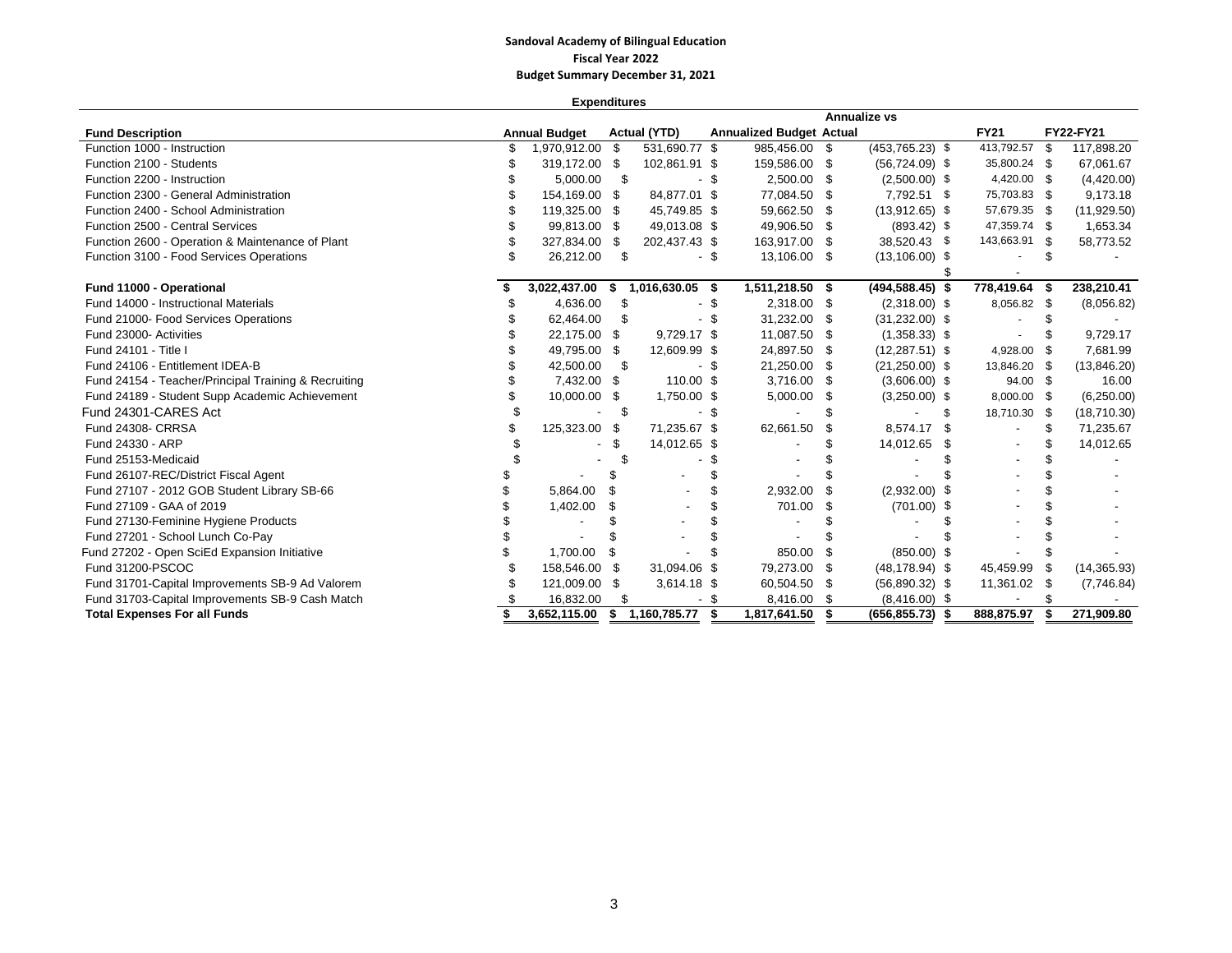| <b>Description</b>                             | Budget (YTD)   | Actual (YTD)   | Available (YTD)         |  |
|------------------------------------------------|----------------|----------------|-------------------------|--|
| Fees - Activities                              | \$0.00         | \$5,520.00     | (\$5,520.00) Supply Fee |  |
| <b>State Equalization Guarantee</b>            | \$2,509,183.00 | \$1,254,591.95 | \$1,254,591.05          |  |
| Fund 11000 - Operational                       | \$2,509,183.00 | \$1,260,111.95 | \$1,249,071.05          |  |
| Fund 21000 - USDA Food Reimbursement           | \$60,000.00    | \$3,640.99     | \$56,359.01             |  |
| Fund 23000 - Activities                        | \$0.00         | \$14,437.86    | (\$14,437.86)           |  |
| Fund 24101 - Title I                           | \$49,795.00    | \$0.00         | \$49,795.00             |  |
| Fund 24106 - IDEA-B                            | \$42,500.00    | \$0.00         | \$42,500.00             |  |
| Fund 24154 - Title II                          | \$7,432.00     | \$0.00         | \$7,432.00              |  |
| Fund 24189 - Student Supp Academic Achievement | \$10,000.00    | \$0.00         | \$10,000.00             |  |
| Fund 24308 - CRRSA, ESSR II                    | \$125,323.00   | \$0.00         | \$125,323.00            |  |
| Fund 24312 - CRRSA Retention Stipend           | \$0.00         | \$1,400.00     | (\$1,400.00)            |  |
| Fund 25153 - Title XIX MEDICAID 3/21 Years     | \$0.00         | \$1,981.47     | (\$1,981.47)            |  |
| Fund 26107 - REC/District Fiscal Agent         | \$0.00         | \$5,537.39     | (\$5,537.39)            |  |
| Fund 27107 - 2012 GOB Student Library SB-66    | \$5,864.00     | \$0.00         | \$5,864.00              |  |
| Fund 27202 - Open SciEd Expansion Initiative   | \$1,700.00     | \$0.00         | \$1,700.00              |  |
| Fund 31200 - PSCOC Lease Reimbursement         | \$158,546.00   | \$79,273.00    | \$79,273.00             |  |
| Fund 31701 - SB-9 Local                        | \$58,790.00    | \$10,077.40    | \$48,712.60             |  |
| Fund 31703 - SB-9 State Match Cash             | \$10,057.00    | \$0.00         | \$10,057.00             |  |
| <b>Grand Total</b>                             | \$3,039,190.00 | \$1,376,460.06 | \$1,662,729.94          |  |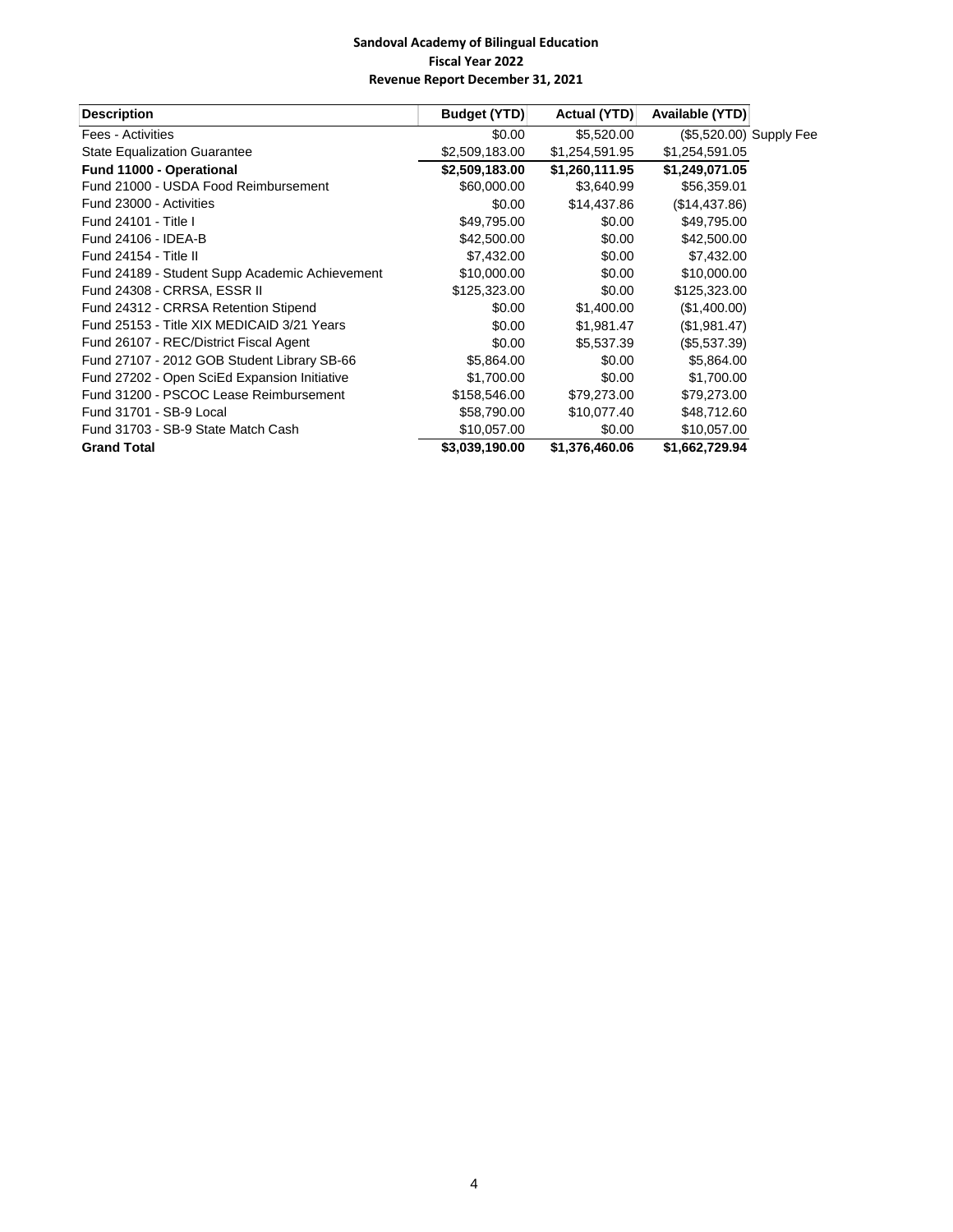| <b>Description</b>                                      | <b>Budget (YTD)</b> |              | Actual (YTD) Encumbrance (YTD) Available (YTD) |              |
|---------------------------------------------------------|---------------------|--------------|------------------------------------------------|--------------|
| Salaries Expense-Long-term Sub                          | \$38,215.00         | \$14,305.00  | \$20,779.22                                    | \$3,130.78   |
| Salaries Expense-Teacher                                | \$641,941.00        | \$245,798.33 | \$386,141.87                                   | \$10,000.80  |
| Salaries Expense-Kinder Teachers                        | \$103,473.00        | \$24,813.15  | \$36,091.85                                    | \$42,568.00  |
| Salaries Expense-After School Coordinator               | \$8,020.00          | \$3,420.00   | \$4,509.38                                     | \$90.62      |
| Salaries Expense-EA                                     | \$41,774.00         | \$12,307.14  | \$19,455.68                                    | \$10,011.18  |
| Salaries Expense-Kinder EA                              | \$37,734.00         | \$12,200.85  | \$12,310.49                                    | \$13,222.66  |
| Salaries Expense-Fine Arts                              | \$62,500.00         | \$9,111.12   | \$24,296.28                                    | \$29,092.60  |
| Salaries Expense-Sped Teacher                           | \$91,040.00         | \$26,462.16  | \$45,985.24                                    | \$18,592.60  |
| Salaries Expense-TESOL Teacher                          | \$5,252.00          | \$0.00       | \$0.00                                         | \$5,252.00   |
| Stipend-1621                                            | \$60,000.00         | \$3,747.42   | \$9,993.01                                     | \$46,259.57  |
| Stipend - 1411                                          | \$57,156.00         | \$2,321.50   | \$1,383.50                                     | \$53,451.00  |
| Stipend - 1413                                          | \$2,000.00          | \$0.00       | \$0.00                                         | \$2,000.00   |
| Stipend - 1416                                          | \$38,500.00         | \$3,886.00   | \$3,886.00                                     | \$30,728.00  |
| Stipend - 1411                                          | \$50,000.00         | \$14,357.50  | \$14,357.50                                    | \$21,285.00  |
| Stipend - ELT 1416                                      | \$0.00              | \$1,383.50   | \$1,377.50                                     | (\$2,761.00) |
| Stipend - ELT 1713                                      | \$1,233.00          | \$373.76     | \$0.00                                         | \$859.24     |
| <b>Employee Benefits</b>                                | \$369,107.00        | \$125,359.40 | \$180,289.81                                   | \$63,457.79  |
| <b>Professional Development</b>                         | \$3,021.00          | \$299.00     | \$1,500.00                                     | \$1,222.00   |
| Professional Development-SPED                           | \$450.00            | \$0.00       | \$1,344.00                                     | (\$894.00)   |
| Professional Development-ELT                            | \$1,680.00          | \$0.00       | \$0.00                                         | \$1,680.00   |
| <b>Other Professional/Technical Services</b>            | \$20,000.00         | \$2,262.23   | \$8,611.05                                     | \$9,126.72   |
| <b>Other Charges</b>                                    | \$9,265.00          | \$232.50     | \$0.00                                         | \$9,032.50   |
| Other Charges-Fine Arts                                 | \$0.00              | \$185.00     | \$0.00                                         | (\$185.00)   |
| <b>Other Instructional Materials</b>                    | \$46,445.00         | \$0.00       | \$49,517.39                                    | (\$3,072.39) |
| Software                                                | \$22,449.00         | \$11,230.17  | \$0.00                                         | \$11,218.83  |
| <b>General Supplies and Materials</b>                   | \$102,086.00        | \$14,701.07  | \$509.53                                       | \$86,875.40  |
| General Supplies and Materials-Fine Arts                | \$1,362.00          | \$1,361.59   | \$0.00                                         | \$0.41       |
| General Supplies and Materials-SPED                     | \$1,573.00          | \$1,572.38   | \$0.00                                         | \$0.62       |
| ""Supply Assets (\$5,000 or less)""                     | \$154,636.00        | \$0.00       | \$0.00                                         | \$154,636.00 |
| <b>Function 1000 - Instruction</b>                      | \$1,970,912.00      | \$531,690.77 | \$822,339.30                                   | \$616,881.93 |
| Salaries Expense-Coordinator                            | \$37,316.00         | \$5,528.28   | \$22,113.23                                    | \$9,674.49   |
| <b>Salaries Expense-Nursing Assistant</b>               | \$16,844.00         | \$8,109.66   | \$8,733.34                                     | \$1.00       |
| Salaries Expense-Registrar                              | \$16,844.00         | \$8,110.05   | \$8,733.95                                     | \$0.00       |
| Salaries Expense - Psychologist                         | \$55,020.00         | \$22,415.58  | \$32,604.42                                    | \$0.00       |
| Salaries Expense AT-Risk Coordinator                    | \$15,992.00         | \$2,369.20   | \$9,476.70                                     | \$4,146.10   |
| Salaries Expense-At-Risk Clerk                          | \$19,237.00         | \$7,125.30   | \$12,166.81                                    | (\$55.11)    |
| Salaries Expense- At-Risk Student Support               | \$7,720.00          | \$0.00       | \$0.00                                         | \$7,720.00   |
| <b>Stipend-Student Support</b>                          | \$186.00            | \$185.19     | \$0.00                                         | \$0.81       |
| <b>Employee Benefits</b>                                | \$59,628.00         | \$23,588.26  | \$29,269.68                                    | \$6,770.06   |
| Diagnosticians - Contracted                             | \$20,000.00         | \$1,958.45   | \$8,784.44                                     | \$9,257.11   |
| Occupational Therapists - Contracted                    | \$9,621.00          | \$6,493.90   | \$3,126.74                                     | \$0.36       |
| Psychologists - Contracted                              | \$18,000.00         | \$671.76     | \$698.64                                       | \$16,629.60  |
| Specialists - Contracted                                | \$12,854.00         | \$0.00       | \$0.00                                         | \$12,854.00  |
| <b>Professional Development</b>                         | \$100.00            | \$0.00       | \$99.00                                        | \$1.00       |
| <b>Other Professional/Technical Services</b>            | \$29,760.00         | \$16,256.63  | \$13,265.59                                    | \$237.78     |
| <b>General Supplies and Materials</b>                   | \$50.00             | \$49.65      | \$0.00                                         | \$0.35       |
| <b>Function 2100 - Support Services-Students</b>        | \$319,172.00        | \$102,861.91 | \$149,072.54                                   | \$67,237.55  |
| <b>General Supplies and Materials</b>                   | \$5,000.00          | \$0.00       | \$1,000.00                                     | \$4,000.00   |
| <b>Function 2200 - Support Services-Instruction</b>     | \$5,000.00          | \$0.00       | \$1,000.00                                     | \$4,000.00   |
| Salaries Expense-Executive Director                     | \$100,000.00        | \$51,851.80  | \$48,148.20                                    | \$0.00       |
| <b>ELT Stipend-Superintendent</b>                       | \$0.00              | \$2,500.00   | \$2,500.00                                     | (\$5,000.00) |
| <b>Employee Benefits</b>                                | \$24,982.00         | \$13,671.90  | \$12,879.50                                    | (\$1,569.40) |
| Auditing                                                | \$16,500.00         | \$10,787.51  | \$4,212.49                                     | \$1,500.00   |
| Legal                                                   | \$5,195.00          | \$1,465.80   | \$3,728.64                                     | \$0.56       |
| Advertising                                             | \$2,492.00          | \$0.00       | \$250.00                                       | \$2,242.00   |
| <b>Board Training</b>                                   | \$5,000.00          | \$4,600.00   | \$0.00                                         | \$400.00     |
| Function 2300 - Support Services-General Administration | \$154,169.00        | \$84,877.01  | \$71,718.83                                    | (\$2,426.84) |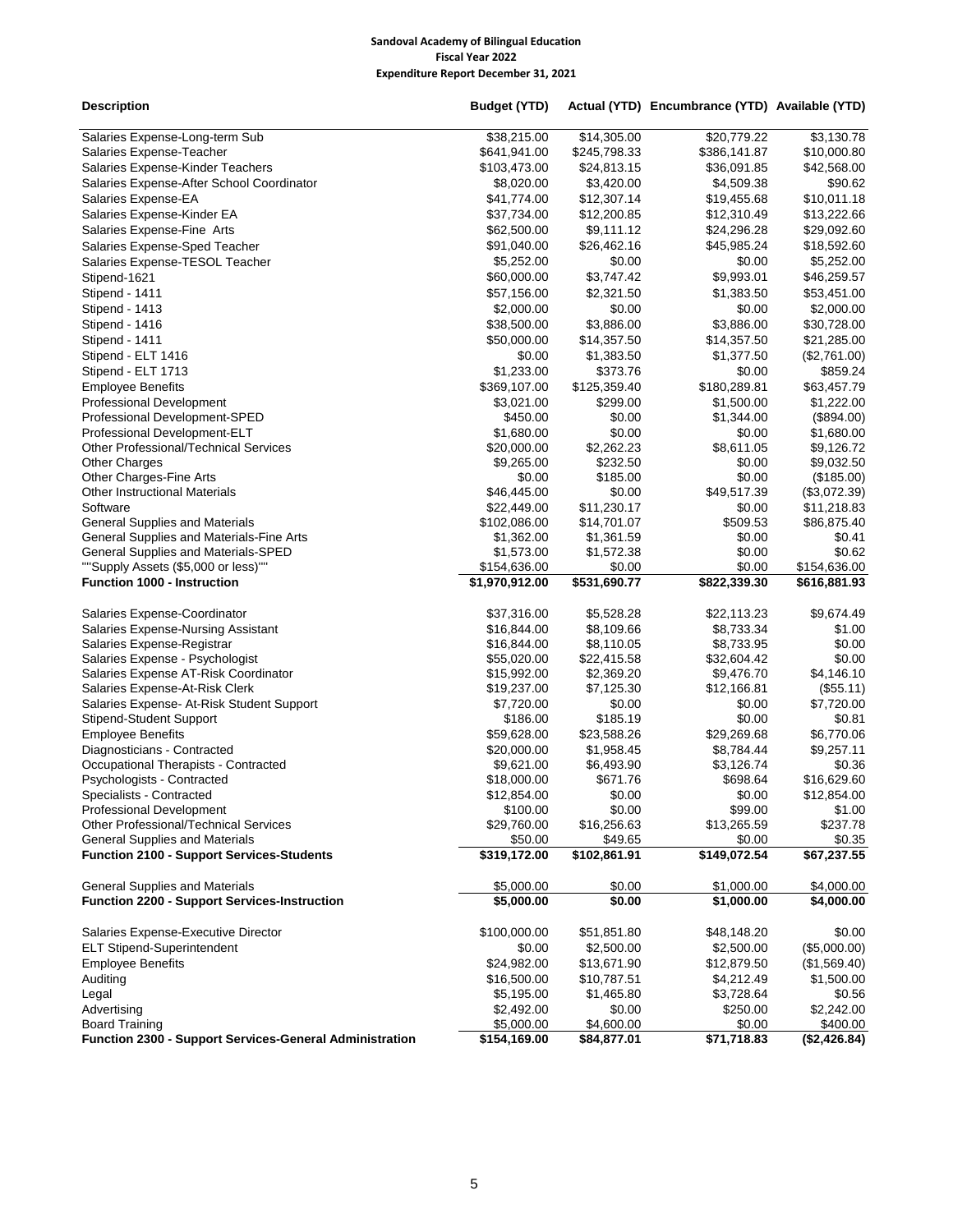| Salaries Expense-Assistant Principal                                           | \$36,960.00                | \$16,426.68              | \$20,533.32              | \$0.00                    |
|--------------------------------------------------------------------------------|----------------------------|--------------------------|--------------------------|---------------------------|
| Salaries Expense-Office Manager/Clerks                                         | \$36,967.00                | \$11,771.50              | \$10,736.00              | \$14,459.50               |
| Stipend- Assistant Principal                                                   | \$0.00                     | \$2,500.00               | \$2,500.00               | (\$5,000.00)              |
| <b>Employee Benefits</b>                                                       | \$32,985.00                | \$8,807.63               | \$10,487.57              | \$13,689.80               |
| Professional Development                                                       | \$15.00                    | \$0.00                   | \$0.00                   | \$15.00                   |
| <b>Other Charges</b>                                                           | \$5,500.00                 | \$3,715.50               | \$0.00                   | \$1,784.50                |
| <b>General Supplies and Materials</b>                                          | \$3,378.00                 | \$2,528.54               | \$872.40                 | (\$22.94)                 |
| ""Supply Assets (\$5,000 or less)""                                            | \$3,520.00                 | \$0.00                   | \$0.00                   | \$3,520.00                |
| Function 2400 - Support Services-School Administration                         | \$119,325.00               | \$45,749.85              | \$45,129.29              | \$28,445.86               |
| <b>Other Professional/Technical Services</b>                                   | \$87,290.00                | \$36,934.94              | \$45,772.89              | \$4,582.17                |
| Advertising                                                                    | \$400.00                   | \$0.00                   | \$0.00                   | \$400.00                  |
| Software                                                                       | \$12,099.00                | \$12,078.14              | \$0.00                   | \$20.86                   |
| <b>General Supplies and Materials</b>                                          | \$24.00                    | \$0.00                   | \$0.00                   | \$24.00                   |
| <b>Function 2500 - Central Services</b>                                        | \$99,813.00                | \$49,013.08              | \$45,772.89              | \$5,027.03                |
| Salaries Expense-Custodian                                                     | \$37,133.00                | \$15,907.71              | \$20,292.54              | \$932.75                  |
| <b>Employee Benefits</b>                                                       | \$13,881.00                | \$5,799.62               | \$7,910.76               | \$170.62                  |
| <b>Other Charges</b>                                                           | \$40,000.00                | \$15,618.28              | \$24,978.68              | (\$596.96)                |
| Electricity                                                                    | \$20,000.00                | \$15,474.51              | \$4,525.49               | \$0.00                    |
| Natural Gas (Buildings)                                                        | \$15,000.00                | \$322.67                 | \$1,277.33               | \$13,400.00               |
| <b>Communication Services</b>                                                  | \$14,000.00                | \$2,822.90               | \$4,407.10               | \$6,770.00                |
| Renting Land and Buildings                                                     | \$106,210.00               | \$96,357.88              | \$0.00                   | \$9,852.12                |
| Rentals of Computers and Related Equipment                                     | \$30,000.00                | \$846.48                 | \$23,153.52              | \$6,000.00                |
| <b>Property Liability Insurance</b>                                            | \$32,712.00                | \$32,712.00              | \$0.00                   | \$0.00                    |
| <b>General Supplies and Materials</b>                                          | \$5,000.00                 | \$2,678.49               | \$85.58                  | \$2,235.93                |
| ""Supply Assets (\$5,000 or less)""                                            | \$13,898.00                | \$13,896.89              | \$0.00                   | \$1.11                    |
| Function 2600 - Operation & Maintenance of Plant                               | \$327,834.00               | \$202,437.43             | \$86,631.00              | \$38,765.57               |
| Salaries Expense-Food Service Coordinator                                      | \$21,000.00                | \$0.00                   | \$0.00                   | \$21,000.00               |
| <b>Employee Benefits</b>                                                       | \$5,212.00                 | \$0.00                   | \$0.00                   | \$5,212.00                |
| <b>Function 3100 - Food Services Operations</b>                                | \$26,212.00                | \$0.00                   | \$0.00                   | \$26,212.00               |
| Fund 11000 - Operational                                                       | \$3,022,437.00             | \$1,016,630.05           | \$1,221,663.85           | \$784,143.10              |
| <b>Instructional Materials-14000</b>                                           |                            |                          |                          |                           |
| Instructional Materials Cash - 50% Textbooks                                   | \$4,636.00                 | \$0.00                   | \$4,636.00               | \$0.00                    |
| <b>Fund 14000 - Instructional Materials</b>                                    | \$4,636.00                 | \$0.00                   | \$4,636.00               | \$0.00                    |
| USDA Fund-21000                                                                |                            |                          |                          |                           |
| Food                                                                           | \$62,464.00                | \$0.00                   | \$0.00                   | \$62,464.00               |
| Fund 21000 - USDA Food Reimbursement                                           | \$62,464.00                | \$0.00                   | \$0.00                   | \$62,464.00               |
| Activities-23000                                                               |                            |                          |                          |                           |
| <b>Other Charges</b>                                                           |                            |                          |                          |                           |
|                                                                                |                            |                          |                          |                           |
| <b>Student Travel</b>                                                          | \$5,000.00<br>\$5,000.00   | \$559.17<br>\$0.00       | \$0.00<br>\$0.00         | \$4,440.83<br>\$5,000.00  |
|                                                                                | \$12,175.00                |                          |                          |                           |
| <b>General Supplies and Materials</b><br><b>Fund 23000 - Activities</b>        | \$22,175.00                | \$9,170.00<br>\$9,729.17 | \$0.00<br>\$0.00         | \$3,005.00<br>\$12,445.83 |
|                                                                                |                            |                          |                          |                           |
| <b>Title I-24101</b><br><b>Professional Development</b>                        | \$9,000.00                 | \$539.40                 | \$0.00                   | \$8,460.60                |
| <b>General Supplies and Materials</b>                                          | \$500.00                   | \$0.00                   | \$0.00                   | \$500.00                  |
| <b>Function 1000 - Instruction</b>                                             | \$9,500.00                 | \$539.40                 | \$0.00                   | \$8,960.60                |
| Salaries Expense-Coordinator                                                   | \$39,795.00                | \$12,070.59              | \$0.00                   | \$27,724.41               |
| <b>General Supplies and Materials</b>                                          | \$500.00                   | \$0.00                   | \$0.00                   | \$500.00                  |
| <b>Function 2100 - Support Services-Students</b>                               | \$40,295.00                | \$12,070.59              | \$0.00                   | \$28,224.41               |
| Fund 24101 - Title I                                                           | \$49,795.00                | \$12,609.99              | \$0.00                   | \$37,185.01               |
| <b>IDEA-B-24106</b>                                                            |                            |                          |                          |                           |
| Salaries Expense                                                               | \$30,000.00                | \$0.00                   | \$0.00                   | \$30,000.00               |
| <b>General Supplies and Materials</b>                                          | \$0.00                     | \$0.00                   | \$700.35                 | $(\$700.35)$              |
| Function 1000 - Instruction                                                    | \$30,000.00                | \$0.00                   | \$700.35                 | \$29,299.65               |
| Speech Therapists - Contracted                                                 | \$12,500.00                | \$0.00                   | \$0.00                   | \$12,500.00               |
| Specialists - Contracted                                                       | \$0.00                     | \$0.00                   | \$5,000.00               | (\$5,000.00)              |
| <b>Function 2100 - Support Services-Students</b><br><b>Fund 24106 - IDEA-B</b> | \$12,500.00<br>\$42,500.00 | \$0.00<br>\$0.00         | \$5,000.00<br>\$5,700.35 | \$7,500.00<br>\$36,799.65 |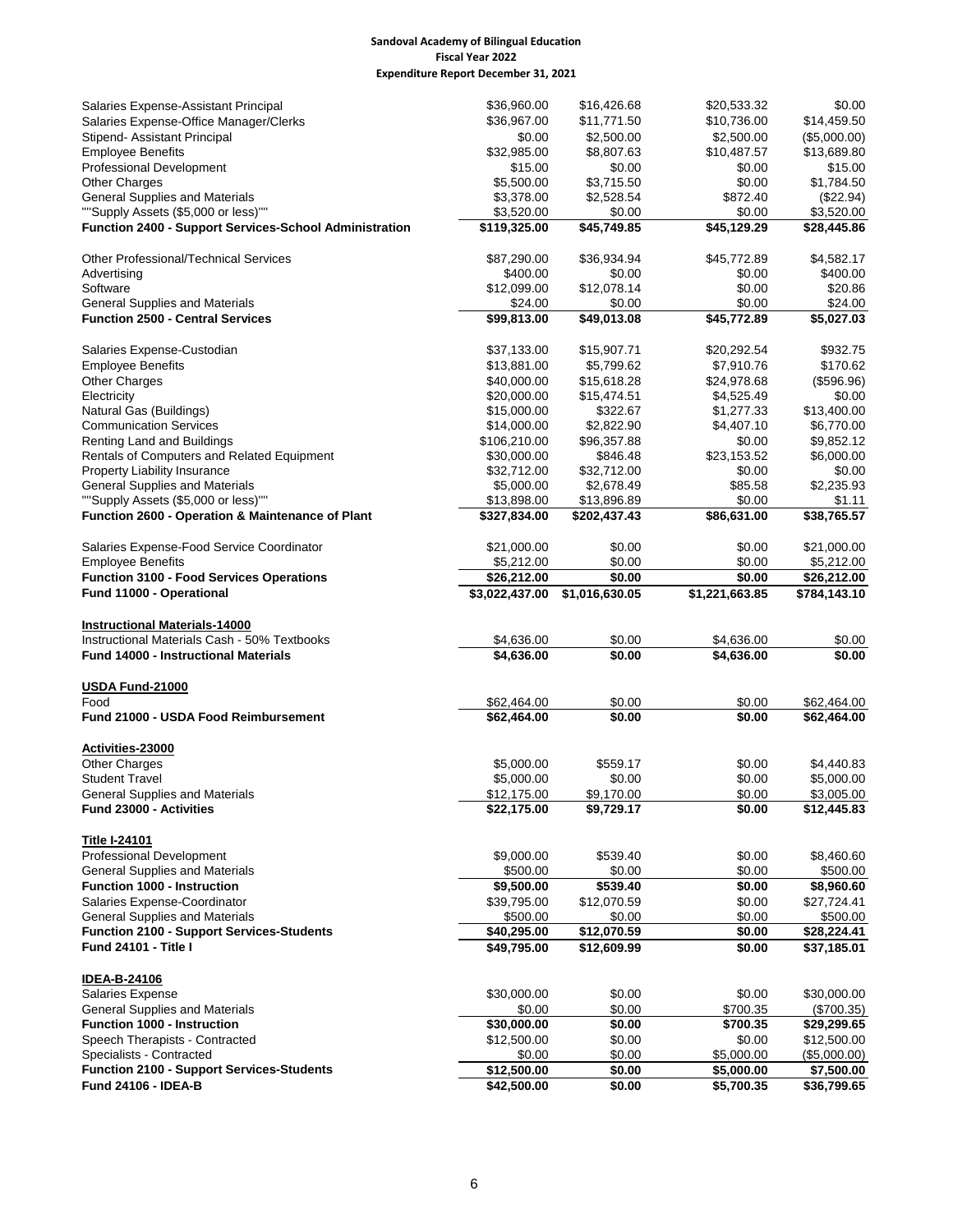| <b>Title II-24154</b>                                                           |                             |                           |                         |                            |
|---------------------------------------------------------------------------------|-----------------------------|---------------------------|-------------------------|----------------------------|
| Professional Development                                                        | \$14,794.00                 | \$110.00                  | \$1,300.00              | \$13,384.00                |
| <b>Function 1000 - Instruction</b>                                              | \$14,794.00                 | \$110.00                  | \$1,300.00              | \$13,384.00                |
| Professional Development                                                        | \$7,363.00                  | \$0.00                    | \$478.00                | \$6,885.00                 |
| Function 2400 - Support Services-School Administration                          | \$7,363.00                  | \$0.00                    | \$478.00                | \$6,885.00                 |
| Fund 24154 - Title II                                                           | \$22,157.00                 | \$110.00                  | \$1,778.00              | \$20,269.00                |
| <b>Student Support Academic Achievement-24189</b>                               |                             |                           |                         |                            |
| <b>Professional Development</b>                                                 | \$2,000.00                  | \$0.00                    | \$0.00                  | \$2,000.00                 |
| <b>Other Contract Services</b>                                                  | \$3,000.00                  | \$0.00                    | \$0.00                  | \$3,000.00                 |
| Software                                                                        | \$1,000.00                  | \$0.00                    | \$0.00                  | \$1,000.00                 |
| <b>General Supplies and Materials</b>                                           | \$2,250.00                  | \$0.00                    | \$0.00                  | \$2,250.00                 |
| <b>Function 1000 - Instruction</b>                                              | \$8,250.00                  | \$0.00                    | \$0.00                  | \$8,250.00                 |
| Salaries Expense-Coordinator                                                    | \$1,750.00                  | \$1,750.00                | \$0.00                  | \$0.00                     |
| Function 2100 - Support Services-Students                                       | \$1,750.00                  | \$1,750.00                | \$0.00                  | \$0.00                     |
| Fund 24189 - Student Supp Academic Achievement                                  | \$10,000.00                 | \$1,750.00                | \$0.00                  | \$8,250.00                 |
|                                                                                 |                             |                           |                         |                            |
| <b>CRRSA-24308</b>                                                              |                             |                           |                         |                            |
| <b>Professional Development</b>                                                 | \$10,000.00                 | \$743.00                  | \$90.00                 | \$9,167.00                 |
| Other Professional/Technical Services                                           | \$1,000.00                  | \$612.00                  | \$100.00                | \$288.00                   |
| <b>Other Charges</b>                                                            | \$0.00                      | \$4,900.00                | \$0.00                  | (\$4,900.00)               |
| <b>Other Instructional Materials</b>                                            | \$3,000.00                  | \$0.00                    | \$0.00                  | \$3,000.00                 |
| Software                                                                        | \$0.00                      | \$9,632.78                | \$611.64                | (\$10,244.42)              |
| <b>General Supplies and Materials</b>                                           | \$8,923.00                  | \$4,081.71                | \$9,238.61              | (\$4,397.32)               |
| ""Supply Assets (\$5,000 or less)""                                             | \$0.00                      | \$28,356.70               | \$0.00                  | (\$28,356.70)              |
| <b>Function 1000 - Instruction</b>                                              | \$22,923.00                 | \$48,326.19               | \$10,040.25             | $(*35,443.44)$             |
| Salaries Expense-Student Support                                                | \$33,952.00                 | \$0.00                    | \$0.00                  | \$33,952.00                |
| Other Professional/Technical Services                                           | \$42,094.00                 | \$10,923.49               | \$31,169.81             | \$0.70                     |
| <b>General Supplies and Materials</b>                                           | \$0.00                      | \$1,440.00                | \$372.30                | (\$1,812.30)               |
| <b>Function 2100 - Support Services-Students</b>                                | \$76,046.00                 | \$12,363.49               | \$31,542.11             | \$32,140.40                |
| <b>General Supplies and Materials</b>                                           | \$5,000.00                  | \$5,000.00                | \$0.00                  | \$0.00                     |
| <b>Function 2200 - Support Services-Instruction</b>                             | \$5,000.00                  | \$5,000.00                | \$0.00                  | \$0.00                     |
| Other Charges                                                                   | \$1,710.00                  | \$1,709.05                | \$0.00                  | \$0.95                     |
| <b>Function 2400 - Support Services-School Administration</b>                   | \$1,710.00                  | \$1,709.05                | \$0.00                  | \$0.95                     |
| <b>Other Charges</b>                                                            | \$1,572.00                  | \$0.00                    | \$0.00                  | \$1,572.00                 |
|                                                                                 |                             |                           |                         |                            |
| <b>General Supplies and Materials</b>                                           | \$4,672.00                  | \$3,836.94                | \$861.07                | (\$26.01)                  |
| ""Supply Assets (\$5,000 or less)""                                             | \$13,400.00                 | \$0.00                    | \$0.00                  | \$13,400.00                |
| Function 2600 - Operation & Maintenance of Plant<br>Fund 24308 - CRRSA, ESSR II | \$19,644.00<br>\$125,323.00 | \$3,836.94<br>\$71,235.67 | \$861.07<br>\$42,443.43 | \$14,945.99<br>\$11,643.90 |
|                                                                                 |                             |                           |                         |                            |
| ARP-24330                                                                       |                             |                           |                         |                            |
| Professional Development                                                        | \$0.00                      | \$0.00                    | \$3,500.00              | (\$3,500.00)               |
| <b>Other Charges</b>                                                            | \$0.00                      | \$0.00                    | \$69.00                 | (\$69.00)                  |
| <b>General Supplies and Materials</b>                                           | \$0.00                      | \$3,851.15                | \$0.00                  | (\$3,851.15)               |
| ""Supply Assets (\$5,000 or less)""                                             | \$0.00                      | \$0.00                    | \$67,597.50             | (\$67,597.50)              |
| <b>Function 1000 - Instruction</b>                                              | \$0.00                      | \$3,851.15                | \$71,166.50             | (\$75,017.65)              |
| <b>Other Contract Services</b>                                                  | \$0.00                      | \$861.50                  | \$1.50                  | (\$863.00)                 |
| Function 2600 - Operation & Maintenance of Plant                                | \$0.00                      | \$861.50                  | \$1.50                  | (\$863.00)                 |
| <b>Transportation Contractors</b>                                               | \$0.00                      | \$9,300.00                | \$27,900.00             | (\$37,200.00)              |
| <b>Function 2700 - Student Transportation</b>                                   | \$0.00                      | \$9,300.00                | \$27,900.00             | (\$37,200.00)              |
| Fund 24330 - ESSR III ARP                                                       | \$0.00                      | \$14,012.65               | \$99,068.00             | (\$113,080.65)             |
| 2012 GOB Student Library SB-66-27107                                            |                             |                           |                         |                            |
| Library and Audio-Visual                                                        | \$5,864.00                  | \$0.00                    | \$0.00                  | \$5,864.00                 |
| Fund 27107 - 2012 GOB Student Library SB-66                                     | \$5,864.00                  | \$0.00                    | \$0.00                  | \$5,864.00                 |
|                                                                                 |                             |                           |                         |                            |
| <b>Instructional Materials-GAA- 27109</b>                                       |                             |                           |                         |                            |
| Instructional Materials Cash - 50% Textbooks                                    | \$1,402.00                  | \$0.00                    | \$1,402.00              | \$0.00                     |
| Fund 27109 - Instructional Materials - GAA of 2019                              | \$1,402.00                  | \$0.00                    | \$1,402.00              | \$0.00                     |
| Open SciEd Expansion Initiative-27202                                           |                             |                           |                         |                            |
| <b>General Supplies and Materials</b>                                           | \$1,700.00                  | \$0.00                    | \$0.00                  | \$1,700.00                 |
| Fund 27202 - Open SciEd Expansion Initiative                                    | \$1,700.00                  | \$0.00                    | \$0.00                  | \$1,700.00                 |
|                                                                                 |                             |                           |                         |                            |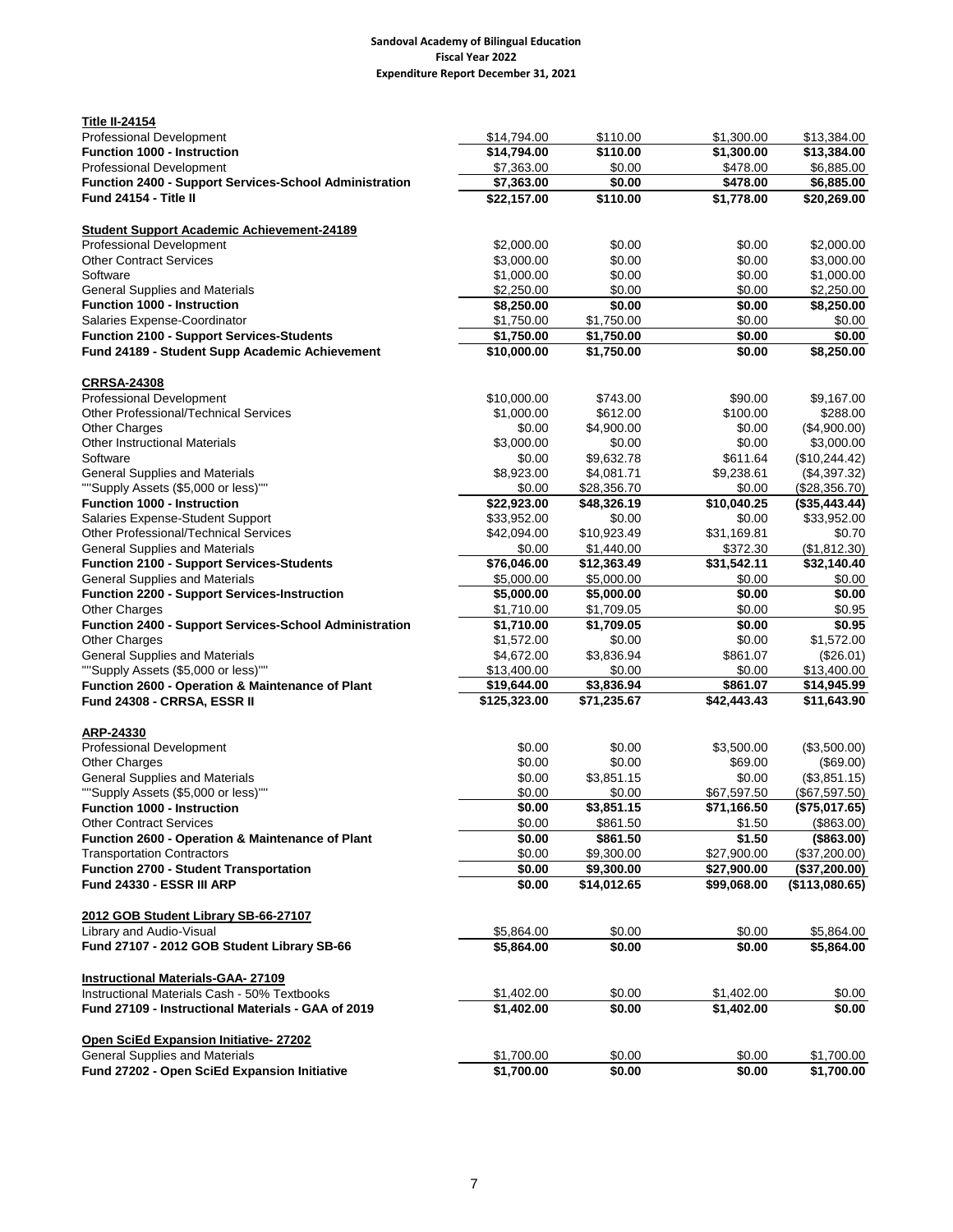| <b>Grand Total</b>                                      | \$3,652,115.00 | \$1.160.785.77 | \$1,506,693.46 | \$984,635.77 |
|---------------------------------------------------------|----------------|----------------|----------------|--------------|
| Fund 31703 - SB-9 State Match Cash                      | \$16,832.00    | \$0.00         | \$0.00         | \$16,832.00  |
| ""Supply Assets (\$5,000 or less)""                     | \$16,832,00    | \$0.00         | \$0.00         | \$16,832.00  |
| SB-9 State Match Cash-31703                             |                |                |                |              |
| <b>Fund 31701 - SB-9 Local</b>                          | \$121.009.00   | \$3.614.18     | \$2.549.89     | \$114,844,93 |
| <b>Function 4000 - Capital Outlay</b>                   | \$120,309,00   | \$3.513.45     | \$2.549.89     | \$114,245.66 |
| ""Supply Assets (\$5,000 or less)""                     | \$120,309.00   | \$3.513.45     | \$2,549.89     | \$114,245.66 |
| Function 2300 - Support Services-General Administration | \$700.00       | \$100.73       | \$0.00         | \$599.27     |
| <b>County Tax Collection Costs</b>                      | \$700.00       | \$100.73       | \$0.00         | \$599.27     |
| <b>SB-9 Local- 31701</b>                                |                |                |                |              |
| Fund 31200 - PSCOC Lease Reimbursement                  | \$158,546.00   | \$31,094.06    | \$127,451.94   | \$0.00       |
| Renting Land and Buildings                              | \$158,546.00   | \$31.094.06    | \$127.451.94   | \$0.00       |
| <b>PSCOC-31200</b>                                      |                |                |                |              |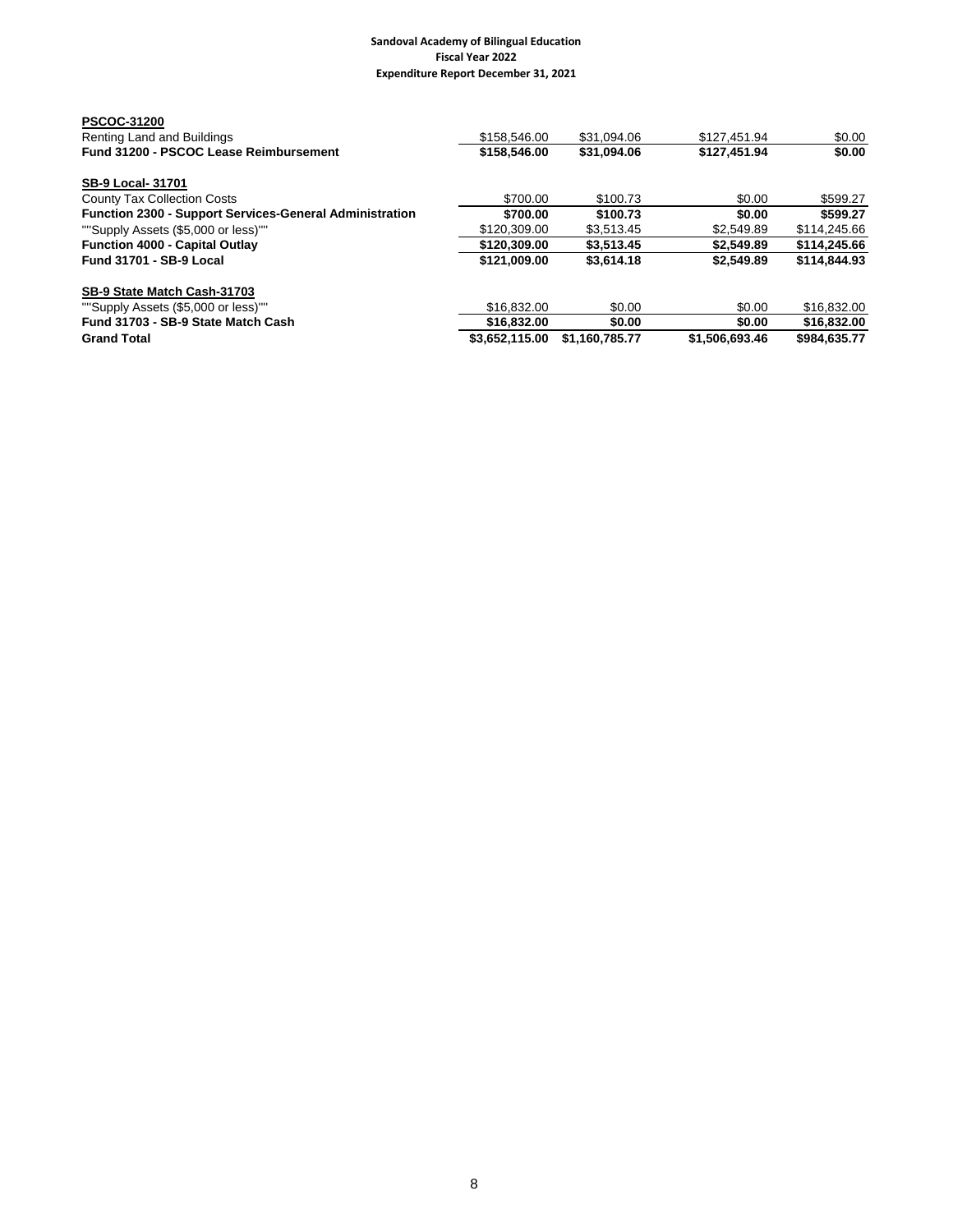## **Sandoval Academy of Bilingual Education Fiscal Year 2022 Cleared Checks As of December 31, 2021**

| <b>Last Reconciled</b> | <b>Statement Date</b> | <b>Ending Balance</b>                             |                |                           |
|------------------------|-----------------------|---------------------------------------------------|----------------|---------------------------|
| 11/30/2021             | 12/31/2021            | \$908,700.77                                      |                |                           |
| Date                   | <b>Item Number</b>    | <b>Description</b>                                | <b>Deposit</b> | Withdrawal                |
| 11/18/2021             | 1975                  | Accountability and Compliance Resources LLC       |                | \$340.60                  |
| 11/18/2021             | 1976                  | <b>ACES</b>                                       |                | \$948.68                  |
| 11/18/2021             | 1982                  | Power-On Technology Services                      |                | \$1,348.44                |
| 11/18/2021             | 1984                  | Tech to school                                    |                | \$28,905.00               |
| 12/2/2021              | 12-001                | USDA September 2021                               | \$3,640.99     |                           |
| 12/2/2021              | 1985                  | Fulcrum Building, LLC                             |                | \$25,590.97               |
| 12/2/2021              |                       | <b>NMPSIA</b>                                     |                | \$14,346.16               |
| 12/2/2021              |                       | <b>AFLAC</b>                                      |                | \$24.96                   |
| 12/2/2021              | 1996                  | First Financial Group of America                  |                | \$76.16                   |
| 12/3/2021              | 12-002                | Chocolate Sales CLM                               | \$300.00       |                           |
| 12/3/2021              | 1986                  | <b>ACES</b>                                       |                | \$145.95                  |
| 12/3/2021              | 1987                  | <b>Business Printing Service</b>                  |                | \$963.00                  |
| 12/3/2021              | 1988                  | <b>Cooperative Educational Services</b>           |                | \$4,062.06                |
| 12/3/2021              | 1989                  | Extra Space Management                            |                | \$131.00                  |
| 12/3/2021              | 1990                  | <b>Fiber Platform LLC</b>                         |                | \$100.98                  |
| 12/3/2021              | 1991                  | Herrera Coaches Inc.                              |                | \$4,650.00                |
| 12/3/2021              | 1992                  | Home Depot                                        |                | \$109.34                  |
| 12/3/2021              | 1993                  | Southwest Copy Systems- Equipment                 |                | \$169.24                  |
| 12/3/2021              | 1994                  | The Vigil Group, LLC                              |                | \$5,339.64                |
| 12/3/2021              | 1995                  | Verizon Wireless/Straight Talk                    |                | \$207.96                  |
| 12/3/2021              |                       | <b>Wells Fargo</b>                                |                | \$31,835.79               |
| 12/8/2021              |                       | <b>Internal Revenue Service</b>                   |                | \$8,797.69                |
| 12/9/2021              | 12-003                | Deposit                                           | \$60.00        |                           |
| 12/10/2021             | 12-004                | SEG December 2021                                 | \$209,098.65   |                           |
| 12/10/2021             | 12-005                | <b>Chocolate Sales CLM</b>                        | \$60.00        |                           |
| 12/10/2021             |                       | <b>NMRHCA</b>                                     |                | \$2,774.89                |
| 12/13/2021             | 00008019              | CASC December 2021                                |                | \$94.51                   |
| 12/13/2021             | 12-006                | Photo commission                                  | \$174.11       |                           |
| 12/15/2021             | 12-007                | SB-9                                              | \$8,508.37     |                           |
| 12/15/2021             |                       | <b>NMERB</b>                                      |                | \$23,533.93               |
| 12/17/2021             | 12-008                | Chocolate Sales, Supply Fee Broken Chromebook CLM | \$490.00       |                           |
| 12/17/2021             | 12-009                | School Supply Fee                                 | \$210.00       |                           |
| 12/17/2021             | 12-010                | <b>Chocolate Sales</b>                            | \$120.00       |                           |
| 12/17/2021             |                       | <b>Wells Fargo</b>                                |                | \$47,714.73               |
| 12/20/2021             |                       | New Mexico Taxation & Revenue Department          |                | \$2,014.81                |
| 12/21/2021             | 1998                  | <b>ACES</b>                                       |                | \$437.85                  |
| 12/21/2021             | 1999                  | Alb. Airless Repair LLC                           |                | \$460.00                  |
| 12/21/2021             | 2000                  | Amazon.com, Inc.                                  |                | \$63.69                   |
| 12/21/2021             | 2001                  | Centurylink                                       |                | \$227.47                  |
| 12/21/2021             | 2002                  | <b>Cooperative Educational Services</b>           |                | \$3,447.39                |
| 12/21/2021             | 2003                  | <b>Charter School Nursing Services</b>            |                | \$1,661.28                |
| 12/21/2021             | 2006                  | <b>HDSupply</b>                                   |                | \$1,281.53                |
| 12/21/2021             | 2007                  | Janiking                                          |                | \$861.50                  |
| 12/21/2021             | 2010                  | <b>NMMEA</b>                                      |                | \$185.00                  |
| 12/21/2021             | 2012                  | Southwest Copy Systems-Service                    |                | \$365.16                  |
| 12/21/2021             | 2013                  | <b>Staples</b>                                    |                | \$1,031.15                |
| 12/21/2021             | 2014                  | <b>Technology Integration Group</b>               |                | \$2,820.00                |
| 12/22/2021             |                       | <b>Internal Revenue Service</b>                   |                | \$15,589.61               |
| 12/24/2021             | 12-011                | <b>PSCOC Q1 FY2022</b>                            | \$39,636.50    |                           |
| 12/24/2021             | 12-013                | <b>CLM Chocolate Sales</b>                        | \$60.00        |                           |
| 12/29/2021             | 12-012                | PSCOC Q2 FY2022                                   | \$39,636.50    |                           |
| 12/31/2021             |                       | <b>Wells Fargo</b>                                |                | \$34,991.63               |
| <b>Sub Total</b>       |                       |                                                   |                | \$301,995.12 \$267,649.75 |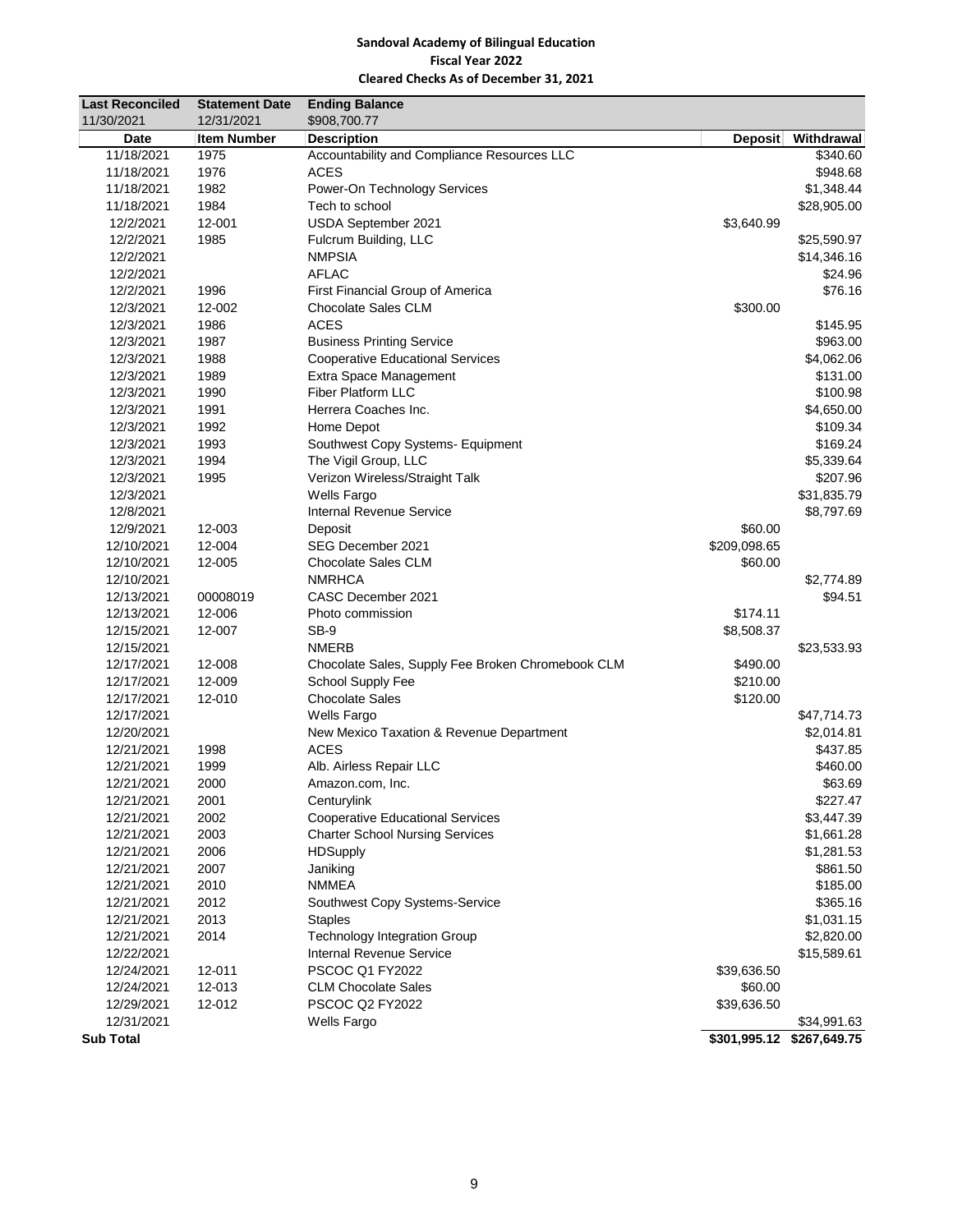#### **Sandoval Academy of Bilingual Education Bank Account Register As of December 31, 2021**

| <b>Bank</b>         | <b>Account Number</b> |                                        |                                                               |                           |                |                       |
|---------------------|-----------------------|----------------------------------------|---------------------------------------------------------------|---------------------------|----------------|-----------------------|
| <b>Wells Fargo</b>  |                       |                                        |                                                               |                           |                |                       |
| Date<br>12/2/2021   | <b>Number</b>         | <b>Type</b><br>Payroll Liability Check | Payee/From<br><b>AFLAC</b>                                    | <b>Status</b><br>Non-Void | <b>Deposit</b> | Withdrawal<br>\$24.96 |
| 12/2/2021           |                       | Payroll Liability Check                | <b>NMPSIA</b>                                                 | Non-Void                  |                | \$14,346.16           |
| 12/2/2021           | 12-001                | Cash Receipt                           | USDA September 2021                                           | Non-Void                  | \$3,640.99     |                       |
| 12/2/2021           | 1985                  | <b>AP Warrant</b>                      | Fulcrum Building, LLC                                         | Non-Void                  |                | \$25,590.97           |
| 12/2/2021           | 1996                  | Payroll Liability Check                | First Financial Group of America                              | Non-Void                  |                | \$76.16               |
| 12/3/2021           |                       | Payroll Liability Check                | <b>Wells Fargo</b>                                            | Non-Void                  |                |                       |
| 12/3/2021           | 12-002                | Cash Receipt                           | Chocolate Sales CLM                                           | Non-Void                  | \$300.00       | \$31,835.79           |
| 12/3/2021           | 1986                  | <b>AP Warrant</b>                      | <b>ACES</b>                                                   | Non-Void                  |                | \$145.95              |
| 12/3/2021           | 1987                  | <b>AP Warrant</b>                      |                                                               | Non-Void                  |                | \$963.00              |
| 12/3/2021           | 1988                  | <b>AP Warrant</b>                      | <b>Business Printing Service</b>                              | Non-Void                  |                | \$4,062.06            |
|                     |                       |                                        | <b>Cooperative Educational Services</b>                       |                           |                |                       |
| 12/3/2021           | 1989                  | <b>AP Warrant</b>                      | Extra Space Management                                        | Non-Void                  |                | \$131.00              |
| 12/3/2021           | 1990                  | <b>AP Warrant</b>                      | Fiber Platform LLC                                            | Non-Void                  |                | \$100.98              |
| 12/3/2021           | 1991                  | <b>AP Warrant</b>                      | Herrera Coaches Inc.                                          | Non-Void                  |                | \$4,650.00            |
| 12/3/2021           | 1992                  | <b>AP Warrant</b>                      | Home Depot                                                    | Non-Void                  |                | \$109.34              |
| 12/3/2021           | 1993                  | <b>AP Warrant</b>                      | Southwest Copy Systems- Equipment                             | Non-Void                  |                | \$169.24              |
| 12/3/2021           | 1994                  | <b>AP Warrant</b>                      | The Vigil Group, LLC                                          | Non-Void                  |                | \$5,339.64            |
| 12/3/2021           | 1995                  | <b>AP Warrant</b>                      | Verizon Wireless/Straight Talk                                | Non-Void                  |                | \$207.96              |
| 12/8/2021           |                       | Payroll Liability Check                | <b>Internal Revenue Service</b>                               | Non-Void                  |                | \$8,797.69            |
| 12/9/2021           | 12-003                | Cash Receipt                           | Deposit                                                       | Non-Void                  | \$60.00        |                       |
| 12/10/2021          |                       | Payroll Liability Check                | <b>NMRHCA</b>                                                 | Non-Void                  |                | \$2,774.89            |
| 12/10/2021 12-004   |                       | Cash Receipt                           | SEG December 2021                                             | Non-Void                  | \$209,098.65   |                       |
| 12/10/2021 12-005   |                       | Cash Receipt                           | <b>Chocolate Sales CLM</b>                                    | Non-Void                  | \$60.00        |                       |
| 12/13/2021 00008019 |                       | Journal Entry                          | CASC December 2021; Temp Transaction Number T0008010 Non-Void |                           |                | \$94.51               |
| 12/13/2021 12-006   |                       | Cash Receipt                           | Photo commission                                              | Non-Void                  | \$174.11       |                       |
| 12/15/2021          |                       | Payroll Liability Check                | <b>NMERB</b>                                                  | Non-Void                  |                | \$23,533.93           |
| 12/15/2021 12-007   |                       | Cash Receipt                           | SB-9                                                          | Non-Void                  | \$8,508.37     |                       |
| 12/17/2021          |                       | <b>Payroll Liability Check</b>         | <b>Wells Fargo</b>                                            | Non-Void                  |                | \$47,714.73           |
| 12/17/2021 12-008   |                       | Cash Receipt                           | Chocolate Sales, Supply Fee Broken Chromebook CLM             | Non-Void                  | \$490.00       |                       |
| 12/17/2021 12-009   |                       | Cash Receipt                           | School Supply Fee                                             | Non-Void                  | \$210.00       |                       |
| 12/17/2021 12-010   |                       | Cash Receipt                           | <b>Chocolate Sales</b>                                        | Non-Void                  | \$120.00       |                       |
| 12/20/2021          |                       | Payroll Liability Check                | New Mexico Taxation & Revenue Department                      | Non-Void                  |                | \$2,014.81            |
| 12/21/2021 1997     |                       | <b>AP Warrant</b>                      | Accountability and Compliance Resources LLC                   | Non-Void                  |                | \$340.60              |
| 12/21/2021 1998     |                       | <b>AP Warrant</b>                      | <b>ACES</b>                                                   | Non-Void                  |                | \$437.85              |
| 12/21/2021 1999     |                       | <b>AP Warrant</b>                      | Alb. Airless Repair LLC                                       | Non-Void                  |                | \$460.00              |
| 12/21/2021 2000     |                       | <b>AP Warrant</b>                      | Amazon.com, Inc.                                              | Non-Void                  |                | \$63.69               |
| 12/21/2021 2001     |                       | <b>AP Warrant</b>                      | Centurylink                                                   | Non-Void                  |                | \$227.47              |
| 12/21/2021 2002     |                       | <b>AP Warrant</b>                      | <b>Cooperative Educational Services</b>                       | Non-Void                  |                | \$3,447.39            |
| 12/21/2021 2003     |                       | <b>AP Warrant</b>                      | <b>Charter School Nursing Services</b>                        | Non-Void                  |                | \$1,661.28            |
| 12/21/2021 2004     |                       | <b>AP Warrant</b>                      | Discount School Supply                                        | Non-Void                  |                | \$521.60              |
| 12/21/2021 2005     |                       | <b>AP Warrant</b>                      | Extra Space Management                                        | Non-Void                  |                | \$131.00              |
| 12/21/2021 2006     |                       | <b>AP Warrant</b>                      | <b>HDSupply</b>                                               | Non-Void                  |                | \$1,281.53            |
| 12/21/2021 2007     |                       | <b>AP Warrant</b>                      | Janiking                                                      | Non-Void                  |                | \$861.50              |
| 12/21/2021 2008     |                       | <b>AP Warrant</b>                      | Matthews Fox, P.C.                                            | Non-Void                  |                | \$433.75              |
| 12/21/2021 2009     |                       | <b>AP Warrant</b>                      | Mealtime/The CLM Group, Inc                                   | Non-Void                  |                | \$549.00              |
| 12/21/2021 2010     |                       | <b>AP Warrant</b>                      | <b>NMMEA</b>                                                  | Non-Void                  |                | \$185.00              |
| 12/21/2021 2011     |                       | <b>AP Warrant</b>                      | Rio Rancho Public Schools                                     | Non-Void                  |                | \$50.00               |
| 12/21/2021 2012     |                       | <b>AP Warrant</b>                      | Southwest Copy Systems-Service                                | Non-Void                  |                | \$365.16              |
| 12/21/2021 2013     |                       | <b>AP Warrant</b>                      | <b>Staples</b>                                                | Non-Void                  |                | \$1,031.15            |
| 12/21/2021 2014     |                       | <b>AP Warrant</b>                      | <b>Technology Integration Group</b>                           | Non-Void                  |                | \$2,820.00            |
| 12/22/2021          |                       | Payroll Liability Check                | Internal Revenue Service                                      | Non-Void                  |                | \$15,589.61           |
| 12/24/2021 12-011   |                       | Cash Receipt                           | PSCOC Q1 FY2022                                               | Non-Void                  | \$39,636.50    |                       |
| 12/24/2021 12-013   |                       | Cash Receipt                           | <b>CLM Chocolate Sales</b>                                    | Non-Void                  | \$60.00        |                       |
| 12/29/2021 12-012   |                       | Cash Receipt                           | PSCOC Q2 FY2022                                               | Non-Void                  | \$39,636.50    |                       |
| 12/31/2021          |                       |                                        | <b>Wells Fargo</b>                                            | Non-Void                  |                | \$34,991.63           |
| <b>Sub Total</b>    |                       | Payroll Liability Check                |                                                               |                           | \$301,995.12   | \$238,132.98          |
| <b>Grand Total</b>  |                       |                                        |                                                               |                           | \$301,995.12   | \$238,132.98          |
|                     |                       |                                        |                                                               |                           |                |                       |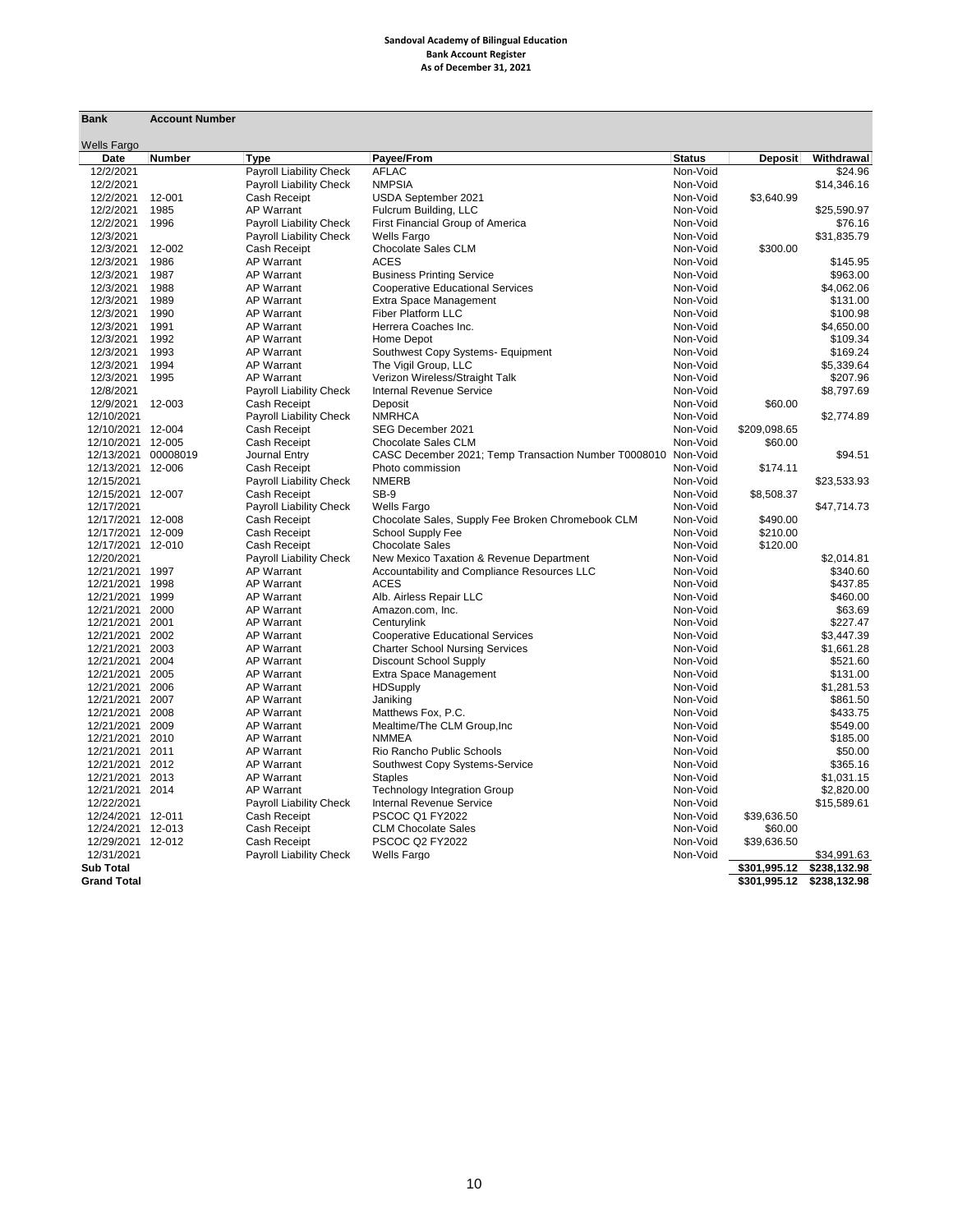## **Sandoval Academy of Bilingual Education Payment Register As of December 31, 2021**

| <b>Wages/Deductions</b>            | <b>Employer</b> | <b>Employee</b> |                           |
|------------------------------------|-----------------|-----------------|---------------------------|
|                                    | Amt.            | Amt.            |                           |
| <b>Net Wages</b>                   | \$0.00          |                 | \$114,542.15 32 Employees |
| AFLAC - - A/T                      | \$0.00          | \$37.44         |                           |
| <b>Basic Life</b>                  | \$139.39        | \$0.00          |                           |
| <b>BCBS High</b>                   | \$3,185.06      | \$2,123.42      |                           |
| <b>BCBS Low</b>                    | \$346.82        | \$231.20        |                           |
| <b>Davis Vision</b>                | \$70.54         | \$43.34         |                           |
| Davis Vision-Supplemental          | \$1.88          | \$1.25          |                           |
| Delta Dental High                  | \$122.82        | \$77.12         |                           |
| <b>Delta Dental Low</b>            | \$8.58          | \$5.74          |                           |
| Dental High United                 | \$190.00        | \$121.78        |                           |
| Concordia                          |                 |                 |                           |
| <b>Dental Low United Concordia</b> | \$19.32         | \$9.32          |                           |
| <b>ERB</b>                         | \$21,899.59     | \$15,467.02     |                           |
| ERB Less 24 K                      | \$3,216.87      | \$1,677.42      |                           |
| <b>Federal Withholding</b>         | \$0.00          | \$10,218.62     |                           |
| <b>FFGA-Disability</b>             | \$0.00          | \$34.50         |                           |
| <b>FFGA-Health Flex Account</b>    | \$0.00          | \$41.66         |                           |
| <b>FICA</b>                        | \$9,961.73      | \$9,961.73      |                           |
| <b>Long Term Disability</b>        | \$156.88        | \$104.66        |                           |
| <b>Medical Supplemental</b>        | \$107.85        | \$71.90         |                           |
| Medicare                           | \$2,329.81      | \$2,329.81      |                           |
| <b>NMRHCA</b>                      | \$3,315.71      | \$1,657.96      |                           |
| Pres High                          | \$3,137.48      | \$1,982.52      |                           |
| Pres Low                           | \$958.36        | \$444.14        |                           |
| State Unemployment Ins.            | \$490.27        | \$0.00          |                           |
| State Withholding - NM             | \$0.00          | \$4,416.00      |                           |
| <b>Voluntary Life</b>              | \$0.00          | \$126.26        |                           |
| <b>Workers Comp Q4</b>             | \$66.70         | \$58.00         |                           |
| <b>Sub Total</b>                   | \$49,725.66     | \$165,784.96    |                           |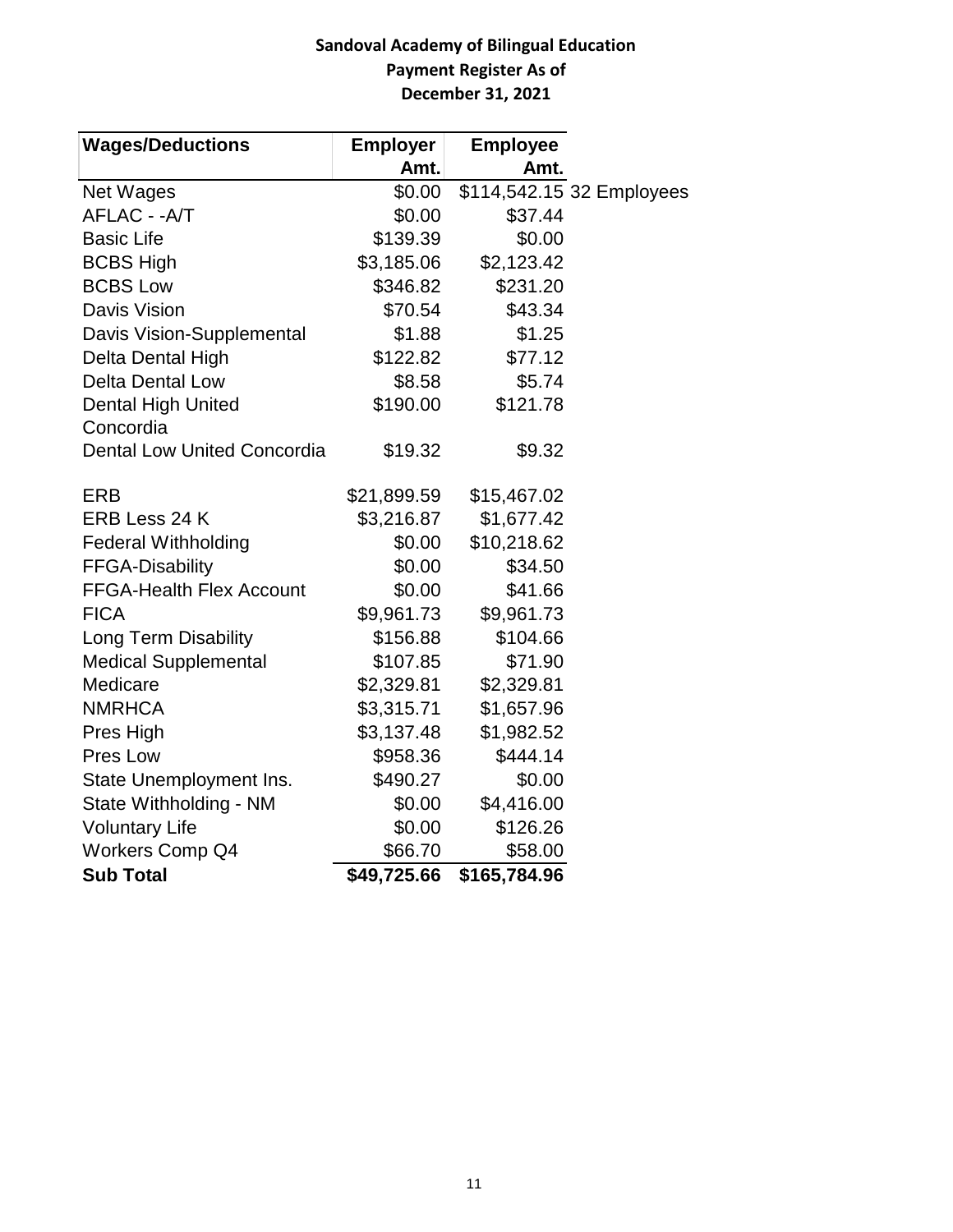#### **Sandoval Academy of Bilingual Education Outstanding Purchase Orders As of December 31, 2021**

| PO Number                                                          | Type                   | <b>Vendor Name</b>                                                                         | <b>Date Issued Status</b> |                  |                              |                             | PO Amount Invoiced Amount Remaining Encumbrance |
|--------------------------------------------------------------------|------------------------|--------------------------------------------------------------------------------------------|---------------------------|------------------|------------------------------|-----------------------------|-------------------------------------------------|
| SABE220001                                                         | Regular NWEA           |                                                                                            | 7/1/2021                  | Closed           | \$5,000.00                   | \$5,000.00                  | \$0.00                                          |
| SABE220002                                                         |                        | Regular Discovery Education                                                                | 7/1/2021                  | Closed           | \$2,300.00                   | \$0.00                      | \$2,300.00                                      |
| SABE220003                                                         |                        | SABE220002-1 Regular Discovery Education<br><b>Regular Charter Apps</b>                    | 7/1/2021<br>7/1/2021      | Closed<br>Closed | \$2,476.82<br>\$895.00       | \$2,476.82<br>\$895.00      | \$0.00<br>\$0.00                                |
| SABE220004                                                         |                        | Regular Home Depot                                                                         | 7/1/2021                  | Closed           | \$1,000.00                   | \$0.00                      | \$1,000.00                                      |
| SABE220004-1 Regular Home Depot                                    |                        |                                                                                            | 7/1/2021                  | Closed           | \$1,000.00                   | \$0.00                      | \$1,000.00                                      |
| SABE220004-2 Dollar                                                |                        | Home Depot                                                                                 | 7/1/2021                  | Issued           | \$1,000.00                   | \$292.20                    | \$707.80                                        |
| SABE220005                                                         |                        | <b>Regular Cooperative Educational Services</b>                                            | 7/1/2021                  | Closed           | \$42,093.30                  | \$0.00                      | \$42,093.30                                     |
| SABE220005-1 Dollar                                                |                        | <b>Cooperative Educational Services</b>                                                    | 7/1/2021                  | Issued           | \$42,093.30                  | \$10,923.49                 | \$31,169.81                                     |
| SABE220006<br>SABE220006-1 Dollar                                  |                        | Regular Extra Space Management                                                             | 7/1/2021                  | Closed           | \$1,572.00                   | \$0.00                      | \$1,572.00                                      |
| SABE220006-2 Dollar                                                |                        | <b>Extra Space Management</b><br>Extra Space Management                                    | 7/1/2021<br>10/1/2021     | Closed<br>Issued | \$1,572.00<br>\$1,048.00     | \$524.00<br>\$393.00        | \$1,048.00<br>\$655.00                          |
| SABE220007                                                         |                        | Regular Vector Solutions-safeschools                                                       | 7/1/2021                  | Closed           | \$618.00                     | \$618.00                    | \$0.00                                          |
| SABE220008                                                         |                        | Regular Sown to Grow                                                                       | 7/1/2021                  | Closed           | \$3,000.00                   | \$3,000.00                  | \$0.00                                          |
| SABE220009                                                         |                        | Regular Mealtime/The CLM Group, Inc.                                                       | 7/1/2021                  | Closed           | \$549.00                     | \$549.00                    | \$0.00                                          |
| SABE220010                                                         | Dollar                 | <b>Charter School Nursing Services</b>                                                     | 7/1/2021                  | Closed           | \$12,686.10                  | \$1,963.33                  | \$10,722.77                                     |
|                                                                    |                        | SABE220010-1 Dollar Charter School Nursing Services                                        | 10/1/2021                 | Issued           | \$10,722.77                  | \$7,211.45                  | \$3,511.32                                      |
| SABE220011<br>SABE220012                                           |                        | Regular JMP Academy of Professional Development<br>Regular World's Finest Chocolate, Inc.  | 7/1/2021<br>7/1/2021      | Issued<br>Closed | \$1,000.00<br>\$9,170.00     | \$0.00<br>\$9,170.00        | \$1,000.00<br>\$0.00                            |
| SABE220013                                                         |                        | <b>Regular Kids Focus</b>                                                                  | 7/1/2021                  | Closed           | \$1,839.27                   | \$0.00                      | \$1,839.27                                      |
| SABE220014                                                         |                        | Regular Matthews Fox, P.C.                                                                 | 7/1/2021                  | Closed           | \$5,086.00                   | \$0.00                      | \$5,086.00                                      |
|                                                                    |                        | SABE220014-1 Dollar Matthews Fox, P.C.                                                     | 7/1/2021                  | Issued           | \$5,086.00                   | \$1,357.36                  | \$3,728.64                                      |
| SABE220015                                                         |                        | Regular Public Charter Schools of New Mexico                                               | 7/1/2021                  | Closed           | \$2,480.00                   | \$0.00                      | \$2,480.00                                      |
|                                                                    |                        | SABE220015-1 Regular Public Charter Schools of New Mexico                                  | 7/1/2021                  | Closed           | \$2,480.50                   | \$2,480.50                  | \$0.00                                          |
| SABE220016                                                         |                        | <b>Regular Cooperative Educational Services</b>                                            | 7/1/2021                  | Closed           | \$665.00                     | \$0.00                      | \$665.00                                        |
|                                                                    |                        | SABE220016-1 Dollar Cooperative Educational Services                                       | 7/1/2021                  | Issued           | \$665.00                     | \$665.00                    | \$0.00                                          |
| SABE220017                                                         |                        | Regular Accountability and Compliance Resources LLC                                        | 7/1/2021                  | Closed           | \$3,406.00                   | \$340.60                    | \$3,065.40                                      |
| SABE220018<br>SABE220018-1 Dollar                                  |                        | <b>Regular Cooperative Educational Services</b><br><b>Cooperative Educational Services</b> | 7/1/2021<br>7/1/2021      | Closed<br>Closed | \$7,181.00<br>\$7,181.00     | \$0.00<br>\$622.25          | \$7,181.00<br>\$6,558.75                        |
| SABE220018-2 Dollar                                                |                        | <b>Cooperative Educational Services</b>                                                    | 7/1/2021                  | Issued           | \$10,120.64                  | \$1,336.20                  | \$8,784.44                                      |
| SABE220019                                                         |                        | <b>Regular Cooperative Educational Services</b>                                            | 7/1/2021                  | Closed           | \$601.29                     | \$0.00                      | \$601.29                                        |
| SABE220019-1 Dollar                                                |                        | <b>Cooperative Educational Services</b>                                                    | 7/1/2021                  | Closed           | \$601.29                     | \$0.00                      | \$601.29                                        |
| SABE220019-2 Dollar                                                |                        | <b>Cooperative Educational Services</b>                                                    | 7/1/2021                  | Issued           | \$9,620.64                   | \$6,493.90                  | \$3,126.74                                      |
| SABE220020                                                         |                        | <b>Regular Cooperative Educational Services</b>                                            | 7/1/2021                  | Closed           | \$16,836.12                  | \$0.00                      | \$16,836.12                                     |
| SABE220020-1 Dollar                                                |                        | <b>Cooperative Educational Services</b>                                                    | 7/1/2021                  | Issued           | \$16,836.12                  | \$7,081.85                  | \$9,754.27                                      |
| SABE220021                                                         |                        | <b>Regular Cooperative Educational Services</b>                                            | 7/1/2021                  | Closed           | \$1,370.40                   | \$0.00                      | \$1,370.40                                      |
| SABE220021-1 Dollar<br>SABE220022                                  |                        | <b>Cooperative Educational Services</b><br><b>Regular Power School</b>                     | 7/1/2021<br>7/1/2021      | Issued<br>Issued | \$1,370.40<br>\$1,500.00     | \$671.76<br>\$0.00          | \$698.64<br>\$1,500.00                          |
| SABE220023                                                         |                        | <b>Regular Power School</b>                                                                | 7/1/2021                  | Closed           | \$11,230.17                  | \$11,230.17                 | \$0.00                                          |
| SABE220024                                                         |                        | <b>Regular Harris School Solutions</b>                                                     | 7/1/2021                  | Closed           | \$12,078.14                  | \$12,078.14                 | \$0.00                                          |
| SABE220025                                                         |                        | Regular Raptor Technologies                                                                | 7/1/2021                  | Closed           | \$570.00                     | \$570.00                    | \$0.00                                          |
| SABE220026                                                         | Regular ACES           |                                                                                            | 7/1/2021                  | Closed           | \$10,946.25                  | \$1,824.38                  | \$9,121.87                                      |
| SABE220026-1 Dollar                                                |                        | ACES                                                                                       | 7/1/2021                  | Issued           | \$9,048.90                   | \$437.85                    | \$8,611.05                                      |
| SABE220027                                                         | Dollar                 | Fulcrum Building, LLC                                                                      | 7/1/2021                  | Closed           | \$252,840.72                 | \$0.00                      | \$252,840.72                                    |
| SABE220027-1 Dollar                                                |                        | Fulcrum Building, LLC                                                                      | 7/1/2021                  | Closed           | \$254,903.88                 | \$0.00                      | \$254,903.88                                    |
| SABE220027-2 Dollar<br>SABE220027-3 Dollar                         |                        | Fulcrum Building, LLC<br>Fulcrum Building, LLC                                             | 7/1/2021<br>7/26/2021     | Closed<br>Closed | \$276,503.88<br>\$276,282.82 | \$23,137.69<br>\$104,937.11 | \$253,366.19<br>\$171,345.71                    |
| SABE220027-4 Dollar                                                |                        | Fulcrum Building, LLC                                                                      | 11/10/2021                | Issued           | \$171,345.71                 | \$25,590.97                 | \$145,754.74                                    |
| SABE220028                                                         |                        | Regular Fulcrum Building, LLC                                                              | 7/1/2021                  | Closed           | \$24,999.96                  | \$2,083.33                  | \$22,916.63                                     |
| SABE220029                                                         |                        | Regular Southwest Copy Systems-Service                                                     | 7/1/2021                  | Closed           | \$10,000.00                  | \$0.00                      | \$10,000.00                                     |
| SABE220029-1 Dollar                                                |                        | Southwest Copy Systems-Service                                                             | 7/1/2021                  | Issued           | \$10,000.00                  | \$2,176.30                  | \$7,823.70                                      |
| SABE220030                                                         |                        | Regular Southwest Copy Systems- Equipment                                                  | 7/1/2021                  | Closed           | \$24,000.00                  | \$0.00                      | \$24,000.00                                     |
| SABE220030-1 Dollar                                                |                        | Southwest Copy Systems- Equipment                                                          | 7/1/2021                  | Issued           | \$24,000.00                  | \$846.48                    | \$23,153.52                                     |
| SABE220031                                                         |                        | Dollar Centurylink                                                                         | 7/1/2021                  | Issued           | \$2,400.00                   | \$1,147.10                  | \$1,252.90                                      |
| SABE220032<br>SABE220033                                           |                        | <b>Regular United Postal Service</b><br>Regular NMPSIA                                     | 7/1/2021<br>7/1/2021      | Issued<br>Closed | \$220.00<br>\$32,689.00      | \$0.00<br>\$0.00            | \$220.00<br>\$32,689.00                         |
|                                                                    |                        | SABE220033-1 Reqular NMPSIA-Risk Premium                                                   | 7/1/2021                  | Closed           | \$32,712.00                  | \$32,712.00                 | \$0.00                                          |
| SABE220034                                                         |                        | Dollar Fiber Platform LLC                                                                  | 7/1/2021                  | Issued           | \$1,440.00                   | \$706.86                    | \$733.14                                        |
| SABE220035                                                         |                        | Dollar Verizon Wireless/Straight Talk                                                      | 7/1/2021                  | Issued           | \$3,390.00                   | \$968.94                    | \$2,421.06                                      |
| SABE220036                                                         | Regular WIDA           |                                                                                            | 7/1/2021                  | Closed           | \$1,000.00                   | \$0.00                      | \$1,000.00                                      |
| SABE220036-1 Regular WIDA                                          |                        |                                                                                            | 7/1/2021                  | Issued           | \$1,000.00                   | \$0.00                      | \$1,000.00                                      |
| SABE220037                                                         |                        | Regular The Vigil Group, LLC                                                               | 7/1/2021                  | Closed           | \$59,640.00                  | \$0.00                      | \$59,640.00                                     |
|                                                                    |                        | SABE220037-1 Dollar The Vigil Group, LLC                                                   | 7/1/2021                  | Issued           | \$59,640.00                  | \$26,698.20                 | \$32,941.80                                     |
| SABE220038<br>SABE220039                                           | Dollar Staples         | <b>Regular Business Printing Service</b>                                                   | 7/1/2021<br>7/8/2021      | Closed<br>Issued | \$963.00<br>\$582.36         | \$963.00<br>\$582.36        | \$0.00<br>\$0.00                                |
| SABE220040                                                         | <b>Regular Staples</b> |                                                                                            | 7/20/2021                 | Closed           | \$1,453.31                   | \$1,267.11                  | \$186.20                                        |
| SABE220041                                                         |                        | Regular HDSupply                                                                           | 7/21/2021                 | Closed           | \$265.71                     | \$0.00                      | \$265.71                                        |
| SABE220041-1 Regular HDSupply                                      |                        |                                                                                            | 7/21/2021                 | Issued           | \$918.11                     | \$265.71                    | \$652.40                                        |
| SABE220042                                                         | Regular Veritiv        |                                                                                            | 7/20/2021                 | Closed           | \$1,109.24                   | \$1,107.44                  | \$1.80                                          |
| SABE220043                                                         | <b>Regular Staples</b> |                                                                                            | 7/21/2021                 | Issued           | \$452.30                     | \$399.40                    | \$52.90                                         |
| SABE220044                                                         |                        | Regular Discount School Supply                                                             | 7/20/2021                 | Closed           | \$11,549.38                  | \$9,166.70                  | \$2,382.68                                      |
| SABE220045                                                         |                        | Regular School Fix                                                                         | 7/20/2021                 | Closed           | \$295.30                     | \$0.00                      | \$295.30                                        |
| SABE220045-1 Regular School Fix<br>SABE220045-2 Regular School Fix |                        |                                                                                            | 7/20/2021<br>7/20/2021    | Closed           | \$1,750.44<br>\$390.44       | \$0.00<br>\$0.00            | \$1,750.44<br>\$390.44                          |
| SABE220045-3 Regular School Fix                                    |                        |                                                                                            | 7/20/2021                 | Closed<br>Closed | \$390.44                     | \$390.44                    | \$0.00                                          |
| SABE220046                                                         |                        | Dollar Center for Responsive Schools, Inc.                                                 | 7/20/2021                 | Issued           | \$324.00                     | \$0.00                      | \$324.00                                        |
| SABE220047                                                         |                        | Regular Crista Benavidez-Chispas Performance Solutions, LLC                                | 7/27/2021                 | Closed           | \$539.38                     | \$539.40                    | (\$0.02)                                        |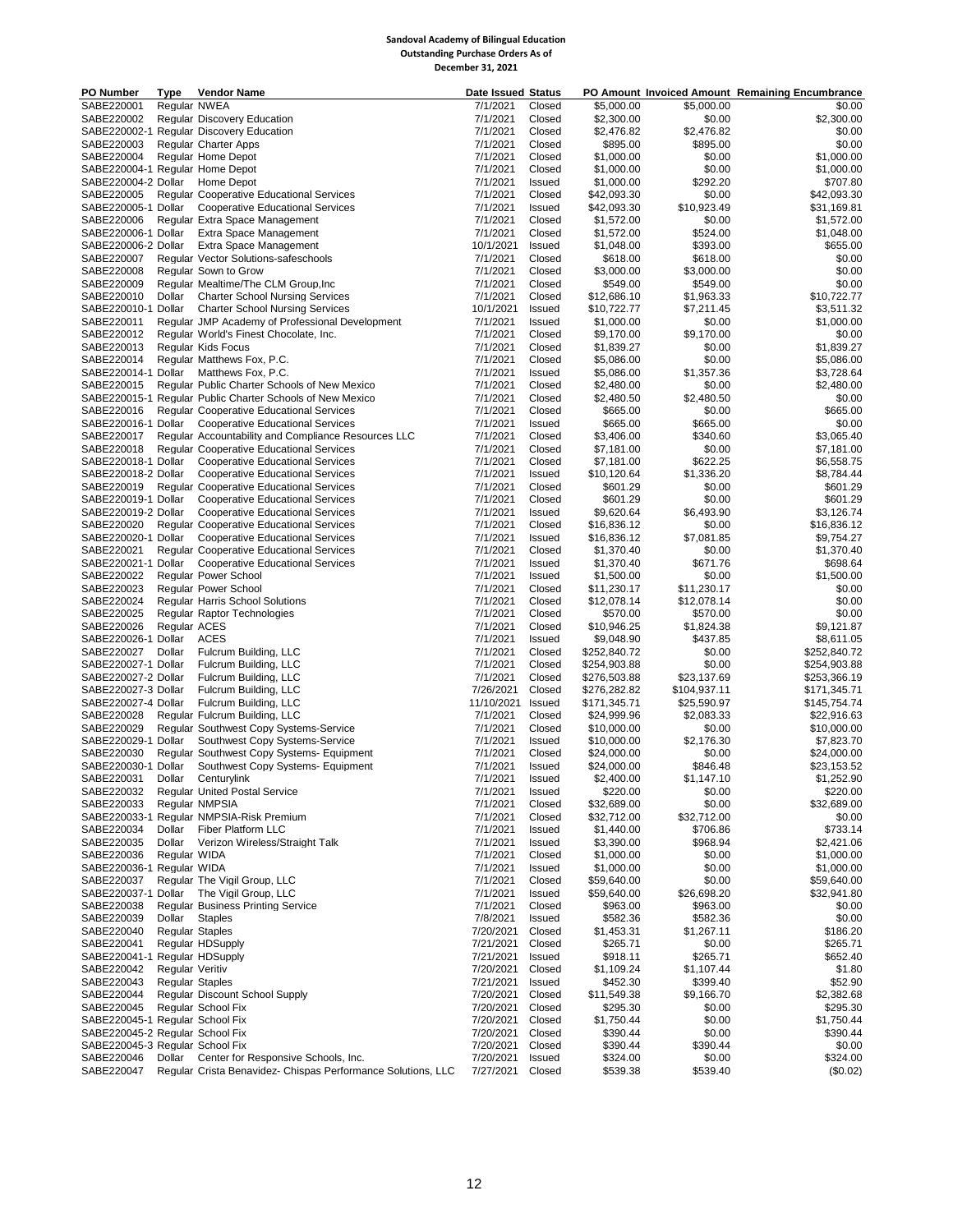#### **Sandoval Academy of Bilingual Education Outstanding Purchase Orders As of December 31, 2021**

| SABE220048                          |                        | Regular Frankies at the Casa Nova                             | 7/27/2021 | Closed | \$360.00    | \$360.00    | \$0.00      |
|-------------------------------------|------------------------|---------------------------------------------------------------|-----------|--------|-------------|-------------|-------------|
| SABE220049                          |                        | Regular Brush Ranch River Lodge                               | 7/27/2021 | Closed | \$500.00    | \$0.00      | \$500.00    |
|                                     |                        | SABE220049-1 Regular Brush Ranch River Lodge                  | 7/27/2021 | Closed | \$525.00    | \$0.00      | \$525.00    |
|                                     |                        | SABE220049-2 Regular Brush Ranch River Lodge                  | 7/27/2021 | Closed | \$559.17    | \$559.17    | \$0.00      |
| SABE220050                          |                        | <b>Regular Graphic Connection</b>                             | 7/29/2021 | Closed | \$800.00    | \$800.00    | \$0.00      |
| SABE220051                          |                        | Regular Cooperative Educational Services                      | 7/29/2021 | Closed | \$1,176.70  | \$0.00      | \$1,176.70  |
|                                     |                        | SABE220051-1 Regular Cooperative Educational Services         | 7/29/2021 | Closed | \$1,266.70  | \$1,176.70  | \$90.00     |
| SABE220052                          |                        | Regular School Outfitters, LLC                                | 7/29/2021 | Closed | \$2,962.17  | \$2,962.17  | \$0.00      |
| SABE220054                          |                        | Regular Albuquerque Office Systems, LLC                       | 7/29/2021 | Closed | \$675.00    | \$0.00      | \$675.00    |
|                                     |                        | SABE220054-1 Regular Albuquerque Office Systems, LLC          | 7/29/2021 | Closed | \$551.28    | \$551.28    | \$0.00      |
| SABE220055                          | <b>Regular Staples</b> |                                                               | 7/31/2021 | Closed | \$76.83     | \$76.83     | \$0.00      |
| SABE220056                          |                        | Regular American Orff Schulwerk Association                   | 7/30/2021 | Closed | \$329.00    | \$329.00    | \$0.00      |
| SABE220057                          |                        | Regular Learning Headphones/CK First Enterprises              | 8/10/2021 | Closed | \$300.00    | \$0.00      | \$300.00    |
|                                     |                        | SABE220057-1 Regular Learning Headphones/CK First Enterprises | 8/10/2021 | Closed | \$330.00    | \$330.00    | \$0.00      |
| SABE220058                          |                        | Regular Public Charter Schools of New Mexico                  | 8/9/2021  | Closed | \$225.00    | \$0.00      | \$225.00    |
|                                     |                        | SABE220058-1 Regular Public Charter Schools of New Mexico     | 8/9/2021  | Closed | \$225.00    | \$0.00      | \$225.00    |
|                                     |                        | SABE220058-2 Regular Public Charter Schools of New Mexico     | 8/9/2021  | Closed | \$225.00    | \$0.00      | \$225.00    |
|                                     |                        | SABE220058-3 Regular Public Charter Schools of New Mexico     | 8/9/2021  | Issued | \$450.00    | \$0.00      | \$450.00    |
| SABE220059                          | <b>Regular Staples</b> |                                                               | 8/10/2021 | Issued | \$274.52    | \$185.54    | \$88.98     |
| SABE220060                          | <b>Regular Staples</b> |                                                               | 8/10/2021 | Closed | \$630.14    | \$630.14    | \$0.00      |
| SABE220061                          |                        | Regular Jackie Rodriguez                                      | 8/12/2021 | Closed | \$25.00     | \$0.00      | \$25.00     |
| SABE220062                          |                        | Regular Jackie Rodriguez                                      | 8/17/2021 | Issued | \$611.64    | \$0.00      | \$611.64    |
| SABE220063                          | <b>Regular Staples</b> |                                                               | 8/18/2021 | Closed | \$579.37    | \$571.37    | \$8.00      |
| SABE220064                          |                        | Regular Public Charter Schools of New Mexico                  | 7/1/2021  | Closed | \$4,600.00  | \$4,600.00  | \$0.00      |
| SABE220066                          |                        | Regular Pearson Education Inc.                                | 8/9/2021  | Closed | \$1,572.38  | \$1,572.38  | \$0.00      |
| SABE220067                          |                        | <b>Regular Great Minds</b>                                    | 8/20/2021 | Closed | \$5,654.58  | \$0.00      | \$5,654.58  |
| SABE220067-1 Regular Great Minds    |                        |                                                               | 8/20/2021 | Issued | \$5,654.58  | \$0.00      | \$5,654.58  |
| SABE220068                          |                        | Regular Power-On Technology Services                          | 8/1/2021  | Issued | \$2,549.89  | \$0.00      | \$2,549.89  |
| SABE220069                          |                        | Regular Mealtime/The CLM Group, Inc.                          | 8/20/2021 | Closed | \$125.00    | \$125.00    | \$0.00      |
| SABE220070                          |                        | Regular Gorman Industries Inc.                                | 8/20/2021 | Closed | \$13,444.20 | \$0.00      | \$13,444.20 |
|                                     |                        | SABE220070-1 Regular Gorman Industries Inc.                   | 8/20/2021 | Closed | \$13,444.26 | \$13,444.26 | \$0.00      |
| SABE220071                          |                        | Regular Intrado-School Messanger                              | 8/20/2021 | Closed | \$550.00    | \$0.00      | \$550.00    |
|                                     |                        | SABE220071-1 Regular Intrado-School Messanger                 | 9/1/2021  | Closed | \$592.28    | \$592.28    | \$0.00      |
| SABE220072                          |                        | Regular Power-On Technology Services                          | 8/1/2021  | Closed | \$15,000.00 | \$0.00      | \$15,000.00 |
|                                     |                        | SABE220072-1 Regular Power-On Technology Services             | 8/23/2021 | Closed | \$16,181.25 | \$0.00      | \$16,181.25 |
|                                     |                        | SABE220072-2 Dollar Power-On Technology Services              | 7/1/2021  | Issued | \$16,181.25 | \$5,393.76  | \$10,787.49 |
| SABE220073                          |                        | <b>Regular Peripole</b>                                       | 8/11/2021 | Closed | \$509.58    | \$509.58    | \$0.00      |
| SABE220074                          |                        | Regular Jackie Rodriguez                                      | 8/20/2021 | Closed | \$58.64     | \$0.00      | \$58.64     |
|                                     |                        | SABE220074-1 Regular Jackie Rodriguez                         | 8/20/2021 | Closed | \$107.00    | \$0.00      | \$107.00    |
|                                     |                        | SABE220074-2 Regular Jackie Rodriguez                         | 8/20/2021 | Issued | \$200.00    | \$160.45    | \$39.55     |
| SABE220075                          |                        | Regular ICSS, Inc.                                            | 8/12/2021 | Closed | \$100.00    | \$100.00    | \$0.00      |
| SABE220076                          |                        | <b>Regular HDSupply</b>                                       | 8/23/2021 | Closed | \$1,521.47  | \$0.00      | \$1,521.47  |
| SABE220076-1 Regular HDSupply       |                        |                                                               | 8/23/2021 | Closed | \$1,544.10  | \$992.10    | \$552.00    |
| SABE220076-2 Regular HDSupply       |                        |                                                               | 10/1/2021 | Closed | \$501.22    | \$329.10    | \$172.12    |
| SABE220076-3 Dollar HDSupply        |                        |                                                               | 10/1/2021 | Issued | \$172.12    | \$18.85     | \$153.27    |
| SABE220077                          |                        | Regular City of Rio Rancho                                    | 8/23/2021 | Closed | \$25.00     | \$25.00     | \$0.00      |
| SABE220078                          | <b>Regular Staples</b> |                                                               | 8/23/2021 | Closed | \$49.65     | \$49.65     | \$0.00      |
| SABE220079                          | Dollar                 | Power-On Technology Services                                  | 7/1/2021  | Closed | \$16,181.25 | \$0.00      | \$16,181.25 |
| SABE220080                          | Dollar                 | Seesaw                                                        | 8/31/2021 | Closed | \$797.50    | \$797.50    | \$0.00      |
| SABE220081                          |                        | Regular West Mesa Lock and Safe LLC                           | 8/31/2021 | Closed | \$50.00     | \$0.00      | \$50.00     |
|                                     |                        | SABE220081-1 Regular West Mesa Lock and Safe LLC              | 9/8/2021  | Closed | \$59.23     | \$59.23     | \$0.00      |
| SABE220082                          |                        | Regular Tech to school                                        | 8/25/2021 | Closed | \$7,280.00  | \$7,280.00  | \$0.00      |
| SABE220083                          |                        | Regular Tech to school                                        | 8/25/2021 | Closed | \$582.00    | \$612.00    | (\$30.00)   |
| SABE220083-1 Regular Tech to school |                        |                                                               | 9/10/2021 | Issued | \$100.00    | \$0.00      | \$100.00    |
| SABE220084                          | <b>Regular Smore</b>   |                                                               | 8/31/2021 | Closed | \$1,709.05  | \$1,709.05  | \$0.00      |
| SABE220085                          | Regular Veritiv        |                                                               | 9/1/2021  | Closed | \$422.60    | \$422.60    | \$0.00      |
| SABE220086                          | Dollar Staples         |                                                               | 9/10/2021 | Issued | \$572.80    | \$572.80    | \$0.00      |
| SABE220087                          |                        | Regular Dual Language Education of New Mexico                 | 9/15/2021 | Issued | \$90.00     | \$0.00      | \$90.00     |
| SABE220088                          |                        | Regular Scripps National Spelling Bee, Inc.                   | 9/17/2021 | Closed | \$182.50    | \$182.50    | \$0.00      |
| SABE220089                          |                        | Regular Tech to school                                        | 9/21/2021 | Closed | \$19,900.00 | \$19,900.00 | \$0.00      |
| SABE220090                          |                        | Regular Tech to school                                        | 9/21/2021 | Closed | \$274.89    | \$274.89    | \$0.00      |
| SABE220091                          |                        | Regular Tech to school                                        | 9/21/2021 | Closed | \$3,799.00  | \$3,799.00  | \$0.00      |
| SABE220092                          |                        | Regular Tech to school                                        | 9/21/2021 | Closed | \$4,900.00  | \$4,900.00  | \$0.00      |
| SABE220093                          | Dollar                 | American Reading Company                                      | 9/21/2021 | Closed | \$55,250.00 | \$0.00      | \$55,250.00 |
| SABE220093-1 Dollar                 |                        | American Reading Company                                      | 9/21/2021 | Issued | \$55,250.00 | \$0.00      | \$55,250.00 |
| SABE220094                          |                        | Regular School Specialty, Inc.                                | 9/29/2021 | Issued | \$491.61    | \$0.00      | \$491.61    |
| SABE220095                          |                        | Regular Getty Industrial Training                             | 9/29/2021 | Issued | \$1,812.30  | \$1,440.00  | \$372.30    |
| SABE220096                          | <b>Regular Staples</b> |                                                               | 9/29/2021 | Closed | \$590.83    | \$590.83    | \$0.00      |
| SABE220097                          | Dollar                 | Accountability and Compliance Resources LLC                   | 7/1/2021  | Issued | \$3,406.00  | \$1,362.40  | \$2,043.60  |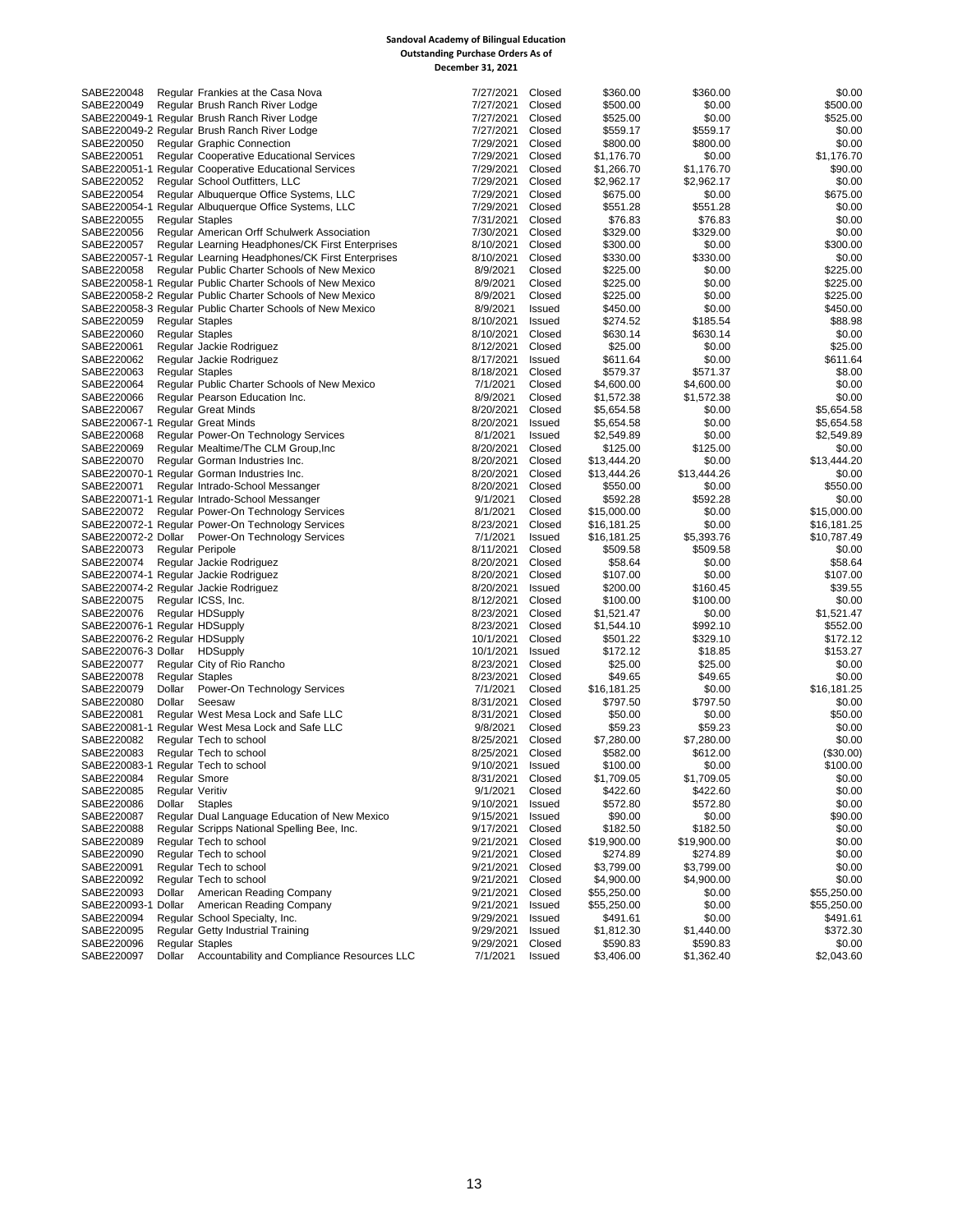#### **Sandoval Academy of Bilingual Education Outstanding Purchase Orders As of December 31, 2021**

| 10/8/2021<br>Closed<br>\$65,715.00<br>SABE220099<br><b>Regular Cooperative Educational Services</b><br>\$65,715.00<br>\$0.00<br>SABE220099-1 Regular Cooperative Educational Services<br>10/19/2021<br>Closed<br>\$66,187.50<br>\$0.00<br>\$66,187.50<br>SABE220099-2 Reqular Technology Integration Group<br>10/19/2021 Closed<br>\$66,187.50<br>\$66,187.50<br>\$0.00<br>SABE220099-3 Regular Technology Integration Group<br>10/17/2021<br>\$66,187.50<br>\$0.00<br>\$66,187.50<br>Issued<br>10/5/2021<br>\$5,000.00<br>\$0.00<br>\$5,000.00<br>SABE220100<br>Regular Cooperative Educational Services<br>Issued<br>SABE220101<br>Regular West Mesa Lock and Safe LLC<br>10/7/2021<br>Closed<br>\$100.00<br>\$62.19<br>\$37.81<br>\$0.00<br>SABE220102<br><b>Regular Veritiv</b><br>10/7/2021<br>Closed<br>\$975.44<br>\$975.44<br>Closed<br>\$994.44<br>SABE220102-1 Regular Veritiv<br>10/8/2021<br>\$994.44<br>\$0.00<br>\$0.00<br>SABE220103<br>10/7/2021<br>Closed<br>\$196.89<br>\$196.89<br>Regular HDSupply<br>\$0.00<br>\$700.35<br>SABE220104<br>Regular Pearson Education Inc.<br>10/5/2021<br>Issued<br>\$700.35<br>SABE220105<br>Regular NMAOSA<br>10/8/2021<br>Closed<br>\$110.00<br>\$110.00<br>\$0.00<br>Regular NMMEA<br>10/8/2021<br>Closed<br>\$185.00<br>\$185.00<br>\$0.00<br>SABE220106<br>10/14/2021 Closed<br>SABE220107<br>\$200.00<br>\$0.00<br>\$200.00<br><b>Regular Home Depot</b><br>SABE220107-1 Regular Jackie Rodriguez<br>10/15/2021 Closed<br>\$0.00<br>\$200.00<br>\$200.00<br>SABE220107-2 Regular Jackie Rodriguez<br>10/15/2021<br>\$0.00<br>\$215.74<br>Closed<br>\$215.74<br>\$34.26<br>SABE220107-3 Regular Jackie Rodriguez<br>10/15/2021<br>Closed<br>\$250.00<br>\$215.74<br>10/26/2021 Closed<br>\$109.34<br>\$10.66<br>SABE220108<br><b>Regular Home Depot</b><br>\$120.00<br>SABE220109<br>Regular Public Charter Schools of New Mexico<br>11/2/2021<br><b>Issued</b><br>\$300.00<br>\$0.00<br>\$300.00<br>SABE220110<br>Regular ASCD<br>11/2/2021<br>Issued<br>\$0.00<br>\$478.00<br>\$478.00<br>SABE220111<br>Regular School Life<br>10/29/2021<br>Issued<br>\$84.95<br>\$0.00<br>\$84.95<br>\$988.92<br>\$988.92<br>\$0.00<br>SABE220112<br><b>Regular Staples</b><br>11/2/2021<br>Issued<br>Regular Alb. Airless Repair LLC<br>11/2/2021<br>\$460.00<br>\$0.00<br>SABE220113<br>Closed<br>\$460.00<br>SABE220114<br>Regular Abg Mom<br>11/2/2021<br>Issued<br>\$250.00<br>\$0.00<br>\$250.00<br>Regular Kesselman- Jones Inc.<br>\$99.00<br>\$0.00<br>\$99.00<br>SABE220115<br>11/2/2021<br>Issued<br>SABE220116<br>Dollar<br>Herrera Coaches Inc.<br>11/1/2021<br>Closed<br>\$37,200.00<br>\$9,300.00<br>\$27,900.00<br>SABE220116-1 Dollar<br>Herrera Coaches Inc.<br>11/16/2021<br>\$0.00<br>\$27,900.00<br>Issued<br>\$27,900.00<br>\$1,262.68<br>SABE220117<br>Regular HDSupply<br>11/18/2021<br>Closed<br>\$1,281.86<br>\$19.18<br>SABE220118<br>Regular Tech to school<br>\$69.00<br>11/5/2021<br>Issued<br>\$69.00<br>\$0.00<br>SABE220119<br>11/18/2021<br>\$0.00<br>\$3,500.00<br>Regular Emotionally Naked LLC<br>Issued<br>\$3,500.00<br>SABE220120<br>Regular Cooperative Educational Services<br>11/18/2021 Closed<br>\$0.00<br>\$2,820.00<br>\$2,820.00<br>\$2,820.00<br>SABE220120-1 Regular Technology Integration Group<br>11/18/2021<br>Closed<br>\$2,820.00<br>\$0.00<br>SABE220121<br>Regular Soundtrap<br>10/15/2021<br>Issued<br>\$273.00<br>\$0.00<br>\$273.00<br>Regular Cooperative Educational Services<br>\$0.00<br>\$1,320.00<br>SABE220122<br>11/18/2021<br>Closed<br>\$1,320.00<br>SABE220122-1 Regular Technology Integration Group<br>11/18/2021<br>Closed<br>\$1,320.00<br>\$0.00<br>\$1,320.00<br>11/18/2021<br>\$1,410.00<br>SABE220122-2 Regular Technology Integration Group<br>Issued<br>\$1,410.00<br>\$0.00<br>SABE220123<br>\$63.69<br>\$85.58<br>Regular Amazon.com. Inc.<br>12/2/2021<br>Issued<br>\$149.27<br>SABE220124<br>Dollar<br>Nexus E Rate Services LLC<br>12/2/2021<br><b>Issued</b><br>\$0.00<br>\$4,000.00<br>\$4,000.00<br>\$1,031.15<br>SABE220125<br><b>Reqular Staples</b><br>12/2/2021<br>Closed<br>\$1,031.15<br>\$0.00<br>SABE220126<br>\$0.00<br>\$69.55<br><b>Regular Great Minds</b><br>12/2/2021<br>Issued<br>\$69.55<br>SABE220127<br>12/7/2021<br>\$863.00<br>\$861.50<br>\$1.50<br>Dollar<br>Janiking<br>Issued<br>SABE220128<br>Dollar<br>Heinemann<br>12/21/2021<br>Issued<br>\$3,004.26<br>\$0.00<br>\$3.004.26<br>\$894.00<br>\$0.00<br>\$894.00<br>SABE220129<br>Dollar<br>International Dyslexia Association SW Branch<br>12/13/2021<br>Issued<br>\$0.00<br>SABE220130<br>Regular Rio Rancho Public Schools<br>12/10/2021 Closed<br>\$50.00<br>\$50.00<br><b>Sub Total</b><br>\$2,487,446.65<br>\$435,739.25<br>\$2,051,707.40 | SABE220098 | Clifton Larson Allen, LLP<br>Dollar | 8/1/2021 | Issued | \$15,000.00 | \$10,787.51 | \$4,212.49 |
|-------------------------------------------------------------------------------------------------------------------------------------------------------------------------------------------------------------------------------------------------------------------------------------------------------------------------------------------------------------------------------------------------------------------------------------------------------------------------------------------------------------------------------------------------------------------------------------------------------------------------------------------------------------------------------------------------------------------------------------------------------------------------------------------------------------------------------------------------------------------------------------------------------------------------------------------------------------------------------------------------------------------------------------------------------------------------------------------------------------------------------------------------------------------------------------------------------------------------------------------------------------------------------------------------------------------------------------------------------------------------------------------------------------------------------------------------------------------------------------------------------------------------------------------------------------------------------------------------------------------------------------------------------------------------------------------------------------------------------------------------------------------------------------------------------------------------------------------------------------------------------------------------------------------------------------------------------------------------------------------------------------------------------------------------------------------------------------------------------------------------------------------------------------------------------------------------------------------------------------------------------------------------------------------------------------------------------------------------------------------------------------------------------------------------------------------------------------------------------------------------------------------------------------------------------------------------------------------------------------------------------------------------------------------------------------------------------------------------------------------------------------------------------------------------------------------------------------------------------------------------------------------------------------------------------------------------------------------------------------------------------------------------------------------------------------------------------------------------------------------------------------------------------------------------------------------------------------------------------------------------------------------------------------------------------------------------------------------------------------------------------------------------------------------------------------------------------------------------------------------------------------------------------------------------------------------------------------------------------------------------------------------------------------------------------------------------------------------------------------------------------------------------------------------------------------------------------------------------------------------------------------------------------------------------------------------------------------------------------------------------------------------------------------------------------------------------------------------------------------------------------------------------------------------------------------------------------------------------------------------------------------------------------------------------------------------------------------------------------------------------------------------------------------------------------------------------------------------------------------------------------------------------------------------------------------------------------------------------------------------------------------------------------------------------------------------------------------------------------------------------------------------|------------|-------------------------------------|----------|--------|-------------|-------------|------------|
|                                                                                                                                                                                                                                                                                                                                                                                                                                                                                                                                                                                                                                                                                                                                                                                                                                                                                                                                                                                                                                                                                                                                                                                                                                                                                                                                                                                                                                                                                                                                                                                                                                                                                                                                                                                                                                                                                                                                                                                                                                                                                                                                                                                                                                                                                                                                                                                                                                                                                                                                                                                                                                                                                                                                                                                                                                                                                                                                                                                                                                                                                                                                                                                                                                                                                                                                                                                                                                                                                                                                                                                                                                                                                                                                                                                                                                                                                                                                                                                                                                                                                                                                                                                                                                                                                                                                                                                                                                                                                                                                                                                                                                                                                                                                                                   |            |                                     |          |        |             |             |            |
|                                                                                                                                                                                                                                                                                                                                                                                                                                                                                                                                                                                                                                                                                                                                                                                                                                                                                                                                                                                                                                                                                                                                                                                                                                                                                                                                                                                                                                                                                                                                                                                                                                                                                                                                                                                                                                                                                                                                                                                                                                                                                                                                                                                                                                                                                                                                                                                                                                                                                                                                                                                                                                                                                                                                                                                                                                                                                                                                                                                                                                                                                                                                                                                                                                                                                                                                                                                                                                                                                                                                                                                                                                                                                                                                                                                                                                                                                                                                                                                                                                                                                                                                                                                                                                                                                                                                                                                                                                                                                                                                                                                                                                                                                                                                                                   |            |                                     |          |        |             |             |            |
|                                                                                                                                                                                                                                                                                                                                                                                                                                                                                                                                                                                                                                                                                                                                                                                                                                                                                                                                                                                                                                                                                                                                                                                                                                                                                                                                                                                                                                                                                                                                                                                                                                                                                                                                                                                                                                                                                                                                                                                                                                                                                                                                                                                                                                                                                                                                                                                                                                                                                                                                                                                                                                                                                                                                                                                                                                                                                                                                                                                                                                                                                                                                                                                                                                                                                                                                                                                                                                                                                                                                                                                                                                                                                                                                                                                                                                                                                                                                                                                                                                                                                                                                                                                                                                                                                                                                                                                                                                                                                                                                                                                                                                                                                                                                                                   |            |                                     |          |        |             |             |            |
|                                                                                                                                                                                                                                                                                                                                                                                                                                                                                                                                                                                                                                                                                                                                                                                                                                                                                                                                                                                                                                                                                                                                                                                                                                                                                                                                                                                                                                                                                                                                                                                                                                                                                                                                                                                                                                                                                                                                                                                                                                                                                                                                                                                                                                                                                                                                                                                                                                                                                                                                                                                                                                                                                                                                                                                                                                                                                                                                                                                                                                                                                                                                                                                                                                                                                                                                                                                                                                                                                                                                                                                                                                                                                                                                                                                                                                                                                                                                                                                                                                                                                                                                                                                                                                                                                                                                                                                                                                                                                                                                                                                                                                                                                                                                                                   |            |                                     |          |        |             |             |            |
|                                                                                                                                                                                                                                                                                                                                                                                                                                                                                                                                                                                                                                                                                                                                                                                                                                                                                                                                                                                                                                                                                                                                                                                                                                                                                                                                                                                                                                                                                                                                                                                                                                                                                                                                                                                                                                                                                                                                                                                                                                                                                                                                                                                                                                                                                                                                                                                                                                                                                                                                                                                                                                                                                                                                                                                                                                                                                                                                                                                                                                                                                                                                                                                                                                                                                                                                                                                                                                                                                                                                                                                                                                                                                                                                                                                                                                                                                                                                                                                                                                                                                                                                                                                                                                                                                                                                                                                                                                                                                                                                                                                                                                                                                                                                                                   |            |                                     |          |        |             |             |            |
|                                                                                                                                                                                                                                                                                                                                                                                                                                                                                                                                                                                                                                                                                                                                                                                                                                                                                                                                                                                                                                                                                                                                                                                                                                                                                                                                                                                                                                                                                                                                                                                                                                                                                                                                                                                                                                                                                                                                                                                                                                                                                                                                                                                                                                                                                                                                                                                                                                                                                                                                                                                                                                                                                                                                                                                                                                                                                                                                                                                                                                                                                                                                                                                                                                                                                                                                                                                                                                                                                                                                                                                                                                                                                                                                                                                                                                                                                                                                                                                                                                                                                                                                                                                                                                                                                                                                                                                                                                                                                                                                                                                                                                                                                                                                                                   |            |                                     |          |        |             |             |            |
|                                                                                                                                                                                                                                                                                                                                                                                                                                                                                                                                                                                                                                                                                                                                                                                                                                                                                                                                                                                                                                                                                                                                                                                                                                                                                                                                                                                                                                                                                                                                                                                                                                                                                                                                                                                                                                                                                                                                                                                                                                                                                                                                                                                                                                                                                                                                                                                                                                                                                                                                                                                                                                                                                                                                                                                                                                                                                                                                                                                                                                                                                                                                                                                                                                                                                                                                                                                                                                                                                                                                                                                                                                                                                                                                                                                                                                                                                                                                                                                                                                                                                                                                                                                                                                                                                                                                                                                                                                                                                                                                                                                                                                                                                                                                                                   |            |                                     |          |        |             |             |            |
|                                                                                                                                                                                                                                                                                                                                                                                                                                                                                                                                                                                                                                                                                                                                                                                                                                                                                                                                                                                                                                                                                                                                                                                                                                                                                                                                                                                                                                                                                                                                                                                                                                                                                                                                                                                                                                                                                                                                                                                                                                                                                                                                                                                                                                                                                                                                                                                                                                                                                                                                                                                                                                                                                                                                                                                                                                                                                                                                                                                                                                                                                                                                                                                                                                                                                                                                                                                                                                                                                                                                                                                                                                                                                                                                                                                                                                                                                                                                                                                                                                                                                                                                                                                                                                                                                                                                                                                                                                                                                                                                                                                                                                                                                                                                                                   |            |                                     |          |        |             |             |            |
|                                                                                                                                                                                                                                                                                                                                                                                                                                                                                                                                                                                                                                                                                                                                                                                                                                                                                                                                                                                                                                                                                                                                                                                                                                                                                                                                                                                                                                                                                                                                                                                                                                                                                                                                                                                                                                                                                                                                                                                                                                                                                                                                                                                                                                                                                                                                                                                                                                                                                                                                                                                                                                                                                                                                                                                                                                                                                                                                                                                                                                                                                                                                                                                                                                                                                                                                                                                                                                                                                                                                                                                                                                                                                                                                                                                                                                                                                                                                                                                                                                                                                                                                                                                                                                                                                                                                                                                                                                                                                                                                                                                                                                                                                                                                                                   |            |                                     |          |        |             |             |            |
|                                                                                                                                                                                                                                                                                                                                                                                                                                                                                                                                                                                                                                                                                                                                                                                                                                                                                                                                                                                                                                                                                                                                                                                                                                                                                                                                                                                                                                                                                                                                                                                                                                                                                                                                                                                                                                                                                                                                                                                                                                                                                                                                                                                                                                                                                                                                                                                                                                                                                                                                                                                                                                                                                                                                                                                                                                                                                                                                                                                                                                                                                                                                                                                                                                                                                                                                                                                                                                                                                                                                                                                                                                                                                                                                                                                                                                                                                                                                                                                                                                                                                                                                                                                                                                                                                                                                                                                                                                                                                                                                                                                                                                                                                                                                                                   |            |                                     |          |        |             |             |            |
|                                                                                                                                                                                                                                                                                                                                                                                                                                                                                                                                                                                                                                                                                                                                                                                                                                                                                                                                                                                                                                                                                                                                                                                                                                                                                                                                                                                                                                                                                                                                                                                                                                                                                                                                                                                                                                                                                                                                                                                                                                                                                                                                                                                                                                                                                                                                                                                                                                                                                                                                                                                                                                                                                                                                                                                                                                                                                                                                                                                                                                                                                                                                                                                                                                                                                                                                                                                                                                                                                                                                                                                                                                                                                                                                                                                                                                                                                                                                                                                                                                                                                                                                                                                                                                                                                                                                                                                                                                                                                                                                                                                                                                                                                                                                                                   |            |                                     |          |        |             |             |            |
|                                                                                                                                                                                                                                                                                                                                                                                                                                                                                                                                                                                                                                                                                                                                                                                                                                                                                                                                                                                                                                                                                                                                                                                                                                                                                                                                                                                                                                                                                                                                                                                                                                                                                                                                                                                                                                                                                                                                                                                                                                                                                                                                                                                                                                                                                                                                                                                                                                                                                                                                                                                                                                                                                                                                                                                                                                                                                                                                                                                                                                                                                                                                                                                                                                                                                                                                                                                                                                                                                                                                                                                                                                                                                                                                                                                                                                                                                                                                                                                                                                                                                                                                                                                                                                                                                                                                                                                                                                                                                                                                                                                                                                                                                                                                                                   |            |                                     |          |        |             |             |            |
|                                                                                                                                                                                                                                                                                                                                                                                                                                                                                                                                                                                                                                                                                                                                                                                                                                                                                                                                                                                                                                                                                                                                                                                                                                                                                                                                                                                                                                                                                                                                                                                                                                                                                                                                                                                                                                                                                                                                                                                                                                                                                                                                                                                                                                                                                                                                                                                                                                                                                                                                                                                                                                                                                                                                                                                                                                                                                                                                                                                                                                                                                                                                                                                                                                                                                                                                                                                                                                                                                                                                                                                                                                                                                                                                                                                                                                                                                                                                                                                                                                                                                                                                                                                                                                                                                                                                                                                                                                                                                                                                                                                                                                                                                                                                                                   |            |                                     |          |        |             |             |            |
|                                                                                                                                                                                                                                                                                                                                                                                                                                                                                                                                                                                                                                                                                                                                                                                                                                                                                                                                                                                                                                                                                                                                                                                                                                                                                                                                                                                                                                                                                                                                                                                                                                                                                                                                                                                                                                                                                                                                                                                                                                                                                                                                                                                                                                                                                                                                                                                                                                                                                                                                                                                                                                                                                                                                                                                                                                                                                                                                                                                                                                                                                                                                                                                                                                                                                                                                                                                                                                                                                                                                                                                                                                                                                                                                                                                                                                                                                                                                                                                                                                                                                                                                                                                                                                                                                                                                                                                                                                                                                                                                                                                                                                                                                                                                                                   |            |                                     |          |        |             |             |            |
|                                                                                                                                                                                                                                                                                                                                                                                                                                                                                                                                                                                                                                                                                                                                                                                                                                                                                                                                                                                                                                                                                                                                                                                                                                                                                                                                                                                                                                                                                                                                                                                                                                                                                                                                                                                                                                                                                                                                                                                                                                                                                                                                                                                                                                                                                                                                                                                                                                                                                                                                                                                                                                                                                                                                                                                                                                                                                                                                                                                                                                                                                                                                                                                                                                                                                                                                                                                                                                                                                                                                                                                                                                                                                                                                                                                                                                                                                                                                                                                                                                                                                                                                                                                                                                                                                                                                                                                                                                                                                                                                                                                                                                                                                                                                                                   |            |                                     |          |        |             |             |            |
|                                                                                                                                                                                                                                                                                                                                                                                                                                                                                                                                                                                                                                                                                                                                                                                                                                                                                                                                                                                                                                                                                                                                                                                                                                                                                                                                                                                                                                                                                                                                                                                                                                                                                                                                                                                                                                                                                                                                                                                                                                                                                                                                                                                                                                                                                                                                                                                                                                                                                                                                                                                                                                                                                                                                                                                                                                                                                                                                                                                                                                                                                                                                                                                                                                                                                                                                                                                                                                                                                                                                                                                                                                                                                                                                                                                                                                                                                                                                                                                                                                                                                                                                                                                                                                                                                                                                                                                                                                                                                                                                                                                                                                                                                                                                                                   |            |                                     |          |        |             |             |            |
|                                                                                                                                                                                                                                                                                                                                                                                                                                                                                                                                                                                                                                                                                                                                                                                                                                                                                                                                                                                                                                                                                                                                                                                                                                                                                                                                                                                                                                                                                                                                                                                                                                                                                                                                                                                                                                                                                                                                                                                                                                                                                                                                                                                                                                                                                                                                                                                                                                                                                                                                                                                                                                                                                                                                                                                                                                                                                                                                                                                                                                                                                                                                                                                                                                                                                                                                                                                                                                                                                                                                                                                                                                                                                                                                                                                                                                                                                                                                                                                                                                                                                                                                                                                                                                                                                                                                                                                                                                                                                                                                                                                                                                                                                                                                                                   |            |                                     |          |        |             |             |            |
|                                                                                                                                                                                                                                                                                                                                                                                                                                                                                                                                                                                                                                                                                                                                                                                                                                                                                                                                                                                                                                                                                                                                                                                                                                                                                                                                                                                                                                                                                                                                                                                                                                                                                                                                                                                                                                                                                                                                                                                                                                                                                                                                                                                                                                                                                                                                                                                                                                                                                                                                                                                                                                                                                                                                                                                                                                                                                                                                                                                                                                                                                                                                                                                                                                                                                                                                                                                                                                                                                                                                                                                                                                                                                                                                                                                                                                                                                                                                                                                                                                                                                                                                                                                                                                                                                                                                                                                                                                                                                                                                                                                                                                                                                                                                                                   |            |                                     |          |        |             |             |            |
|                                                                                                                                                                                                                                                                                                                                                                                                                                                                                                                                                                                                                                                                                                                                                                                                                                                                                                                                                                                                                                                                                                                                                                                                                                                                                                                                                                                                                                                                                                                                                                                                                                                                                                                                                                                                                                                                                                                                                                                                                                                                                                                                                                                                                                                                                                                                                                                                                                                                                                                                                                                                                                                                                                                                                                                                                                                                                                                                                                                                                                                                                                                                                                                                                                                                                                                                                                                                                                                                                                                                                                                                                                                                                                                                                                                                                                                                                                                                                                                                                                                                                                                                                                                                                                                                                                                                                                                                                                                                                                                                                                                                                                                                                                                                                                   |            |                                     |          |        |             |             |            |
|                                                                                                                                                                                                                                                                                                                                                                                                                                                                                                                                                                                                                                                                                                                                                                                                                                                                                                                                                                                                                                                                                                                                                                                                                                                                                                                                                                                                                                                                                                                                                                                                                                                                                                                                                                                                                                                                                                                                                                                                                                                                                                                                                                                                                                                                                                                                                                                                                                                                                                                                                                                                                                                                                                                                                                                                                                                                                                                                                                                                                                                                                                                                                                                                                                                                                                                                                                                                                                                                                                                                                                                                                                                                                                                                                                                                                                                                                                                                                                                                                                                                                                                                                                                                                                                                                                                                                                                                                                                                                                                                                                                                                                                                                                                                                                   |            |                                     |          |        |             |             |            |
|                                                                                                                                                                                                                                                                                                                                                                                                                                                                                                                                                                                                                                                                                                                                                                                                                                                                                                                                                                                                                                                                                                                                                                                                                                                                                                                                                                                                                                                                                                                                                                                                                                                                                                                                                                                                                                                                                                                                                                                                                                                                                                                                                                                                                                                                                                                                                                                                                                                                                                                                                                                                                                                                                                                                                                                                                                                                                                                                                                                                                                                                                                                                                                                                                                                                                                                                                                                                                                                                                                                                                                                                                                                                                                                                                                                                                                                                                                                                                                                                                                                                                                                                                                                                                                                                                                                                                                                                                                                                                                                                                                                                                                                                                                                                                                   |            |                                     |          |        |             |             |            |
|                                                                                                                                                                                                                                                                                                                                                                                                                                                                                                                                                                                                                                                                                                                                                                                                                                                                                                                                                                                                                                                                                                                                                                                                                                                                                                                                                                                                                                                                                                                                                                                                                                                                                                                                                                                                                                                                                                                                                                                                                                                                                                                                                                                                                                                                                                                                                                                                                                                                                                                                                                                                                                                                                                                                                                                                                                                                                                                                                                                                                                                                                                                                                                                                                                                                                                                                                                                                                                                                                                                                                                                                                                                                                                                                                                                                                                                                                                                                                                                                                                                                                                                                                                                                                                                                                                                                                                                                                                                                                                                                                                                                                                                                                                                                                                   |            |                                     |          |        |             |             |            |
|                                                                                                                                                                                                                                                                                                                                                                                                                                                                                                                                                                                                                                                                                                                                                                                                                                                                                                                                                                                                                                                                                                                                                                                                                                                                                                                                                                                                                                                                                                                                                                                                                                                                                                                                                                                                                                                                                                                                                                                                                                                                                                                                                                                                                                                                                                                                                                                                                                                                                                                                                                                                                                                                                                                                                                                                                                                                                                                                                                                                                                                                                                                                                                                                                                                                                                                                                                                                                                                                                                                                                                                                                                                                                                                                                                                                                                                                                                                                                                                                                                                                                                                                                                                                                                                                                                                                                                                                                                                                                                                                                                                                                                                                                                                                                                   |            |                                     |          |        |             |             |            |
|                                                                                                                                                                                                                                                                                                                                                                                                                                                                                                                                                                                                                                                                                                                                                                                                                                                                                                                                                                                                                                                                                                                                                                                                                                                                                                                                                                                                                                                                                                                                                                                                                                                                                                                                                                                                                                                                                                                                                                                                                                                                                                                                                                                                                                                                                                                                                                                                                                                                                                                                                                                                                                                                                                                                                                                                                                                                                                                                                                                                                                                                                                                                                                                                                                                                                                                                                                                                                                                                                                                                                                                                                                                                                                                                                                                                                                                                                                                                                                                                                                                                                                                                                                                                                                                                                                                                                                                                                                                                                                                                                                                                                                                                                                                                                                   |            |                                     |          |        |             |             |            |
|                                                                                                                                                                                                                                                                                                                                                                                                                                                                                                                                                                                                                                                                                                                                                                                                                                                                                                                                                                                                                                                                                                                                                                                                                                                                                                                                                                                                                                                                                                                                                                                                                                                                                                                                                                                                                                                                                                                                                                                                                                                                                                                                                                                                                                                                                                                                                                                                                                                                                                                                                                                                                                                                                                                                                                                                                                                                                                                                                                                                                                                                                                                                                                                                                                                                                                                                                                                                                                                                                                                                                                                                                                                                                                                                                                                                                                                                                                                                                                                                                                                                                                                                                                                                                                                                                                                                                                                                                                                                                                                                                                                                                                                                                                                                                                   |            |                                     |          |        |             |             |            |
|                                                                                                                                                                                                                                                                                                                                                                                                                                                                                                                                                                                                                                                                                                                                                                                                                                                                                                                                                                                                                                                                                                                                                                                                                                                                                                                                                                                                                                                                                                                                                                                                                                                                                                                                                                                                                                                                                                                                                                                                                                                                                                                                                                                                                                                                                                                                                                                                                                                                                                                                                                                                                                                                                                                                                                                                                                                                                                                                                                                                                                                                                                                                                                                                                                                                                                                                                                                                                                                                                                                                                                                                                                                                                                                                                                                                                                                                                                                                                                                                                                                                                                                                                                                                                                                                                                                                                                                                                                                                                                                                                                                                                                                                                                                                                                   |            |                                     |          |        |             |             |            |
|                                                                                                                                                                                                                                                                                                                                                                                                                                                                                                                                                                                                                                                                                                                                                                                                                                                                                                                                                                                                                                                                                                                                                                                                                                                                                                                                                                                                                                                                                                                                                                                                                                                                                                                                                                                                                                                                                                                                                                                                                                                                                                                                                                                                                                                                                                                                                                                                                                                                                                                                                                                                                                                                                                                                                                                                                                                                                                                                                                                                                                                                                                                                                                                                                                                                                                                                                                                                                                                                                                                                                                                                                                                                                                                                                                                                                                                                                                                                                                                                                                                                                                                                                                                                                                                                                                                                                                                                                                                                                                                                                                                                                                                                                                                                                                   |            |                                     |          |        |             |             |            |
|                                                                                                                                                                                                                                                                                                                                                                                                                                                                                                                                                                                                                                                                                                                                                                                                                                                                                                                                                                                                                                                                                                                                                                                                                                                                                                                                                                                                                                                                                                                                                                                                                                                                                                                                                                                                                                                                                                                                                                                                                                                                                                                                                                                                                                                                                                                                                                                                                                                                                                                                                                                                                                                                                                                                                                                                                                                                                                                                                                                                                                                                                                                                                                                                                                                                                                                                                                                                                                                                                                                                                                                                                                                                                                                                                                                                                                                                                                                                                                                                                                                                                                                                                                                                                                                                                                                                                                                                                                                                                                                                                                                                                                                                                                                                                                   |            |                                     |          |        |             |             |            |
|                                                                                                                                                                                                                                                                                                                                                                                                                                                                                                                                                                                                                                                                                                                                                                                                                                                                                                                                                                                                                                                                                                                                                                                                                                                                                                                                                                                                                                                                                                                                                                                                                                                                                                                                                                                                                                                                                                                                                                                                                                                                                                                                                                                                                                                                                                                                                                                                                                                                                                                                                                                                                                                                                                                                                                                                                                                                                                                                                                                                                                                                                                                                                                                                                                                                                                                                                                                                                                                                                                                                                                                                                                                                                                                                                                                                                                                                                                                                                                                                                                                                                                                                                                                                                                                                                                                                                                                                                                                                                                                                                                                                                                                                                                                                                                   |            |                                     |          |        |             |             |            |
|                                                                                                                                                                                                                                                                                                                                                                                                                                                                                                                                                                                                                                                                                                                                                                                                                                                                                                                                                                                                                                                                                                                                                                                                                                                                                                                                                                                                                                                                                                                                                                                                                                                                                                                                                                                                                                                                                                                                                                                                                                                                                                                                                                                                                                                                                                                                                                                                                                                                                                                                                                                                                                                                                                                                                                                                                                                                                                                                                                                                                                                                                                                                                                                                                                                                                                                                                                                                                                                                                                                                                                                                                                                                                                                                                                                                                                                                                                                                                                                                                                                                                                                                                                                                                                                                                                                                                                                                                                                                                                                                                                                                                                                                                                                                                                   |            |                                     |          |        |             |             |            |
|                                                                                                                                                                                                                                                                                                                                                                                                                                                                                                                                                                                                                                                                                                                                                                                                                                                                                                                                                                                                                                                                                                                                                                                                                                                                                                                                                                                                                                                                                                                                                                                                                                                                                                                                                                                                                                                                                                                                                                                                                                                                                                                                                                                                                                                                                                                                                                                                                                                                                                                                                                                                                                                                                                                                                                                                                                                                                                                                                                                                                                                                                                                                                                                                                                                                                                                                                                                                                                                                                                                                                                                                                                                                                                                                                                                                                                                                                                                                                                                                                                                                                                                                                                                                                                                                                                                                                                                                                                                                                                                                                                                                                                                                                                                                                                   |            |                                     |          |        |             |             |            |
|                                                                                                                                                                                                                                                                                                                                                                                                                                                                                                                                                                                                                                                                                                                                                                                                                                                                                                                                                                                                                                                                                                                                                                                                                                                                                                                                                                                                                                                                                                                                                                                                                                                                                                                                                                                                                                                                                                                                                                                                                                                                                                                                                                                                                                                                                                                                                                                                                                                                                                                                                                                                                                                                                                                                                                                                                                                                                                                                                                                                                                                                                                                                                                                                                                                                                                                                                                                                                                                                                                                                                                                                                                                                                                                                                                                                                                                                                                                                                                                                                                                                                                                                                                                                                                                                                                                                                                                                                                                                                                                                                                                                                                                                                                                                                                   |            |                                     |          |        |             |             |            |
|                                                                                                                                                                                                                                                                                                                                                                                                                                                                                                                                                                                                                                                                                                                                                                                                                                                                                                                                                                                                                                                                                                                                                                                                                                                                                                                                                                                                                                                                                                                                                                                                                                                                                                                                                                                                                                                                                                                                                                                                                                                                                                                                                                                                                                                                                                                                                                                                                                                                                                                                                                                                                                                                                                                                                                                                                                                                                                                                                                                                                                                                                                                                                                                                                                                                                                                                                                                                                                                                                                                                                                                                                                                                                                                                                                                                                                                                                                                                                                                                                                                                                                                                                                                                                                                                                                                                                                                                                                                                                                                                                                                                                                                                                                                                                                   |            |                                     |          |        |             |             |            |
|                                                                                                                                                                                                                                                                                                                                                                                                                                                                                                                                                                                                                                                                                                                                                                                                                                                                                                                                                                                                                                                                                                                                                                                                                                                                                                                                                                                                                                                                                                                                                                                                                                                                                                                                                                                                                                                                                                                                                                                                                                                                                                                                                                                                                                                                                                                                                                                                                                                                                                                                                                                                                                                                                                                                                                                                                                                                                                                                                                                                                                                                                                                                                                                                                                                                                                                                                                                                                                                                                                                                                                                                                                                                                                                                                                                                                                                                                                                                                                                                                                                                                                                                                                                                                                                                                                                                                                                                                                                                                                                                                                                                                                                                                                                                                                   |            |                                     |          |        |             |             |            |
|                                                                                                                                                                                                                                                                                                                                                                                                                                                                                                                                                                                                                                                                                                                                                                                                                                                                                                                                                                                                                                                                                                                                                                                                                                                                                                                                                                                                                                                                                                                                                                                                                                                                                                                                                                                                                                                                                                                                                                                                                                                                                                                                                                                                                                                                                                                                                                                                                                                                                                                                                                                                                                                                                                                                                                                                                                                                                                                                                                                                                                                                                                                                                                                                                                                                                                                                                                                                                                                                                                                                                                                                                                                                                                                                                                                                                                                                                                                                                                                                                                                                                                                                                                                                                                                                                                                                                                                                                                                                                                                                                                                                                                                                                                                                                                   |            |                                     |          |        |             |             |            |
|                                                                                                                                                                                                                                                                                                                                                                                                                                                                                                                                                                                                                                                                                                                                                                                                                                                                                                                                                                                                                                                                                                                                                                                                                                                                                                                                                                                                                                                                                                                                                                                                                                                                                                                                                                                                                                                                                                                                                                                                                                                                                                                                                                                                                                                                                                                                                                                                                                                                                                                                                                                                                                                                                                                                                                                                                                                                                                                                                                                                                                                                                                                                                                                                                                                                                                                                                                                                                                                                                                                                                                                                                                                                                                                                                                                                                                                                                                                                                                                                                                                                                                                                                                                                                                                                                                                                                                                                                                                                                                                                                                                                                                                                                                                                                                   |            |                                     |          |        |             |             |            |
|                                                                                                                                                                                                                                                                                                                                                                                                                                                                                                                                                                                                                                                                                                                                                                                                                                                                                                                                                                                                                                                                                                                                                                                                                                                                                                                                                                                                                                                                                                                                                                                                                                                                                                                                                                                                                                                                                                                                                                                                                                                                                                                                                                                                                                                                                                                                                                                                                                                                                                                                                                                                                                                                                                                                                                                                                                                                                                                                                                                                                                                                                                                                                                                                                                                                                                                                                                                                                                                                                                                                                                                                                                                                                                                                                                                                                                                                                                                                                                                                                                                                                                                                                                                                                                                                                                                                                                                                                                                                                                                                                                                                                                                                                                                                                                   |            |                                     |          |        |             |             |            |
|                                                                                                                                                                                                                                                                                                                                                                                                                                                                                                                                                                                                                                                                                                                                                                                                                                                                                                                                                                                                                                                                                                                                                                                                                                                                                                                                                                                                                                                                                                                                                                                                                                                                                                                                                                                                                                                                                                                                                                                                                                                                                                                                                                                                                                                                                                                                                                                                                                                                                                                                                                                                                                                                                                                                                                                                                                                                                                                                                                                                                                                                                                                                                                                                                                                                                                                                                                                                                                                                                                                                                                                                                                                                                                                                                                                                                                                                                                                                                                                                                                                                                                                                                                                                                                                                                                                                                                                                                                                                                                                                                                                                                                                                                                                                                                   |            |                                     |          |        |             |             |            |
|                                                                                                                                                                                                                                                                                                                                                                                                                                                                                                                                                                                                                                                                                                                                                                                                                                                                                                                                                                                                                                                                                                                                                                                                                                                                                                                                                                                                                                                                                                                                                                                                                                                                                                                                                                                                                                                                                                                                                                                                                                                                                                                                                                                                                                                                                                                                                                                                                                                                                                                                                                                                                                                                                                                                                                                                                                                                                                                                                                                                                                                                                                                                                                                                                                                                                                                                                                                                                                                                                                                                                                                                                                                                                                                                                                                                                                                                                                                                                                                                                                                                                                                                                                                                                                                                                                                                                                                                                                                                                                                                                                                                                                                                                                                                                                   |            |                                     |          |        |             |             |            |
|                                                                                                                                                                                                                                                                                                                                                                                                                                                                                                                                                                                                                                                                                                                                                                                                                                                                                                                                                                                                                                                                                                                                                                                                                                                                                                                                                                                                                                                                                                                                                                                                                                                                                                                                                                                                                                                                                                                                                                                                                                                                                                                                                                                                                                                                                                                                                                                                                                                                                                                                                                                                                                                                                                                                                                                                                                                                                                                                                                                                                                                                                                                                                                                                                                                                                                                                                                                                                                                                                                                                                                                                                                                                                                                                                                                                                                                                                                                                                                                                                                                                                                                                                                                                                                                                                                                                                                                                                                                                                                                                                                                                                                                                                                                                                                   |            |                                     |          |        |             |             |            |
|                                                                                                                                                                                                                                                                                                                                                                                                                                                                                                                                                                                                                                                                                                                                                                                                                                                                                                                                                                                                                                                                                                                                                                                                                                                                                                                                                                                                                                                                                                                                                                                                                                                                                                                                                                                                                                                                                                                                                                                                                                                                                                                                                                                                                                                                                                                                                                                                                                                                                                                                                                                                                                                                                                                                                                                                                                                                                                                                                                                                                                                                                                                                                                                                                                                                                                                                                                                                                                                                                                                                                                                                                                                                                                                                                                                                                                                                                                                                                                                                                                                                                                                                                                                                                                                                                                                                                                                                                                                                                                                                                                                                                                                                                                                                                                   |            |                                     |          |        |             |             |            |
|                                                                                                                                                                                                                                                                                                                                                                                                                                                                                                                                                                                                                                                                                                                                                                                                                                                                                                                                                                                                                                                                                                                                                                                                                                                                                                                                                                                                                                                                                                                                                                                                                                                                                                                                                                                                                                                                                                                                                                                                                                                                                                                                                                                                                                                                                                                                                                                                                                                                                                                                                                                                                                                                                                                                                                                                                                                                                                                                                                                                                                                                                                                                                                                                                                                                                                                                                                                                                                                                                                                                                                                                                                                                                                                                                                                                                                                                                                                                                                                                                                                                                                                                                                                                                                                                                                                                                                                                                                                                                                                                                                                                                                                                                                                                                                   |            |                                     |          |        |             |             |            |
|                                                                                                                                                                                                                                                                                                                                                                                                                                                                                                                                                                                                                                                                                                                                                                                                                                                                                                                                                                                                                                                                                                                                                                                                                                                                                                                                                                                                                                                                                                                                                                                                                                                                                                                                                                                                                                                                                                                                                                                                                                                                                                                                                                                                                                                                                                                                                                                                                                                                                                                                                                                                                                                                                                                                                                                                                                                                                                                                                                                                                                                                                                                                                                                                                                                                                                                                                                                                                                                                                                                                                                                                                                                                                                                                                                                                                                                                                                                                                                                                                                                                                                                                                                                                                                                                                                                                                                                                                                                                                                                                                                                                                                                                                                                                                                   |            |                                     |          |        |             |             |            |
|                                                                                                                                                                                                                                                                                                                                                                                                                                                                                                                                                                                                                                                                                                                                                                                                                                                                                                                                                                                                                                                                                                                                                                                                                                                                                                                                                                                                                                                                                                                                                                                                                                                                                                                                                                                                                                                                                                                                                                                                                                                                                                                                                                                                                                                                                                                                                                                                                                                                                                                                                                                                                                                                                                                                                                                                                                                                                                                                                                                                                                                                                                                                                                                                                                                                                                                                                                                                                                                                                                                                                                                                                                                                                                                                                                                                                                                                                                                                                                                                                                                                                                                                                                                                                                                                                                                                                                                                                                                                                                                                                                                                                                                                                                                                                                   |            |                                     |          |        |             |             |            |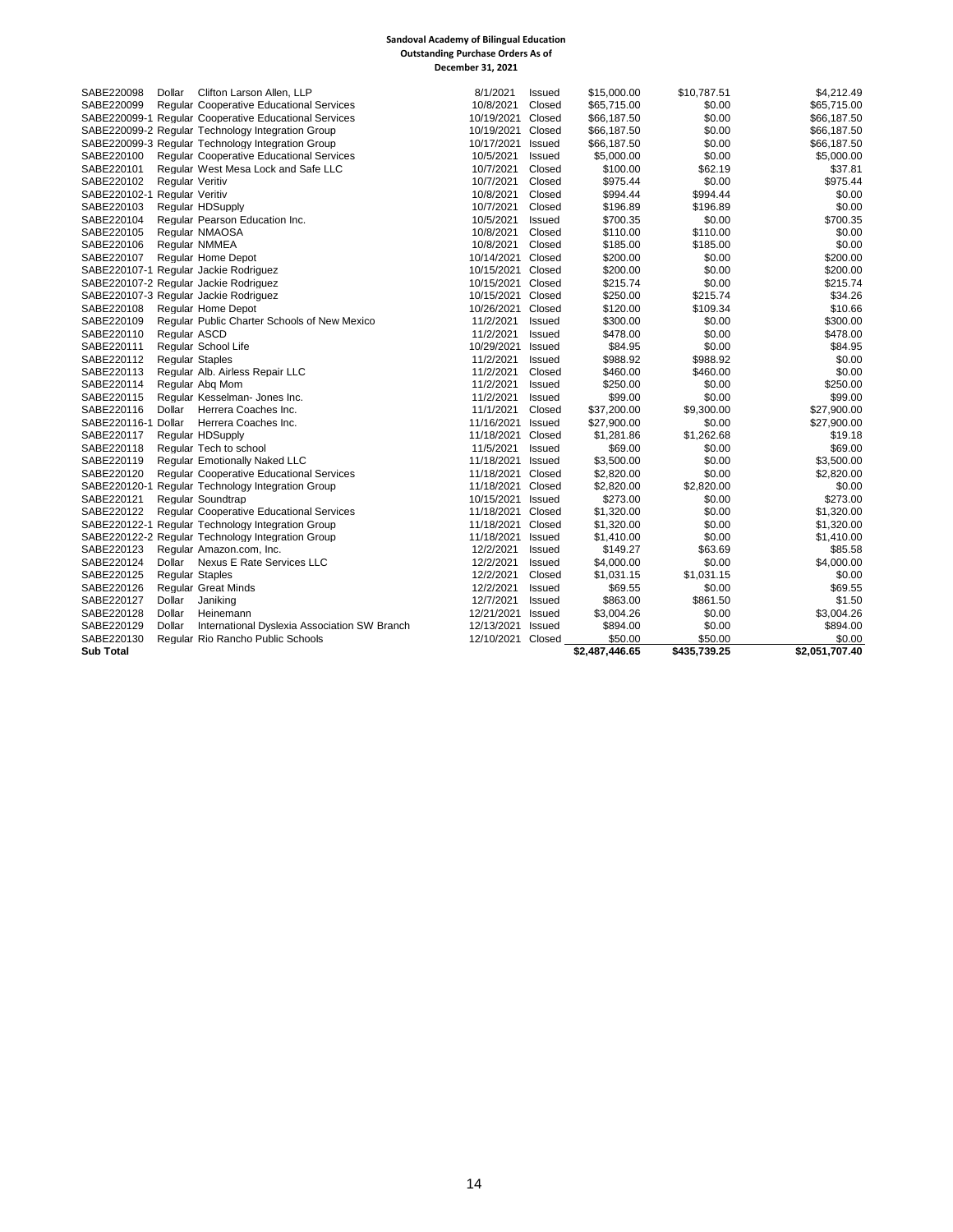## **Sandoval Academy of Bilingual Education Fiscal Year 2022 Bank Reconciliation**

## Bank Reconciliation

| School:                              | <b>Sandoval Academy of Bilingual Education</b>     |                  |
|--------------------------------------|----------------------------------------------------|------------------|
| Bank:<br><b>Account Description:</b> | <b>Wells Fargo</b><br><b>Main Checking Account</b> |                  |
| <b>Statement Date:</b>               | December 31, 2021                                  |                  |
| Beginning Balance per bank:          |                                                    | 874,355.40       |
| Cleared transactions:                |                                                    | (267, 649.75)    |
| Deposits and Credits:                |                                                    | 301,995.12       |
| Other bank adjustments               |                                                    |                  |
|                                      |                                                    | 908,700.77       |
| Ending balance per bank              |                                                    |                  |
|                                      |                                                    |                  |
| <b>Plus: Outstanding Deposits</b>    |                                                    |                  |
| Plus: Cleared items prior to entry   |                                                    |                  |
| Less: Outstanding Checks             |                                                    | (2,366.55)       |
| Balance per GL                       |                                                    | \$<br>906,334.22 |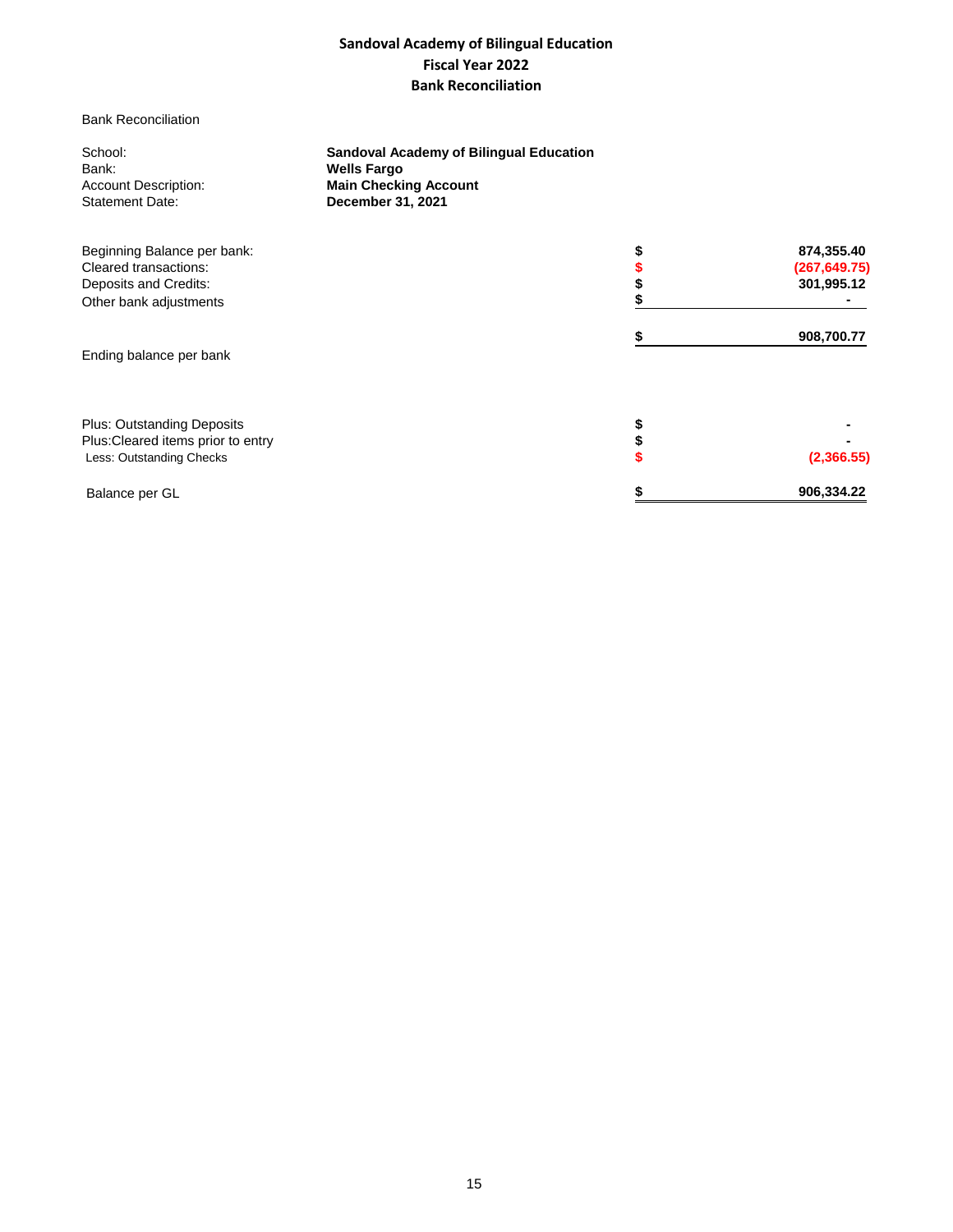## **Sandoval Academy of Bilingual Education Fiscal Year 2022 Outstanding Checks as of December 31, 2021**

| <b>Last Reconciled</b> | <b>Statement Date</b> |                                             |                   |
|------------------------|-----------------------|---------------------------------------------|-------------------|
| 11/30/2021             | 12/31/2021            |                                             |                   |
| <b>Date</b>            | <b>Item Number</b>    | <b>Description</b>                          | <b>Withdrawal</b> |
| 9/22/2021              | 1900                  | Accountability and Compliance Resources LLC | \$340.60          |
| 12/21/2021             | 1997                  | Accountability and Compliance Resources LLC | \$340.60          |
| 12/21/2021             | 2004                  | <b>Discount School Supply</b>               | \$521.60          |
| 12/21/2021             | 2005                  | <b>Extra Space Management</b>               | \$131.00          |
| 12/21/2021             | 2008                  | Matthews Fox, P.C.                          | \$433.75          |
| 12/21/2021             | 2009                  | Mealtime/The CLM Group, Inc                 | \$549.00          |
| 12/21/2021             | 2011                  | Rio Rancho Public Schools                   | \$50.00           |
| <b>Sub Total</b>       |                       |                                             | \$2,366.55        |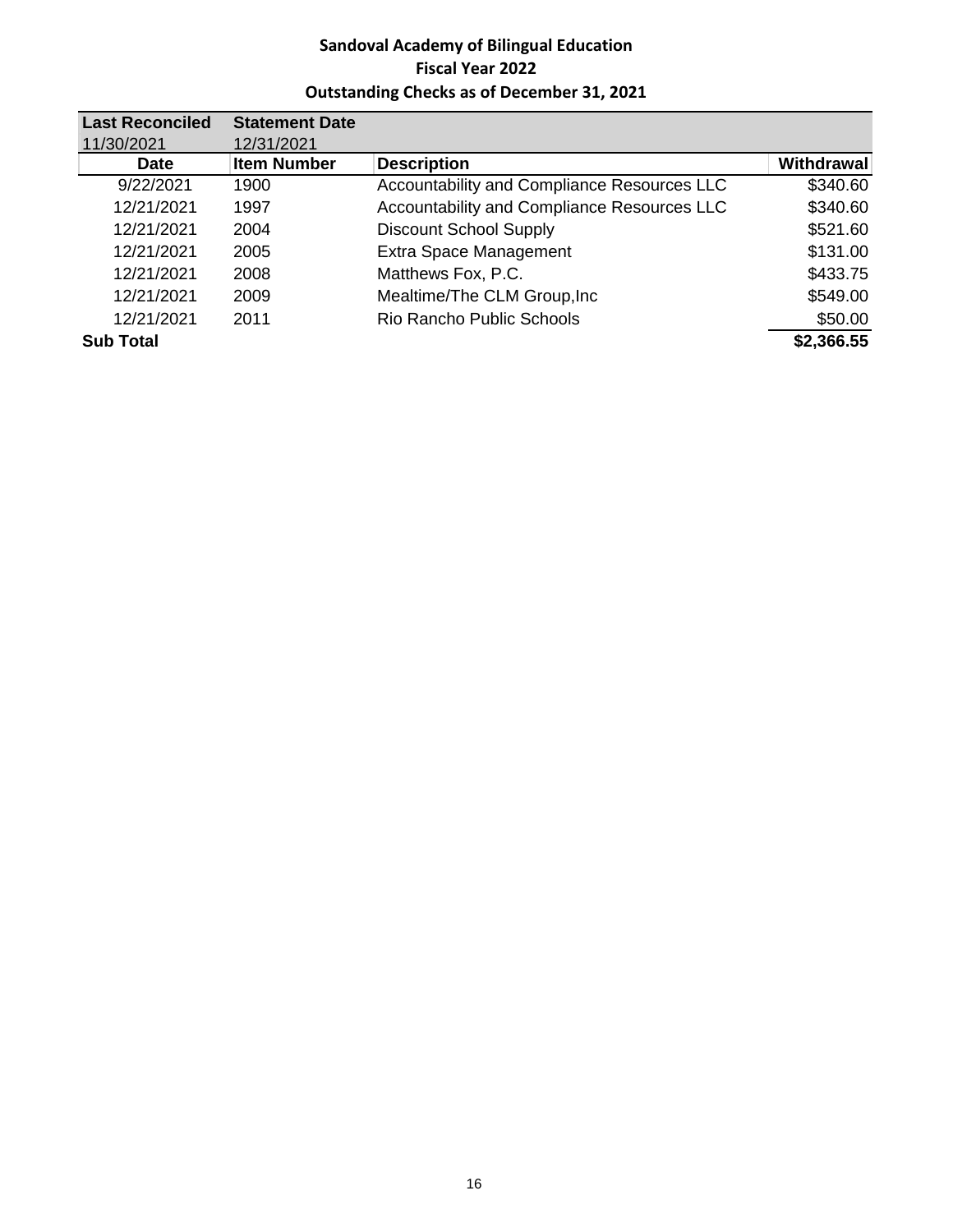## **STATE OF NEW MEXICO**

## **PUBLIC EDUCATION DEPARTMENT**

**300 Don Gaspar Santa Fe, NM 87501-2786**

## **Budget Adjustment Request**

**Doc. ID:** 563-000-2122-0014-T **Fund Type:** Flowthrough

**Adjustment Type:** Transfer

2021-2022 **Fiscal Year: Adjustment Changes Intent/Scope of Program Yes or No?:** No **Total Approved Budget (Flowthrough):** 125,323

**Entity Name:** Sandoval Academy (SABE) **Contact:** Ashley Wolfel, Business Manager **Phone:** 505-938-7731 **Email:** ashley@vigilgroup.net

**FLOWTHROUGH ONLY**

..

07/01/2021 **To:** 06/30/2022 **Budget Period:**

**B. Total Current Year Allocation:** 125,323 **A. Approved Carryover:** 

**D. Total Funding Available:** 125,323

| Fund                               | <b>Function</b>                          | Object                                            | Program                                       | <b>Job Class</b>                  | <b>Present Budget</b> | Adj Amt Exp | Adj Budget | <b>ADD'L FTE</b> |
|------------------------------------|------------------------------------------|---------------------------------------------------|-----------------------------------------------|-----------------------------------|-----------------------|-------------|------------|------------------|
| 24308<br>CRRSA.<br><b>ESSER II</b> | 2100 Support<br>Services-Students        | 51100 Salaries<br>Expense                         | 0000 No<br>Program                            | 1218<br>School/Student<br>Support | \$33,952              | (\$32,140)  | \$1,812    | (0.18)           |
| 24308<br>CRRSA.<br><b>ESSER II</b> | 2600 Operation &<br>Maintenance of Plant | 53711 Other Charges                               | 0000 No<br>Program                            | 0000 No Job<br>Class              | \$1,572               | (\$1,572)   |            |                  |
| 24308<br>CRRSA,<br><b>ESSER II</b> | 2600 Operation &<br>Maintenance of Plant | 57332 Supply Assets<br>(\$5,000 or less)          | 0000 No<br>Program                            | 0000 No Job<br>Class              | \$13,400              | (\$1,732)   | \$11,668   |                  |
| 24308<br>CRRSA,<br><b>ESSER II</b> | 1000 Instruction                         | 53711 Other Charges                               | 1010 Regular<br>Education (K-<br>12) Programs | 0000 No Job<br>Class              |                       | \$4,900     | \$4,900    |                  |
| 24308<br>CRRSA.<br><b>ESSER II</b> | 1000 Instruction                         | 56118 General<br>Supplies and<br><b>Materials</b> | 1010 Regular<br>Education (K-<br>12) Programs | 0000 No Job<br>Class              | \$8,923               | \$2,187     | \$11,110   |                  |
| 24308<br>CRRSA.<br><b>ESSER II</b> | 1000 Instruction                         | 57332 Supply Assets<br>(\$5,000 or less)          | 1010 Regular<br>Education (K-<br>12) Programs | 0000 No Job<br>Class              |                       | \$28,357    | \$28,357   |                  |
|                                    |                                          |                                                   |                                               |                                   | Sub Total             | \$0         |            | (0.18)           |
|                                    |                                          |                                                   |                                               |                                   | <b>Indirect Cost</b>  |             |            |                  |
|                                    |                                          |                                                   |                                               |                                   | <b>DOC. TOTAL</b>     | \$0         |            |                  |

#### **Justification:**

To adjust budget to match anticipated expenditures.

Compliance with Sections 10-15-1 and 22-8-12, NMSA, 1978 Compilation:

A. The requested budget/changes were authorized at a scheduled Board of Education or Governance Council meeting open to the public on:

B. Justification for the transfer: Explanation such as "underbudgeted", "insufficient budget", or "needed to close out Project" ARE NOT ACCEPTABLE. Attach additional sheets if necessary.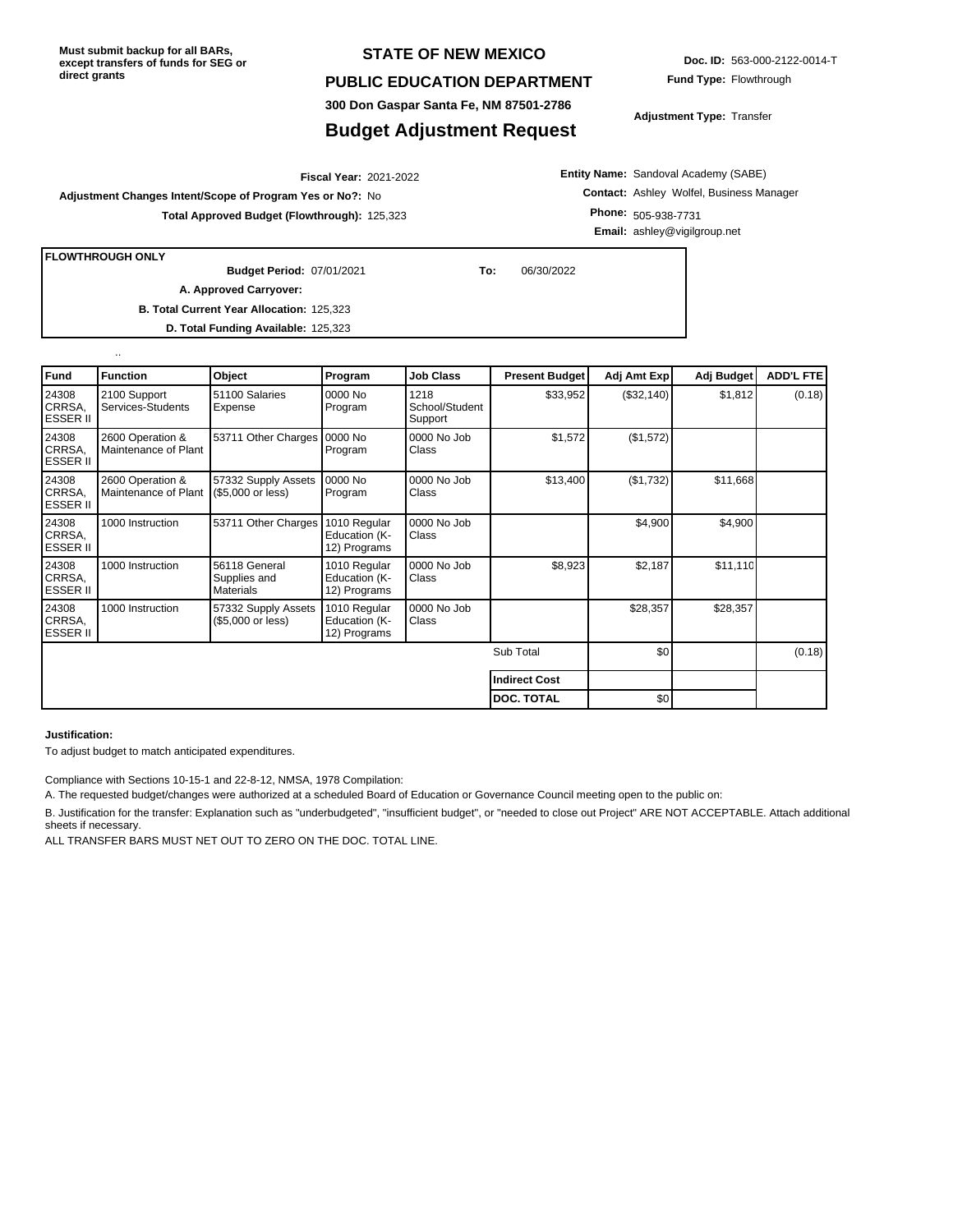## **STATE OF NEW MEXICO**

## **PUBLIC EDUCATION DEPARTMENT**

**Doc. ID:** 563-000-2122-0015-D **Fund Type:** General Fund / Capital Outlay / Debt Service

**300 Don Gaspar Santa Fe, NM 87501-2786**

## **Budget Adjustment Request**

**Adjustment Type:** Decrease

2021-2022 **Fiscal Year: Adjustment Changes Intent/Scope of Program Yes or No?:** No **Total Approved Budget (Flowthrough):**

**Entity Name:** Sandoval Academy (SABE) **Contact:** Ashley Wolfel, Business Manager **Phone:** 505-938-7731 **Email:** ashley@vigilgroup.net

### **FLOWTHROUGH ONLY**

**Budget Period:** Jul 1 2021 12:00AM **To:** Jun 30 2022 12:00AM **A. Approved Carryover:** 

**B. Total Current Year Allocation: D. Total Funding Available:**

Revenue 21000.0000.44500 (\$56,394)

| Fund                      | l Function                       | Object             | Program             | <b>IJob Class</b>       | <b>Present Budget</b> | Adj Amt Expl | Adj Budget | <b>ADD'L FTEI</b> |
|---------------------------|----------------------------------|--------------------|---------------------|-------------------------|-----------------------|--------------|------------|-------------------|
| 21000<br>Food<br>Services | 3100 Food Services<br>Operations | <b>156116 Food</b> | 10000 No<br>Program | $10000$ No Job<br>Class | \$62,464              | (S56, 394)   | \$6,070    |                   |
|                           |                                  |                    |                     |                         | Sub Total             | (S56, 394)   |            |                   |
|                           |                                  |                    |                     |                         | l Indirect Cost       |              |            |                   |
|                           |                                  |                    |                     |                         | <b>IDOC. TOTAL</b>    | (\$56,394)   |            |                   |

### **Justification:**

To reduce budget because school will not be receiving any USDA reimbursements due to the Seamless Summer being extended.

Compliance with Sections 10-15-1 and 22-8-12, NMSA, 1978 Compilation:

A. The requested budget/changes were authorized at a scheduled Board of Education or Governance Council meeting open to the public on:

B. Justification for the transfer: Explanation such as "underbudgeted", "insufficient budget", or "needed to close out Project" ARE NOT ACCEPTABLE. Attach additional sheets if necessary.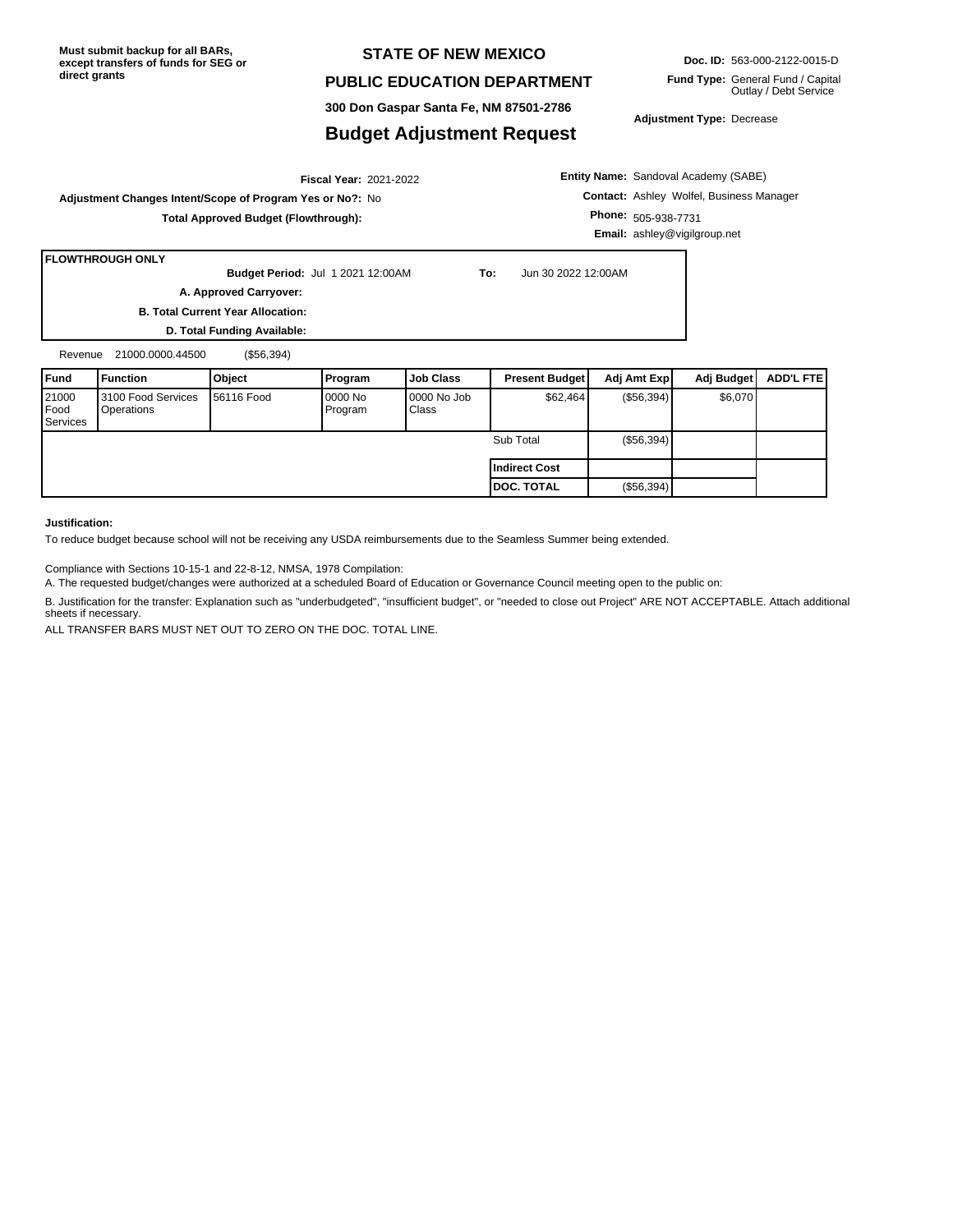## **STATE OF NEW MEXICO**

### **PUBLIC EDUCATION DEPARTMENT**

**300 Don Gaspar Santa Fe, NM 87501-2786**

## **Budget Adjustment Request**

**Doc. ID:** 563-000-2122-0016-I

**Fund Type:** General Fund / Capital Outlay / Debt Service

**Adjustment Type:** Increase

**Entity Name:** Sandoval Academy (SABE) **Contact:** Ashley Wolfel, Business Manager **Phone:** 505-938-7731 **Email:** ashley@vigilgroup.net

**Adjustment Changes Intent/Scope of Program Yes or No?:** No **Total Approved Budget (Flowthrough):**

## **FLOWTHROUGH ONLY**

**Budget Period:** Jul 1 2021 12:00AM **To:** Jun 30 2022 12:00AM **A. Approved Carryover:** 

2021-2022 **Fiscal Year:**

**B. Total Current Year Allocation:**

**D. Total Funding Available:**

Revenue 11000.0000.41701 \$5,520

| <b>Fund</b>               | <b>Function</b>  | Object                                            | Program                                       | Location                                | <b>Job Class</b>                       | <b>Present Budget</b> | Adj Amt Exp | Adj Budget | ADD'L<br><b>FTE</b> |
|---------------------------|------------------|---------------------------------------------------|-----------------------------------------------|-----------------------------------------|----------------------------------------|-----------------------|-------------|------------|---------------------|
| 11000<br>Operation<br>lal | 1000 Instruction | 51300 Additional<br>Compensation                  | 4040 Extended<br>Learning Time<br>Programs    | 563001<br>Sandoval<br>Academy<br>(SABE) | 1416 Teachers-<br>Other<br>Instruction |                       | \$2,761     | \$2,761    |                     |
| 11000<br>Operation<br>lal | 1000 Instruction | 56118 General<br>Supplies and<br><b>Materials</b> | 1010 Regular<br>Education (K-<br>12) Programs | 563001<br>Sandoval<br>Academy<br>(SABE) | 0000 No Job<br>Class                   | \$102,086             | \$2,759     | \$104,845  |                     |
|                           |                  |                                                   |                                               |                                         |                                        | Sub Total             | \$5,520     |            |                     |
|                           |                  |                                                   |                                               |                                         |                                        | Indirect Cost         |             |            |                     |
|                           |                  |                                                   |                                               |                                         |                                        | <b>IDOC. TOTAL</b>    | \$5,520     |            |                     |

#### **Justification:**

To budget in revenues for Student Supplies.

Compliance with Sections 10-15-1 and 22-8-12, NMSA, 1978 Compilation:

A. The requested budget/changes were authorized at a scheduled Board of Education or Governance Council meeting open to the public on:

B. Justification for the transfer: Explanation such as "underbudgeted", "insufficient budget", or "needed to close out Project" ARE NOT ACCEPTABLE. Attach additional sheets if necessary.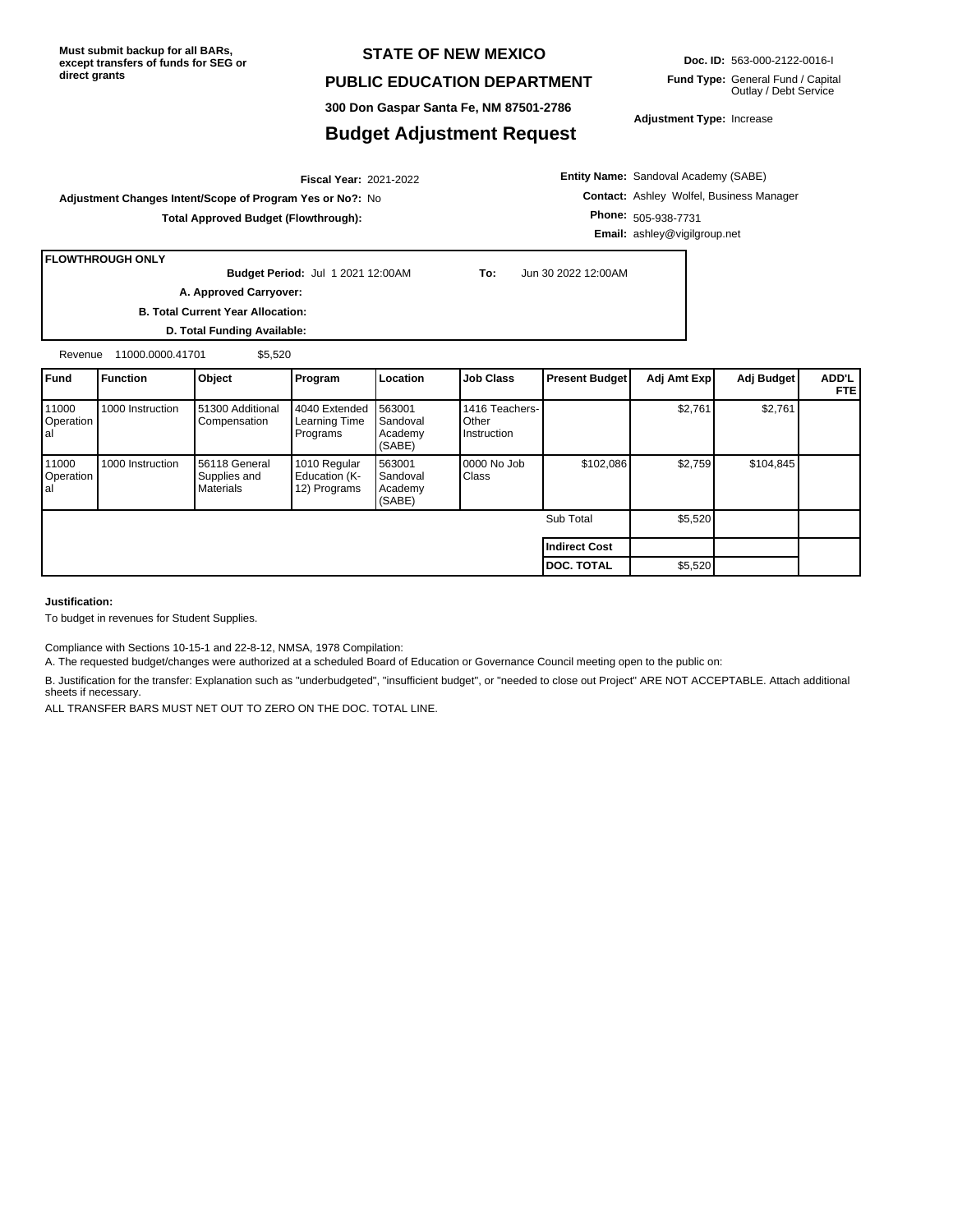## **STATE OF NEW MEXICO**

## **PUBLIC EDUCATION DEPARTMENT**

**300 Don Gaspar Santa Fe, NM 87501-2786**

## **Budget Adjustment Request**

**Doc. ID:** 563-000-2122-0017-I

**Fund Type:** General Fund / Capital Outlay / Debt Service

**Adjustment Type:** Increase

**Entity Name:** Sandoval Academy (SABE) **Contact:** Ashley Wolfel, Business Manager **Phone:** 505-938-7731 **Email:** ashley@vigilgroup.net

**Adjustment Changes Intent/Scope of Program Yes or No?:** No **Total Approved Budget (Flowthrough):**

## **FLOWTHROUGH ONLY**

**Budget Period:** Jul 1 2021 12:00AM **To:** Jun 30 2022 12:00AM

2021-2022 **Fiscal Year:**

**A. Approved Carryover:** 

**B. Total Current Year Allocation: D. Total Funding Available:**

Revenue 23000.0000.41701 \$14,338

| <b>Fund</b>                                     | Function         | Object                                            | Program                                       | Location                                | Job Class            | <b>Present Budget</b> | Adj Amt Exp | Adj Budget | ADD'L<br><b>FTEI</b> |
|-------------------------------------------------|------------------|---------------------------------------------------|-----------------------------------------------|-----------------------------------------|----------------------|-----------------------|-------------|------------|----------------------|
| 23000<br>INon-<br>Instructio<br>Inal<br>Support | 1000 Instruction | 56118 General<br>Supplies and<br><b>Materials</b> | 1010 Regular<br>Education (K-<br>12) Programs | 563001<br>Sandoval<br>Academy<br>(SABE) | 0000 No Job<br>Class | \$12,175              | \$14,338    | \$26,513   |                      |
|                                                 |                  |                                                   |                                               |                                         |                      | Sub Total             | \$14,338    |            |                      |
|                                                 |                  |                                                   |                                               |                                         |                      | <b>Indirect Cost</b>  |             |            |                      |
|                                                 |                  |                                                   |                                               |                                         |                      | <b>DOC. TOTAL</b>     | \$14,338    |            |                      |

**Justification:**

To budget in revenues received from Chocolate Sales.

Compliance with Sections 10-15-1 and 22-8-12, NMSA, 1978 Compilation:

A. The requested budget/changes were authorized at a scheduled Board of Education or Governance Council meeting open to the public on:

B. Justification for the transfer: Explanation such as "underbudgeted", "insufficient budget", or "needed to close out Project" ARE NOT ACCEPTABLE. Attach additional sheets if necessary.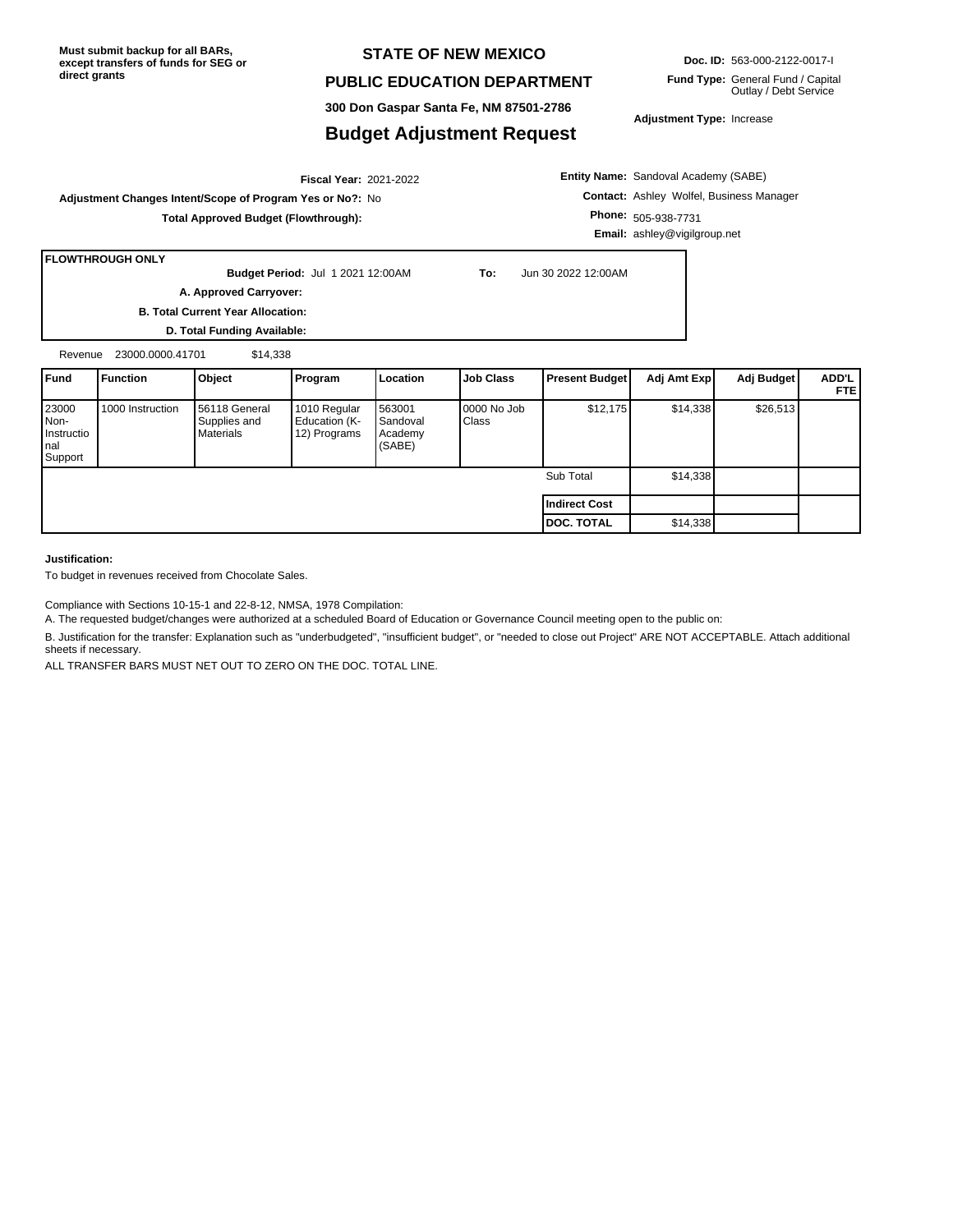## **STATE OF NEW MEXICO**

## **PUBLIC EDUCATION DEPARTMENT**

**300 Don Gaspar Santa Fe, NM 87501-2786**

## **Budget Adjustment Request**

**Doc. ID:** 563-000-2122-0018-M **Fund Type:** General Fund / Capital

Outlay / Debt Service

**Adjustment Type:** Maintenance

2021-2022 **Fiscal Year:**

**Adjustment Changes Intent/Scope of Program Yes or No?:** No **Total Approved Budget (Flowthrough):**

**Entity Name:** Sandoval Academy (SABE) **Contact:** Ashley Wolfel, Business Manager **Phone:** 505-938-7731 **Email:** ashley@vigilgroup.net

**FLOWTHROUGH ONLY**

..

**Budget Period:** Jul 1 2021 12:00AM **To:** Jun 30 2022 12:00AM

**A. Approved Carryover:** 

**B. Total Current Year Allocation:**

**D. Total Funding Available:**

| <b>Fund</b>              | <b>Function</b>                                             | Object                               | Program            | Location                                | <b>Job Class</b>                                         | <b>Present Budget</b> | Adj Amt Exp | Adj Budget | ADD'L<br><b>FTE</b> |
|--------------------------|-------------------------------------------------------------|--------------------------------------|--------------------|-----------------------------------------|----------------------------------------------------------|-----------------------|-------------|------------|---------------------|
| 11000<br>Operation<br>al | 2400 Support<br>Services-School<br>Administration           | 51100 Salaries<br>Expense            | 0000 No<br>Program | 563001<br>Sandoval<br>Academy<br>(SABE) | 1217<br>Secretarial/Cler<br>ical/Technical<br>Assistants | \$36,967              | (\$11,680)  | \$25,287   | (0.50)              |
| 11000<br>Operation<br>al | 2300 Support<br>Services-General<br>Administration          | 51300 Additional<br>Compensation     | 0000 No<br>Program | 563001<br>Sandoval<br>Academy<br>(SABE) | 1111<br>Superintendent                                   |                       | \$5,000     | \$5,000    |                     |
| 11000<br>Operation<br>al | 2300 Support<br>Services-General<br>Administration          | 52111 Educational<br>Retirement      | 0000 No<br>Program | 563001<br>Sandoval<br>Academy<br>(SABE) | 0000 No Job<br>Class                                     | \$14,771              | \$1,137     | \$15,908   |                     |
| 11000<br>Operation<br>al | 2300 Support<br>Services-General<br>Administration          | 52112 ERA -<br><b>Retiree Health</b> | 0000 No<br>Program | 563001<br>Sandoval<br>Academy<br>(SABE) | 0000 No Job<br>Class                                     | \$1,950               | \$150       | \$2,100    |                     |
| 11000<br>Operation<br>al | 2300 Support<br>Services-General<br>Administration          | 52210 FICA<br>Payments               | 0000 No<br>Program | 563001<br>Sandoval<br>Academy<br>(SABE) | 0000 No Job<br>Class                                     | \$6,201               | \$310       | \$6,511    |                     |
| 11000<br>Operation<br>al | 2300 Support<br>Services-General<br>Administration          | 52220 Medicare<br>Payments           | 0000 No<br>Program | 563001<br>Sandoval<br>Academy<br>(SABE) | 0000 No Job<br>Class                                     | \$1,450               | \$73        | \$1,523    |                     |
| 11000<br>Operation<br>al | 2300 Support<br>Services-General<br>Administration          | 52312 Life                           | 0000 No<br>Program | 563001<br>Sandoval<br>Academy<br>(SABE) | 0000 No Job<br>Class                                     | \$67                  | \$2         | \$69       |                     |
| 11000<br>Operation<br>al | 2300 Support<br>Services-General<br>Administration          | 52315 Disability                     | 0000 No<br>Program | 563001<br>Sandoval<br>Academy<br>(SABE) | 0000 No Job<br>Class                                     | \$332                 | \$8         | \$340      |                     |
| 11000<br>al              | 2400 Support<br>Operation Services-School<br>Administration | 51300 Additional<br>Compensation     | 0000 No<br>Program | 563001<br>Sandoval<br>Academy<br>(SABE) | 1112 Principals                                          |                       | \$5,000     | \$5,000    |                     |
|                          |                                                             |                                      |                    |                                         |                                                          | Sub Total             | \$0         |            | (0.50)              |
|                          |                                                             |                                      |                    |                                         |                                                          | <b>Indirect Cost</b>  |             |            |                     |
|                          |                                                             |                                      |                    |                                         |                                                          | <b>DOC. TOTAL</b>     | \$0         |            |                     |

#### **Justification:**

To adjust budget to match anticipated expenditures.

Compliance with Sections 10-15-1 and 22-8-12, NMSA, 1978 Compilation:

A. The requested budget/changes were authorized at a scheduled Board of Education or Governance Council meeting open to the public on:

B. Justification for the transfer: Explanation such as "underbudgeted", "insufficient budget", or "needed to close out Project" ARE NOT ACCEPTABLE. Attach additional sheets if necessary.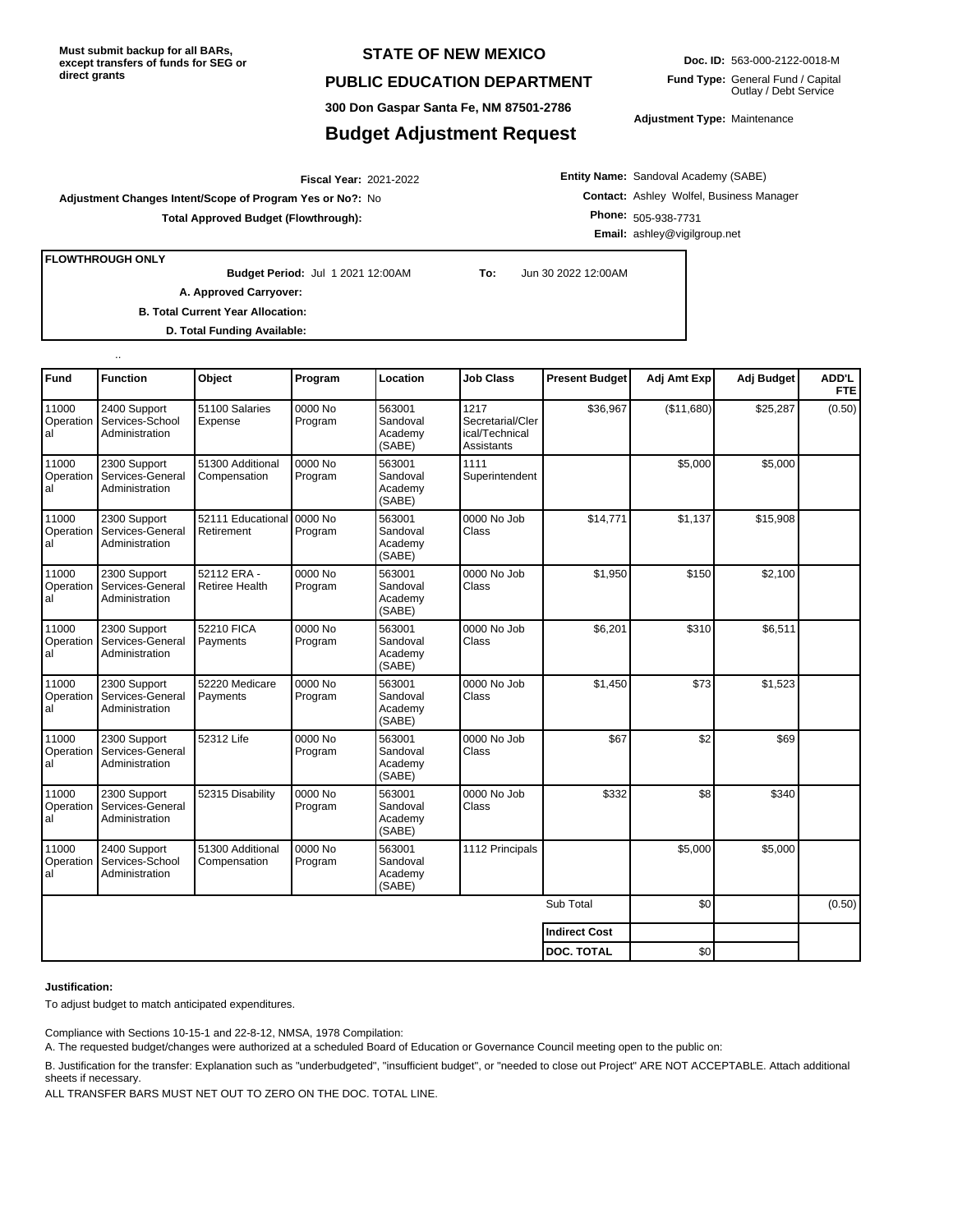## **STATE OF NEW MEXICO**

## **PUBLIC EDUCATION DEPARTMENT**

**300 Don Gaspar Santa Fe, NM 87501-2786**

## **Budget Adjustment Request**

**Fund Type:** Flowthrough

**Adjustment Type:** Initial Budget

**Entity Name:** Sandoval Academy (SABE) **Contact:** Ashley Wolfel, Business Manager **Phone:** 505-938-7731 **Email:** ashley@vigilgroup.net

2021-2022 **Fiscal Year: Adjustment Changes Intent/Scope of Program Yes or No?:** No **Total Approved Budget (Flowthrough):**

**A. Approved Carryover:** 

**B. Total Current Year Allocation:**

**D. Total Funding Available:**

Revenue 24301.0000.44500 \$1,163

| <b>IFund</b>                          | Function                                   | Object      | Program             | Location                                | Job Class            | <b>Present Budget</b> | Adj Amt Exp | Adj Budget | ADD'L<br><b>FTEI</b> |
|---------------------------------------|--------------------------------------------|-------------|---------------------|-----------------------------------------|----------------------|-----------------------|-------------|------------|----------------------|
| 24301<br><b>CARES</b><br><b>I</b> Act | 2100 Support<br>Services-Students Services | 53414 Other | 10000 No<br>Program | 563001<br>Sandoval<br>Academy<br>(SABE) | 0000 No Job<br>Class |                       | \$1,163     | \$1,163    |                      |
|                                       |                                            |             |                     |                                         |                      | Sub Total             | \$1,163     |            |                      |
|                                       |                                            |             |                     |                                         |                      | Indirect Cost         |             |            |                      |
|                                       |                                            |             |                     |                                         |                      | <b>DOC. TOTAL</b>     | \$1,163     |            |                      |

#### **Justification:**

**FLOWTHROUGH ONLY**

To budget in carryover for CARES Act.Per PED Award Letter.

Compliance with Sections 10-15-1 and 22-8-12, NMSA, 1978 Compilation:

A. The requested budget/changes were authorized at a scheduled Board of Education or Governance Council meeting open to the public on:

B. Justification for the transfer: Explanation such as "underbudgeted", "insufficient budget", or "needed to close out Project" ARE NOT ACCEPTABLE. Attach additional sheets if necessary.

ALL TRANSFER BARS MUST NET OUT TO ZERO ON THE DOC. TOTAL LINE.

**Doc. ID:** 563-000-2122-0019-IB

07/01/2021 **To:** 06/30/2022 **Budget Period:**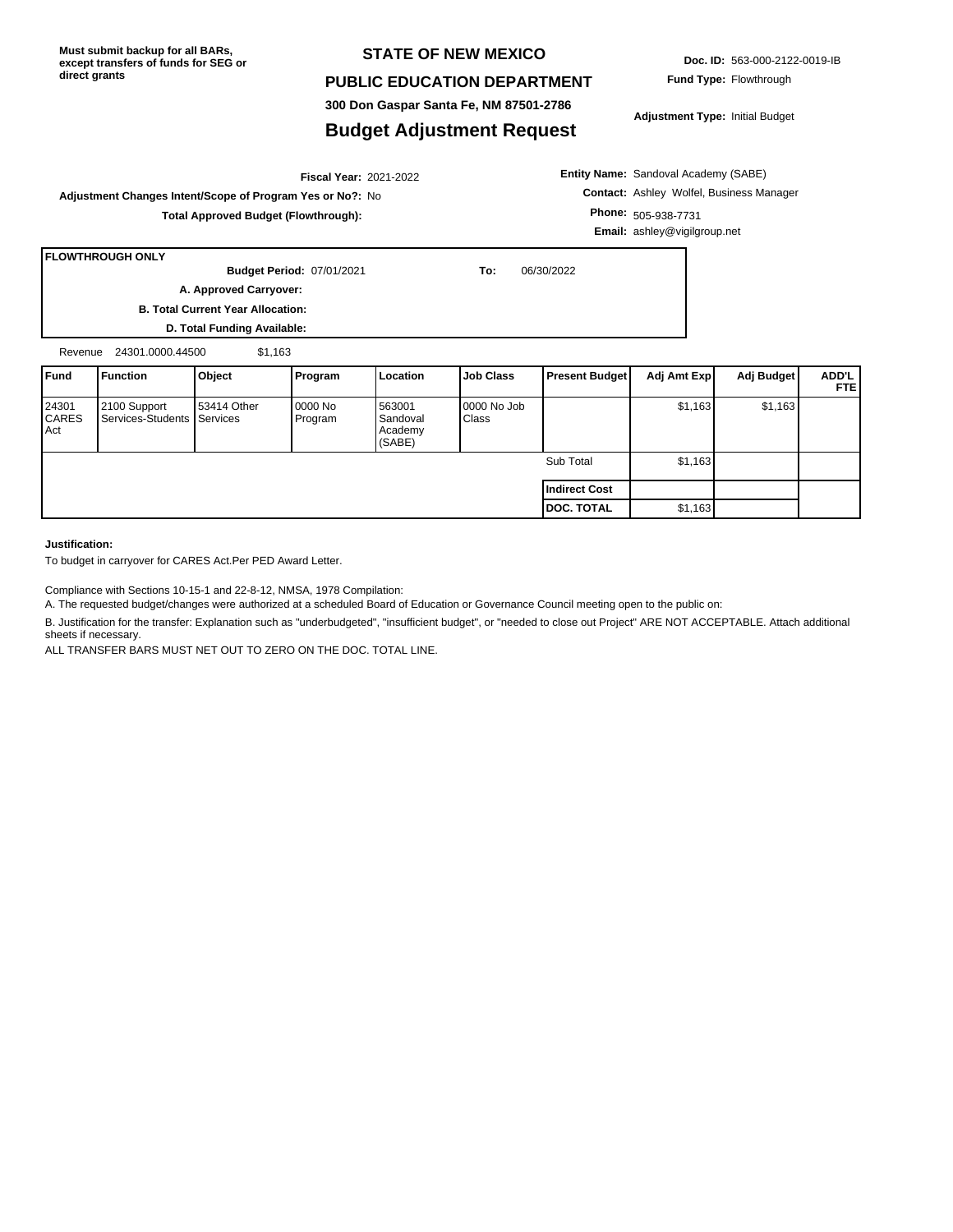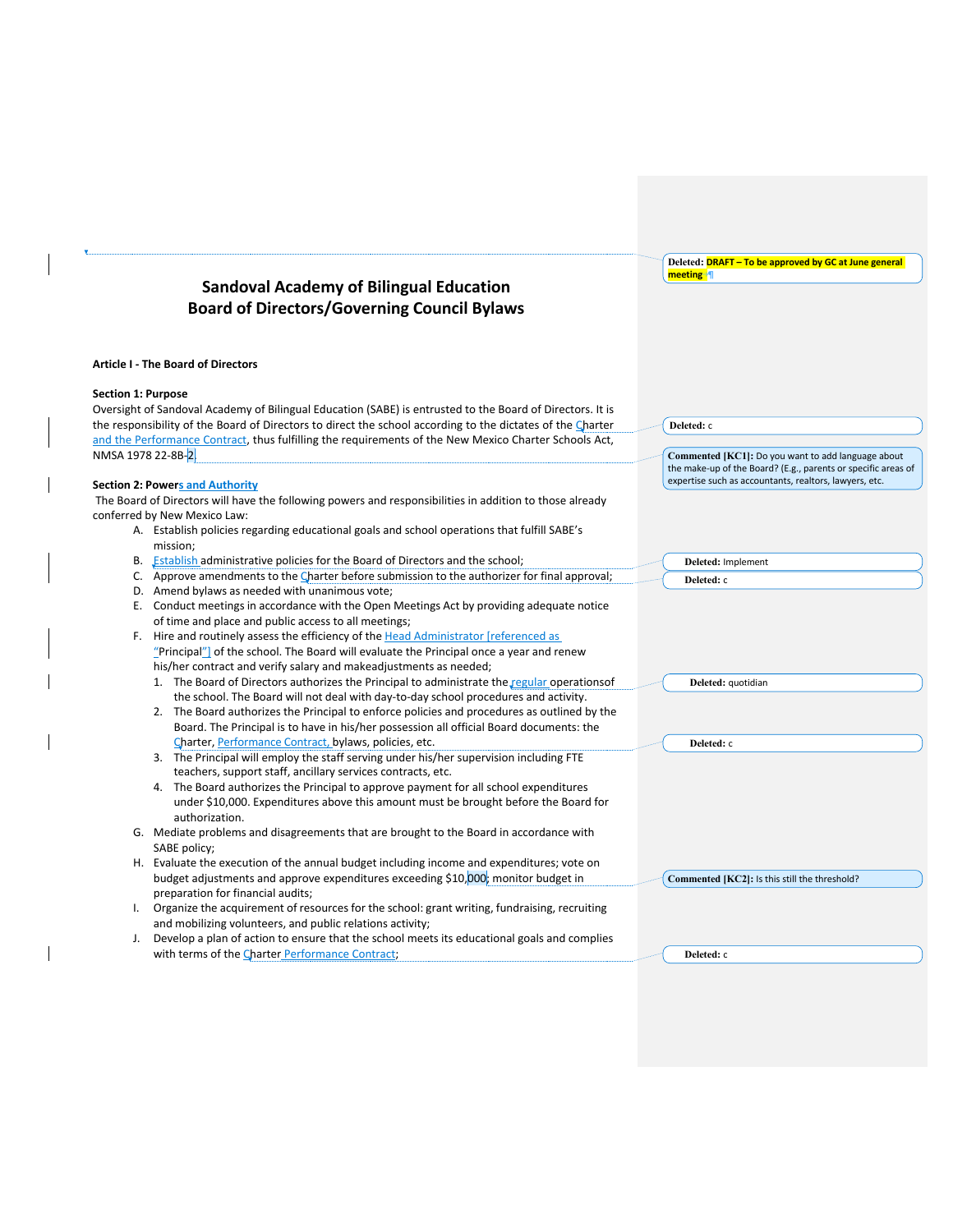- K. Protect school interests and originate or defend litigation as necessary;
- L. Procure, lease, and transfer property according to applicable laws;
- M. Approve maintenance of property belonging to SABE;
- N. Accept or rejects grants and donations on behalf of SABE;
- O. Apply for capital outlay funds;
- P. Claim other powers that are included in the Charter consistent with New Mexico Statutes.

#### **Section 3: Members of the Board of Directors**

Based on the availability of qualified individuals and the cohesiveness of the Board, the Board will determine a number of members, which will be no less than five and no more than nine. Members will be selected from the community according to their professional competences. These members will be appointed and ratified by the Board. Members will serve for a three-year term. When the term is completed, a member may request a second term, and that request may be granted according the discretion of the Board. Members may not serve more than two terms, unless a successor cannot be found. Additional policies are as follows:

- A. At any time a Board member may be dismissed from the Board by majority vote if the Board determines that such a removal is in the best interest of SABE and its students.
- B. Meeting attendance is required. A Board member may be removed for absenteeism, defined as two missed meetings without prior notice. Physical attendance is preferable, but phone or videoconference presence is acceptable provided that it complies with the stipulations of the Open Meetings Act.
- C. A member may resign at will by providing written notice to the President of the Board. This resignation is effective immediately and does not need a vote for approval. As a courtesy, it is expected that a member give thirty days' notice, if possible, to allow for the selection of a new Board member.
- D. Vacancies created by term expiration and other situations will be filled by selection and approval from the rest of the Board.

#### **Section 4: Quorum**

A quorum shall be defined as a simple majority of the total number of members as determined by the number of members serving on the Board. If a quorum is not reached, members will defer voting until the next meeting.

#### **Section 5: Compensation and Reimbursements**

Members of the Board of Directors may not receive a salary for their service on the Board. However, a member may be reimbursed for travel or other expenses from performing school business as stated in the New Mexico Mileage and Per Diem Act.

#### **Section 6: Conflict of Interest**

Members of the Board of Directors must disclose in writing any possible conflicts of interest before voting on issues pertaining to the potential conflict. A member with a conflict of interest must not vote on such matters and must not influence the vote of other members of the Board. Written disclosures will be attached to the accompanying Board meeting minutes for reference. Board members may not contract with the school or be compensated in any way, except for reimbursement as defined in Section 5. Failure to disclose potential conflicts of interest is grounds for removal from the Board.

### **Section 7: Limitations of Power**

**Deleted:** c

**Deleted:** can not

**Commented [KC3]:** Recommend adding a stipulation for staggered terms to avoid losing a majority of members at once.

**Deleted:** as three members **Deleted:** the vote

**Commented [KC4]:** This is your Conflict of Interest Policy.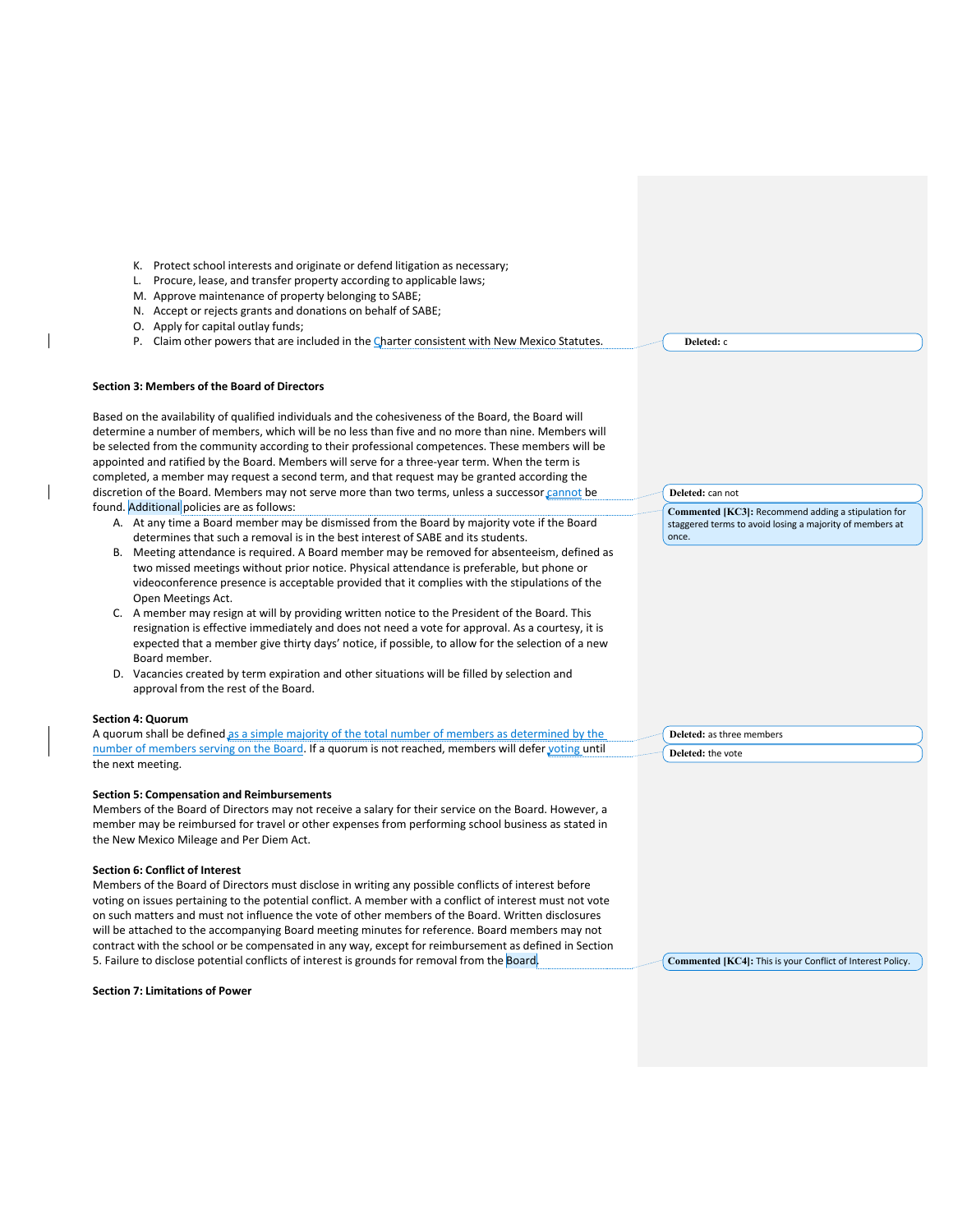Board members may only exercise authority when acting as group at official Board meetings. A Board member has no power to act alone. The Board is not bound by any actions or statements made by a member acting independently, except when on special assignments authorized and recorded in the meeting minutes.

### **Article II - Officers**

#### **Section 1: Titles**

Officers shall include President of the Board of Directors, Vice-President, Secretary, and Treasurer, and each will serve for a term of one year. Officers may be re-elected provided that their service does not exceed three terms.

#### **Section 2: Eligibility**

Any member of the Board may be elected to office by the majority vote of Board members.

#### **Section 3: Election**

Officer election will take place at the first Board meeting of each school year.

#### **Section 4: Duties**

The duties of Board member officers are as follows:

- A. Duties of the President of the Board
	- Preside at meetings
	- Act on behalf of the Board when authorized by majority vote
	- Have signing power on legal documents
	- Consult with the Principal of SABE to create agenda topics for each meeting
	- Holds the same voting rights as other members

B. Duties of the Vice-President

- Assumes the duties of the President in his/her absence
- Serves as interim President if the President must vacate office for any reason until a new President is elected
- Performs duties delegated by the President
- C. Duties of the Secretary
	- Issues notices of all meetings and keep minutes. This may be delegated to school staff.
	- Circulates minutes to the Board and to the community
	- Serves as custodian of school records and creates general reports as necessary
- D. Duties of the Treasurer
	- Supervises school funds and monitors budget
	- Attends regulatory training and creates financial reports as necessary
	- May serve as the Chair of the Finance Committee
	- Serves on the Audit Committee

#### **Section 5: Consultants**

The Board may appoint or hire consultants to assist in the fulfillment of Board duties.

#### **Section 6: Vacancies**

Should a vacancy arise before a term expires, the Board will hold an election to fill the vacancy at the next Board meeting.

#### **Article III - Meetings**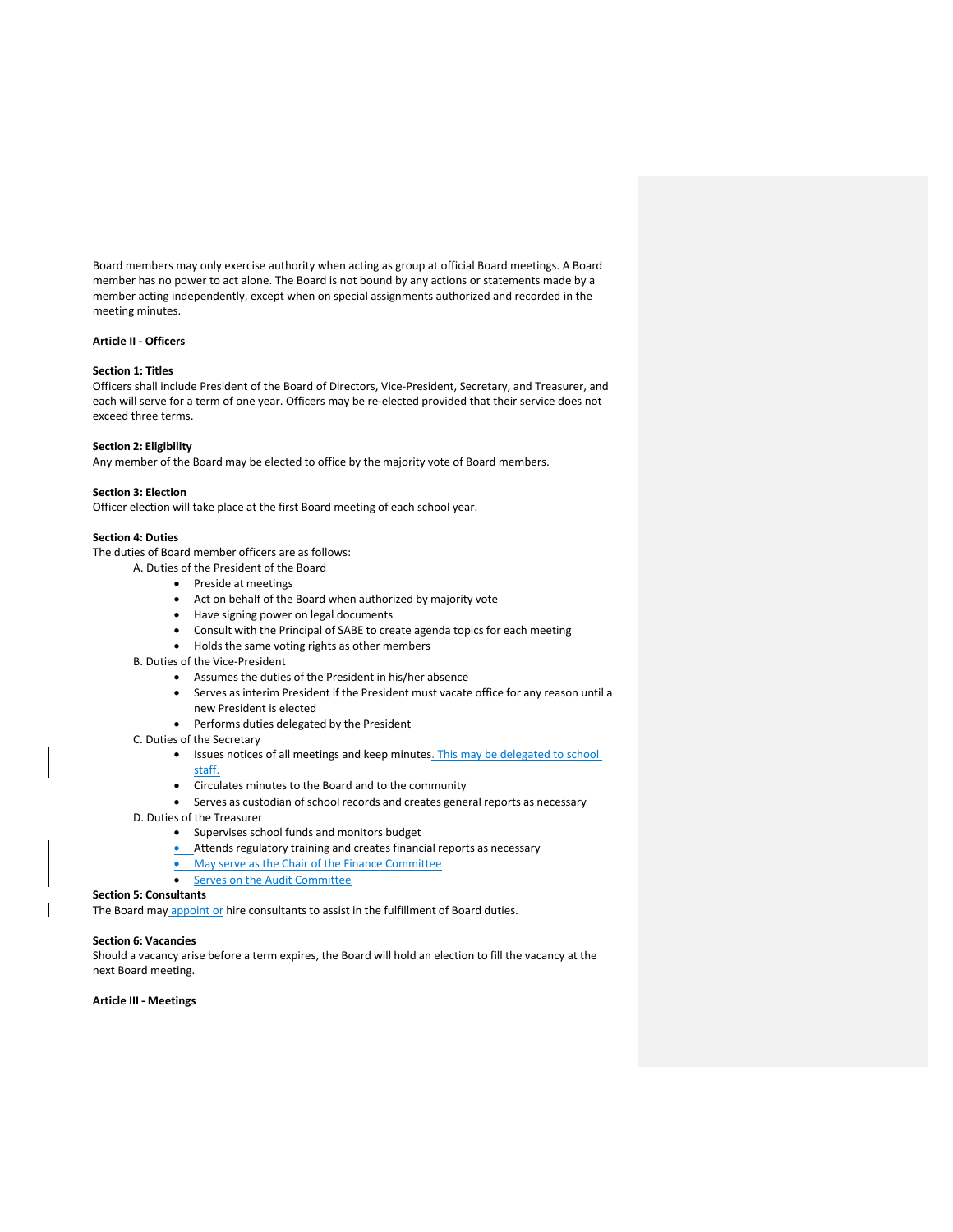#### **Section 1: Meeting frequency**

Board meetings shall occur once a month throughout the entire calendar year. All meetings will comply with the New Mexico Open Meetings Act.

#### **Section 2: Parliamentary Authority**

The board shall be governed by the Bylaws. Robert's Rules of Order shall govern any situation not covered by the bylaws. Failure to strictly comply with parliamentary rules shall not invalidate actions taken.

#### **Section 3: Training**

Board member training will be held in accordance with New Mexico State Statute 22-8B-5.1 and 6.80.5.9 NMAC. Members will complete eight hours of training annually through a PED sanctioned entity. First year members will complete ten hours of training pursuant to 6.80.5.8 NMAC.

### **Article IV - Committees**

#### **Section 1: Organization**

The Board can establish committees as needed, be they standing or ad-hoc. Members of the Board appoint committee members and determine the terms of the committees. Members of the community and parents may serve on committees and may be elected as committee chairs.

#### **Section 2: Standing Committees**

As required by NM 22-8-12.3, the following standing committees are required and the members will be appointed at the beginning of each school year:

- A.Audit Committee The Audit Committee consists of the Treasurer, one other Board member, one parent with a student currently attending the school, and one non-parent community member with a background in finance or business. The school's Principal and business manager are e*x oficio* members who advise and suggest but have no voting rights, and their attendance is not mandatory. The purpose of this committee to oversee the use of public funds and prepare for and ensure compliance with annual audits. The committee is to meet with external auditors and be accessible to them throughout the course of the audit. The audit committee reviews and reports audit findings to the Board of Directors and then issues a corrective plan. The  $\Delta$ udit  $\Delta$ ommittee meets quarterly to ensure that the plan is carried out.
- B. Finance Committee The Finance Committee consists of the Treasurer and at least one other Board member. The purpose of this committee is to review the operational budget (including compensation) and present it to be approved by the Board in its entirety. The Finance committee meets monthly to monitor income and expenditures and bank reconciliations and makes recommendations to the Board regarding financial planning.
- C. Policy Committee The Policy Committee consists of one or two Board members, the Principal, and any other members deemed appropriate by the Board. The purpose of this committee is to review and edit policies, monitor Legislative actions requiring new or changed policies, create and carry-out an annual policy review process, and recommend approval of policies to the full Board.

#### **Section 3: Ad hoc Committees**

The Board can create ad hoc committees to address specific needs. Upon creation, each ad-hoc committee will have a date set to report to the Board and determine if its purpose was met and whether or not the committee should then be dissolved or sustained.

#### **Section 4: Chairpersons**

Chairpersons will be appointed at the beginning of the school year for standing committees and upon

**Deleted:** 6.80.4.20

**Deleted:** a **Deleted:** c

**Formatted:** Indent: Hanging: 0.16"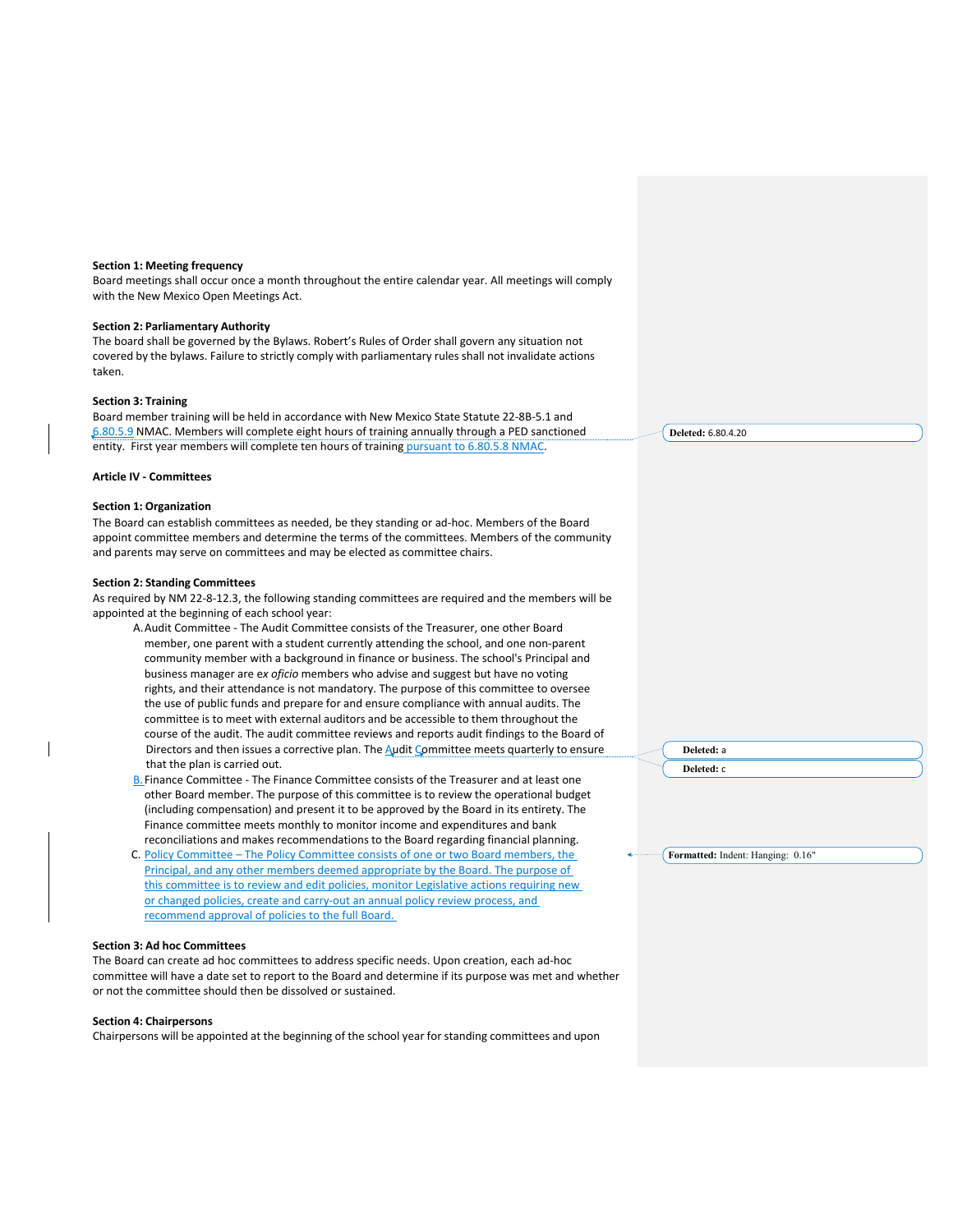creation of ad hoc committees. They will report committee activity and decisions to the Board.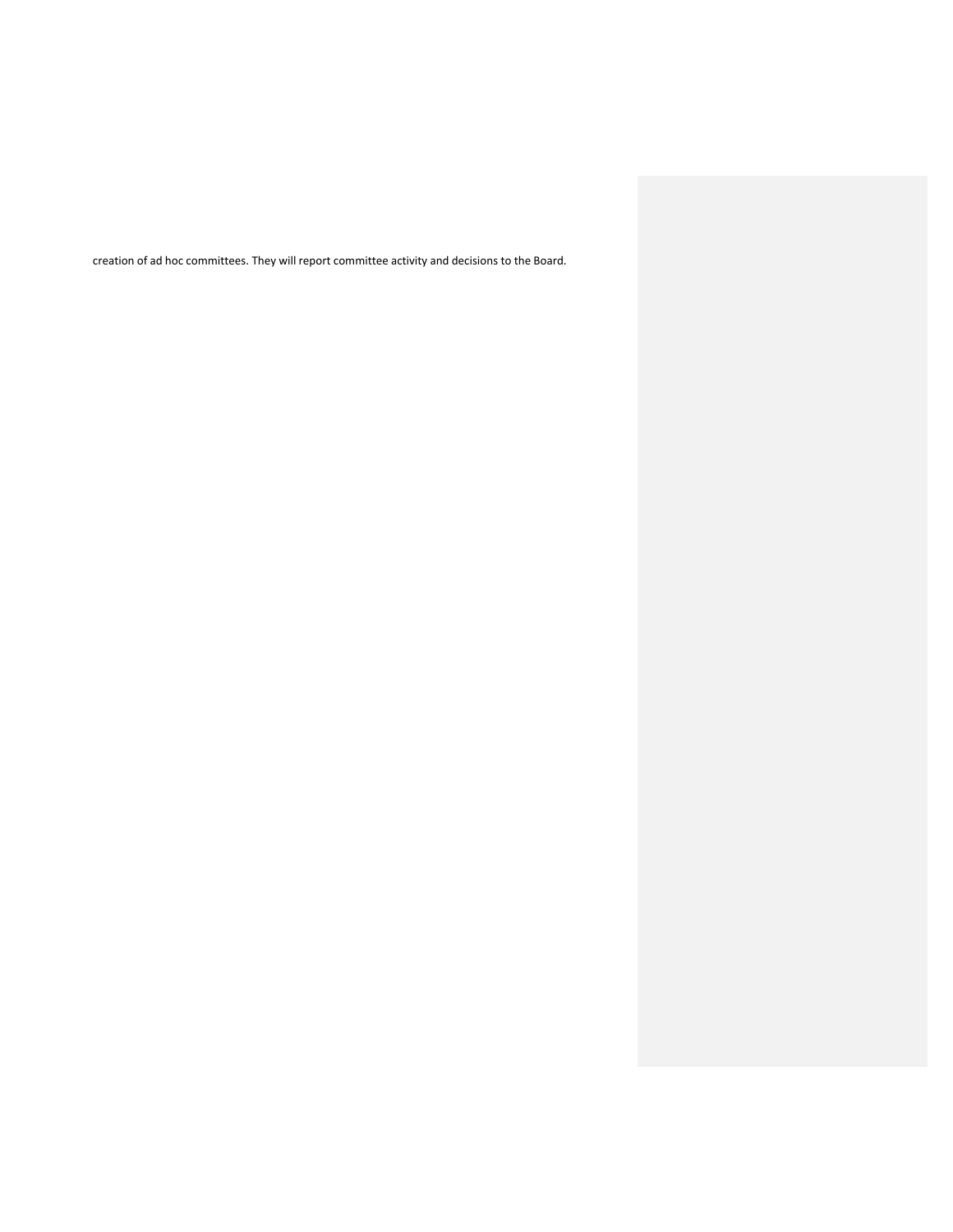| Section 5: Removal and resignation<br>Committee members may be removed by action of the Board if such removal is in the best interest of                                                                                                                                                                             |              |
|----------------------------------------------------------------------------------------------------------------------------------------------------------------------------------------------------------------------------------------------------------------------------------------------------------------------|--------------|
| SABE. Committee members may also resign by submitting written notice to committee chair.                                                                                                                                                                                                                             |              |
| <b>Section 6: Reimbursements</b>                                                                                                                                                                                                                                                                                     |              |
| Like members of the Board of Directors, no committee member may receive a salary for their service,<br>but they may have justifiable expenses reimbursed per the New Mexico Mileage and Per Diem Act.                                                                                                                |              |
| <b>Article V - Employees</b>                                                                                                                                                                                                                                                                                         |              |
| <b>Section 1: Recruitment and Retention</b>                                                                                                                                                                                                                                                                          |              |
| The school Principal is responsible for recruiting, hiring, supervising, and terminating staff. Contracts will                                                                                                                                                                                                       |              |
| be renewed each year, and salary will be determined by the salary schedule set forth in the Charter and<br>approved by the Board. Faculty will by supervised and evaluated by the school Principal. Faculty and<br>staff may be terminated before the annual contract renewal decision in cases of gross misconduct. | Deleted: c   |
| <b>Section 2: Non-discrimination</b>                                                                                                                                                                                                                                                                                 |              |
| The Principal shall not discriminate on the basis of race, religion, national origin, gender, sexual                                                                                                                                                                                                                 |              |
| preference or identity, disability, age, or any other protected class during the hiring process or in any<br>other supervisory procedure.                                                                                                                                                                            | Deleted: or  |
| <b>Article VI: Fiscal Year</b>                                                                                                                                                                                                                                                                                       |              |
| Fiscal year begins on July 1st and ends on June 30th. Audits will be conducted in accordance with state<br>law.                                                                                                                                                                                                      |              |
| <b>Article VII - Records</b>                                                                                                                                                                                                                                                                                         |              |
| The Board of Directors and the school Principal shall maintain the following records:                                                                                                                                                                                                                                |              |
| Meeting minutes to include time, place, and attendance list                                                                                                                                                                                                                                                          |              |
| Account records of all transactions                                                                                                                                                                                                                                                                                  |              |
| SABE's Charter, Bylaws, and Performance Contract                                                                                                                                                                                                                                                                     | Deleted: and |
| <b>Article VIII - Indemnification</b>                                                                                                                                                                                                                                                                                |              |
| <b>Section 1: Liability</b>                                                                                                                                                                                                                                                                                          |              |
| The Board will authorize the purchase of liability insurance to protect employees and Board members<br>from legal claims against SABE and its employees and Board members.                                                                                                                                           |              |
| <b>Section 2: Indemnification</b>                                                                                                                                                                                                                                                                                    |              |
| Neither a Board officer, nor Board member, nor Principal, nor employee of SABE shall be held personally<br>liable for damages, except in the case of willful violations of law.                                                                                                                                      |              |

 $\overline{\phantom{a}}$ 

 $\overline{\phantom{a}}$